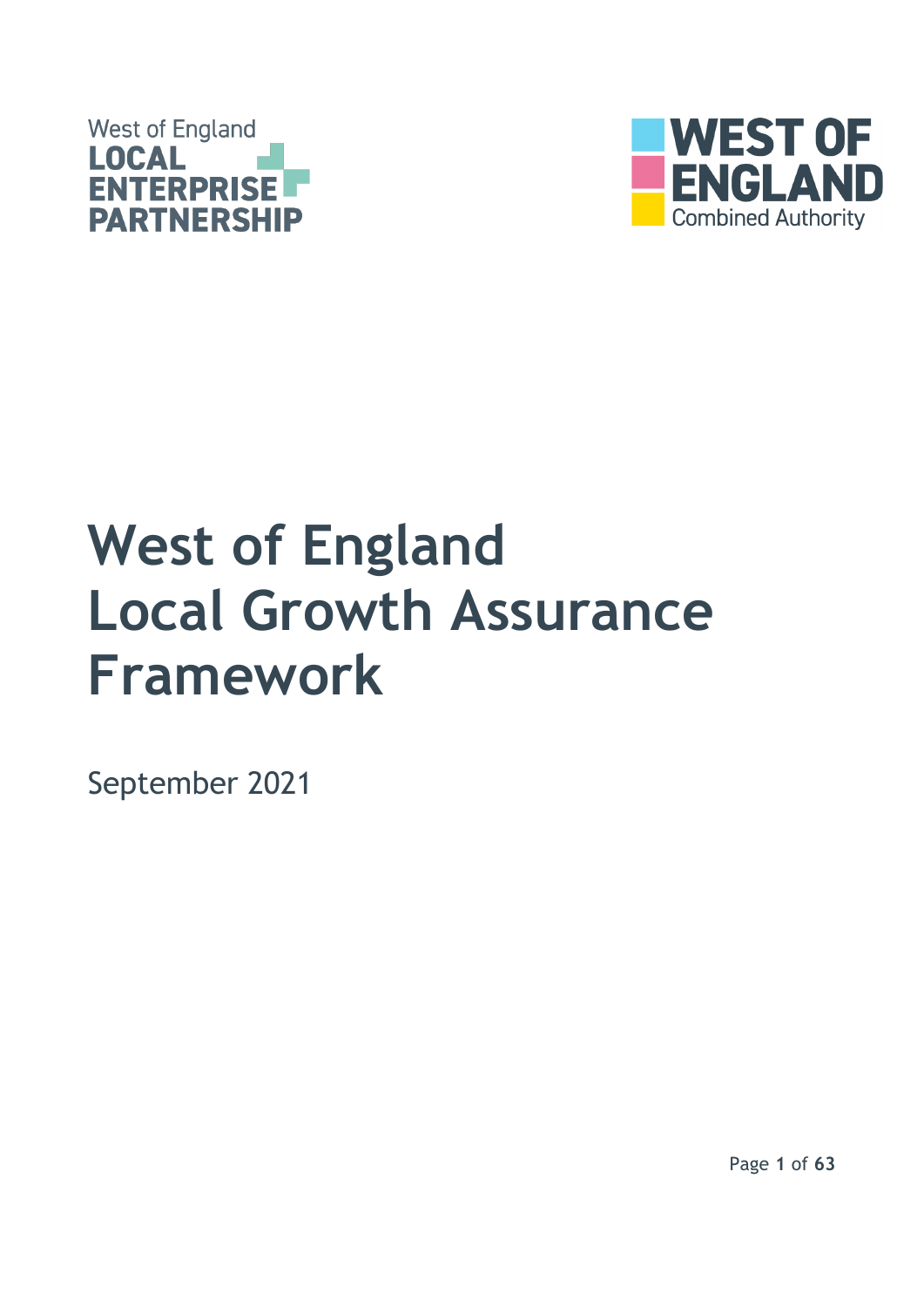



## **Contents**

| 1.1.    |                                                                 |  |
|---------|-----------------------------------------------------------------|--|
| 1.2.    |                                                                 |  |
| 1.3.    | What is an Assurance Framework and who it is for?  10           |  |
| 1.4.    |                                                                 |  |
|         | 2. Governance and Decision-Making Structure  13                 |  |
|         |                                                                 |  |
| 2.1.3.  |                                                                 |  |
| 2.1.4.  |                                                                 |  |
| 2.1.5.  |                                                                 |  |
| 2.1.6.  | Combined Authority/Joint Committee Boards  17                   |  |
| 2.1.7.  | West of England Combined Authority Overview and Scrutiny        |  |
|         |                                                                 |  |
| 2.1.8.  |                                                                 |  |
| 2.1.9.  |                                                                 |  |
| 2.1.10. |                                                                 |  |
| 2.2.    |                                                                 |  |
| 2.2.2.  |                                                                 |  |
| 2.2.3.  |                                                                 |  |
| 2.2.4.  |                                                                 |  |
| 2.2.5.  |                                                                 |  |
| 2.2.6.  | Publication of Meetings and Agenda Items  22                    |  |
| 2.2.7.  | Complaints, Whistleblowing, Freedom of Information Requests and |  |
| 2.2.8.  |                                                                 |  |
| 2.3.    |                                                                 |  |
| 2.3.1.  |                                                                 |  |
|         |                                                                 |  |

Page **2** of **63**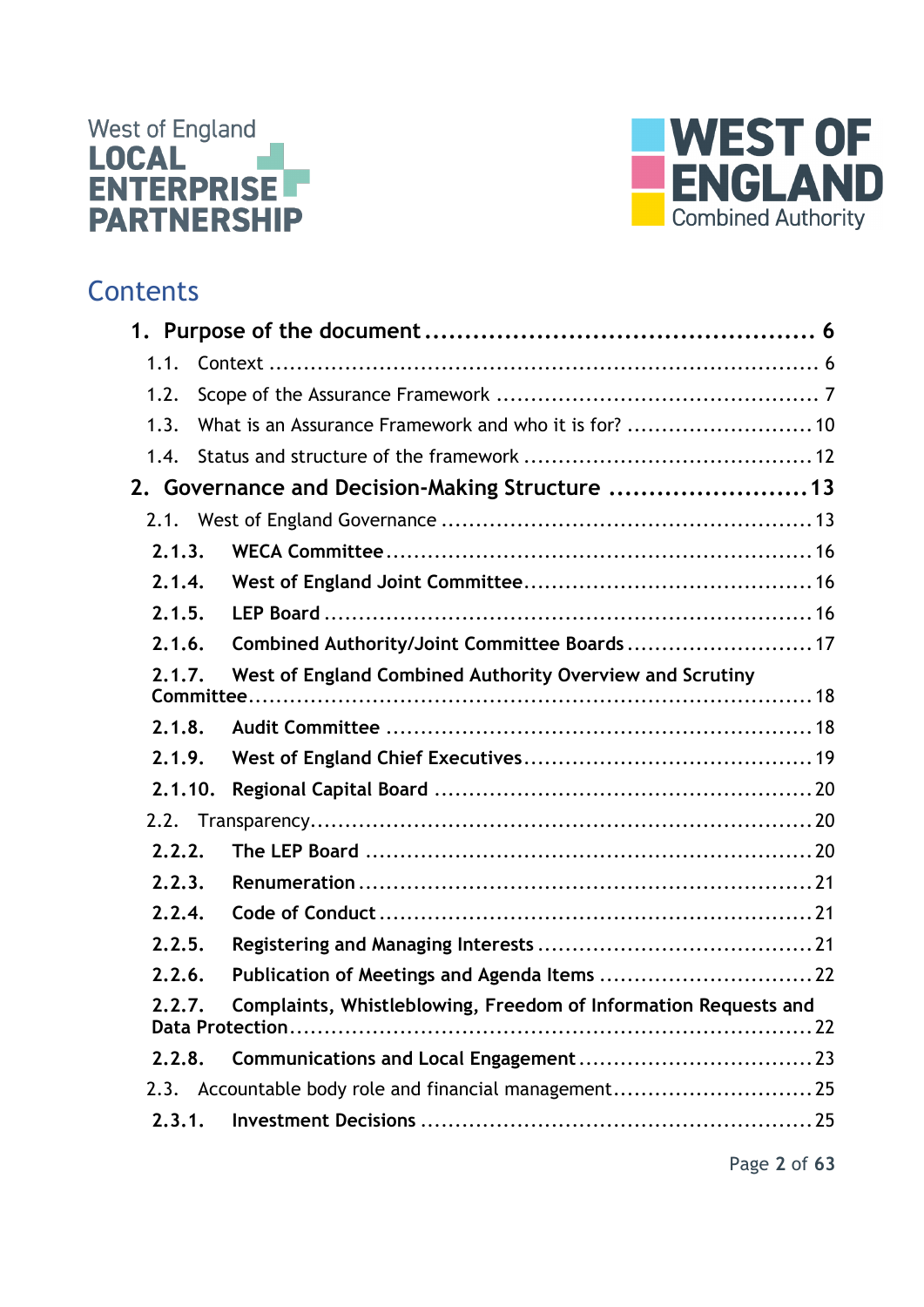



| 2.3.2. |                                                                    |  |
|--------|--------------------------------------------------------------------|--|
| 2.3.3. |                                                                    |  |
| 2.3.4. |                                                                    |  |
| 2.3.5. |                                                                    |  |
| 2.3.6. |                                                                    |  |
|        | 3. Investment Programme - Project Lifecycle 29                     |  |
| 3.1.   |                                                                    |  |
| 3.1.1. | Prioritisation Process - LEP Investment Programme 29               |  |
| 3.1.2. | Prioritisation Process Combined Authority Investment Programme. 29 |  |
| 3.1.3. |                                                                    |  |
| 3.1.4. |                                                                    |  |
|        |                                                                    |  |
| 3.2.1. |                                                                    |  |
| 3.2.2. |                                                                    |  |
| 3.2.3. |                                                                    |  |
|        |                                                                    |  |
| 3.3.1. |                                                                    |  |
| 3.3.2. |                                                                    |  |
| 3.3.3. |                                                                    |  |
|        |                                                                    |  |
| 3.4.1. |                                                                    |  |
|        | 3.5. West of England Investment Programme Management 38            |  |
|        |                                                                    |  |
| 3.5.5. |                                                                    |  |
|        |                                                                    |  |
| 4.1.   |                                                                    |  |
| 4.2.   |                                                                    |  |
| 4.3.   |                                                                    |  |
|        |                                                                    |  |

Page **3** of **63**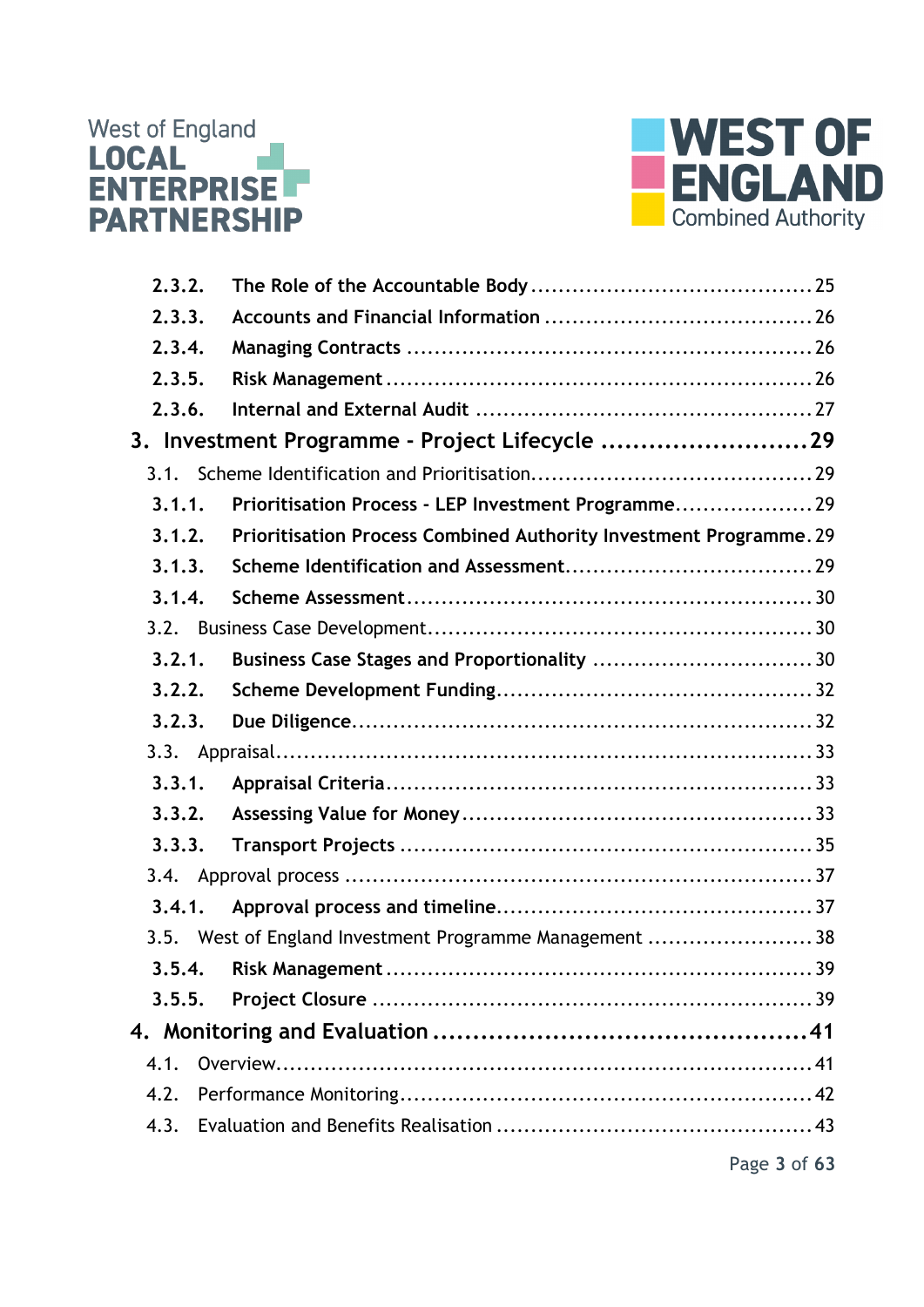# West of England<br> **LOCAL**<br> **ENTERPRISE PARTNERSHIP**



| Green Homes Grant Local Authority Delivery (GHG LAD) Phase 252          |  |
|-------------------------------------------------------------------------|--|
|                                                                         |  |
| COP 26 Zero Carbon Bus Tour and Regional Green Zones Events52           |  |
|                                                                         |  |
| Change Management Delegations for the Investment Programme  54          |  |
|                                                                         |  |
|                                                                         |  |
|                                                                         |  |
|                                                                         |  |
|                                                                         |  |
| 10.1. Methodology to Assess Value for Money for Various Scheme Types 61 |  |
| 10.2.                                                                   |  |
| 10.3.                                                                   |  |
| 10.4.                                                                   |  |
| 10.5.                                                                   |  |
|                                                                         |  |
|                                                                         |  |
|                                                                         |  |
|                                                                         |  |
|                                                                         |  |
| 13.1. Feasibility and Development Funding Application Form Template  63 |  |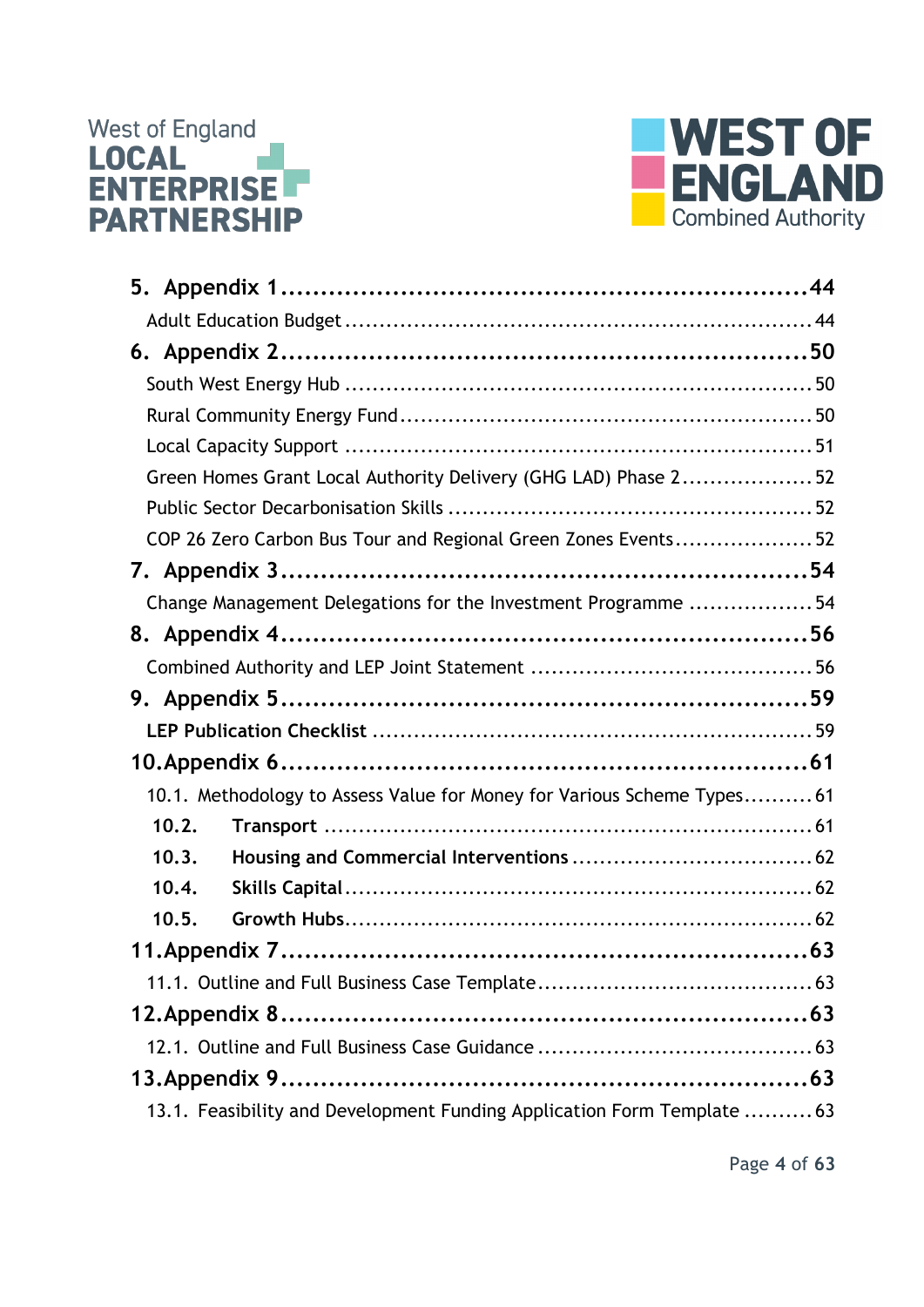

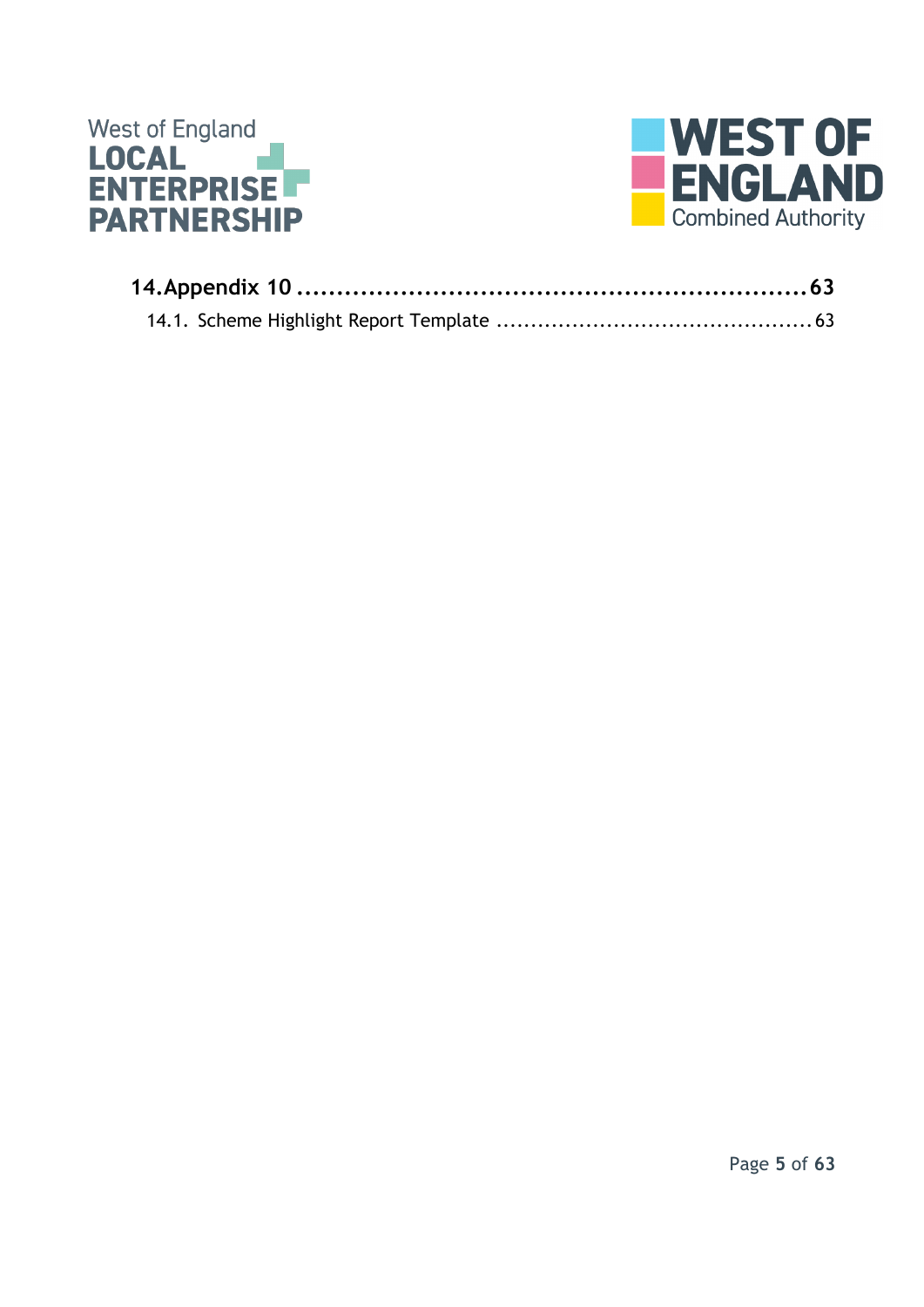



## <span id="page-5-0"></span>**1. Purpose of the document**

### <span id="page-5-1"></span>1.1. Context

- 1.1.1. The West of England is one of the UK's most prosperous regions with an economy worth over £33.2 billion a year. A net contributor to the national purse, with a population of over 1 million and over 43,000 businesses, the West of England competes on a global scale.
- 1.1.2. In 2016, three councils in the West of England Bath and North East Somerset, Bristol and South Gloucestershire – signed a devolution deal. As a result, significant powers and funding have been transferred to the region through the West of England Combined Authority and West of England Mayor.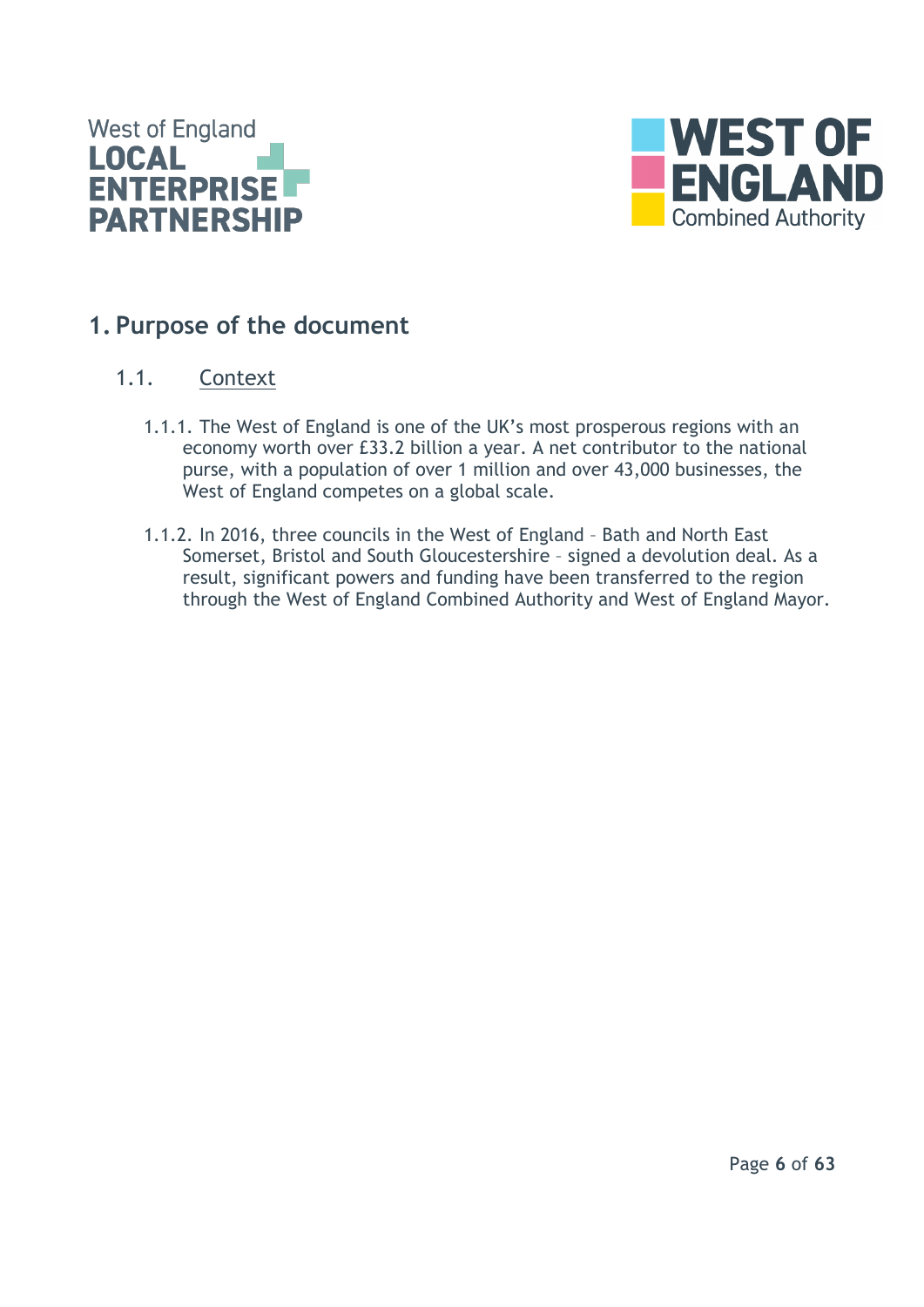



1.1.3. The West of England Local Enterprise Partnership (LEP) is a business led public-private partnership which develops and drives policy and strategy for economic growth and job creation in the area. The LEP spans the geography of Bath and North East Somerset, Bristol, North Somerset and South Gloucestershire. The Combined Authority provides support for the activities of West of England LEP including undertaking the role of accountable body for LEP funding.



#### <span id="page-6-0"></span>1.2. Scope of the Assurance Framework

1.2.1. Government have set out in [The National Local Growth Assurance](https://assets.publishing.service.gov.uk/government/uploads/system/uploads/attachment_data/file/768356/National_Local_Growth_Assurance_Framework.pdf)  [Framework](https://assets.publishing.service.gov.uk/government/uploads/system/uploads/attachment_data/file/768356/National_Local_Growth_Assurance_Framework.pdf) guidance the requirement for LEPs and Mayoral Combined Authorities in receipt of a Single Pot to produce their own local assurance framework. This document sets out the West of England's governance arrangements for these funds, how due transparency and accountability are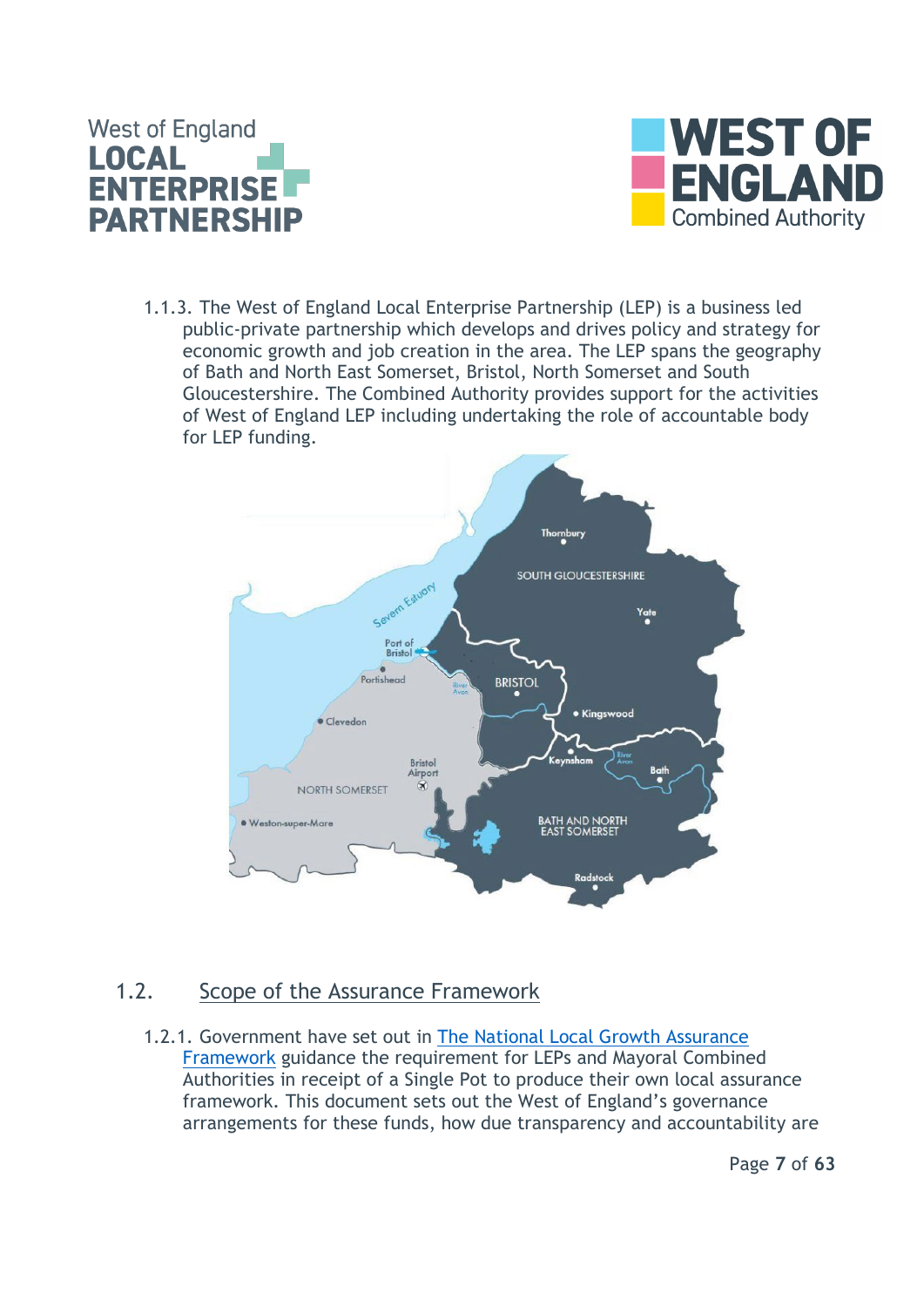



ensured and the way that schemes are appraised, monitored and evaluated to achieve value for money.

- 1.2.2. The 'Single Pot' approach to funding is a significant fiscal agreement in devolution deals which seeks to reduce ring fences and consolidate funding lines for which the Combined Authority is the accountable body. The West of England Operating Framework and Business Plan together with the Local Industrial Strategy (LIS) and other West of England plans and strategies, provide the basis for investment decisions alongside the delivery of statutory requirements, conditions of funding and other local transport objectives.
- 1.2.3. The funds in the scope of this assurance framework (hereafter referred to as the 'investment programme') are as follows:
	- **West of England Investment Fund (WoEIF)**  the Combined Authority has established the WoEIF through which it will administer the additional £30m per annum allocation to the Combined Authority of grant-based investment funds (sometimes called 'Gain Share'). These funds span a 30 year period but are subject to a five-yearly Gateway Review by Government. In line with the Devolution Deal this is in the control of the Combined Authority, working with the West of England Mayor. Aside from schemes in the scope of this framework, other exceptional costs are funded via the WoEIF related to the establishment of the Combined Authority and arising from its statutory duties, together with election costs for the Mayor as agreed by the Combined Authority Committee.
	- **Transforming Cities Fund (TCF)** the £103m of funding awarded to the Combined Authority to deliver transport improvements aimed at transforming connectivity through improved public transport and active travel infrastructure, reducing congestion and enhancing air quality.
	- **City Region Sustainable Transport Settlements (CRSTS)** the five year transport capital funding for the period to 2026/27. That part of the funding awarded to the Councils for highway maintenance will fall outside of the specific requirements of this framework, but will be subject of monitoring of spend and delivery alongside any particular conditions for the CRSTS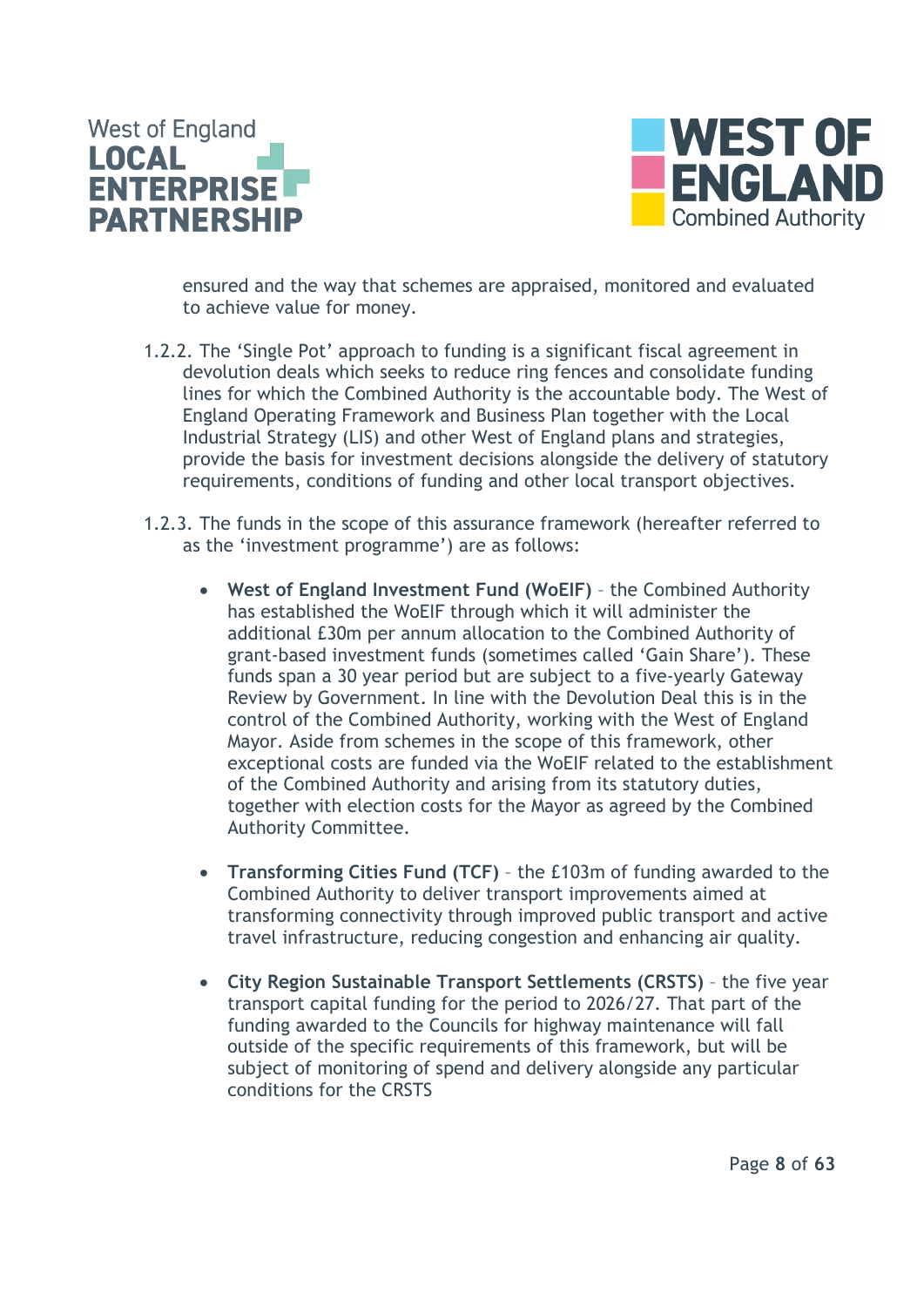



For ease of language, in the scope of this framework the WoEIF, TCF and CRSTS are hereafter referred to as 'the Combined Authority funding streams'.

• **Adult Education Budget (AEB)** – from 2019/20 the Combined Authority became responsible for administering AEB within its area. Investment decisions for AEB will be made with full consideration to the statutory entitlements which are detailed in the orders laid down to devolve the functions for administering AEB to the Combined Authority.

It should be noted that owing to the nature of AEB, whilst if falls within the general principles of this framework, including transparency, accountability and formal decision making by the Combined Authority Committee, general references to project identification, appraisal, monitoring and value for money will be subject to different arrangements. Further detail on the specific arrangements for AEB are provided in Appendix 1.

- **Local Growth Fund (LGF)** the £202m of funding covering the period 2015/16-20/21 awarded to the LEP through Growth Deals with Government.
- **Economic Development Fund (EDF)** the City Deal signed in 2012 by the West of England Councils, the LEP and Government included a range of measures aimed at driving economic growth. Several of the Deal elements have been adopted in ongoing programmes (such as developing an integrated inward investment service) or have been completed. One ongoing element is the Growth Incentive whereby the local authorities retain 100% of business rates growth in five West of England Enterprise Areas.

£500m of the growth in these Enterprise Areas, together with the Bristol Temple Quarter Enterprise Zone, over a 25 year period is being used to create the LEP's Economic Development Fund to deliver infrastructure to help unlock these locations.

Whilst the operation and monitoring of the Enterprise Zone and Areas is undertaken by the relevant Council, the overall growth performance is overseen by the Business Rates Pooling Board which comprises the four Council s73 Officers and the LEP. Periodic reports are presented to the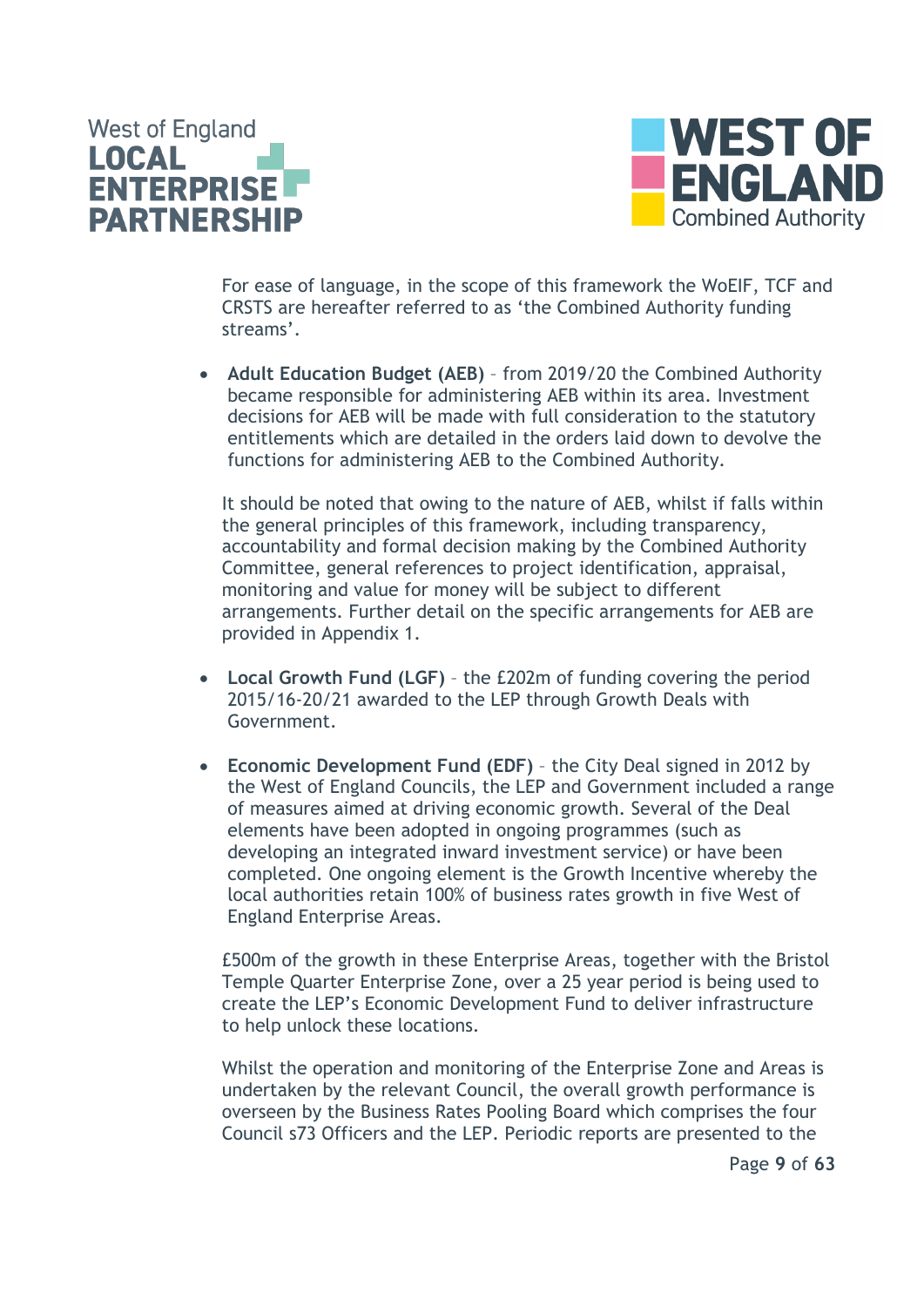



LEP Board and the West of England Joint Committee, and an annual performance report is provided to the West of England Combined Authority Overview and Scrutiny Committee.

- **Revolving Infrastructure Fund (RIF)** this fund was formed from awards by Government through the Regional Growth Fund and Growing Places. This is a revolving fund aimed at advancing the infrastructure which enables development.
- **Get Building Fund (GBF)** £13.7m capital funding over the period 2020/21-21/22 to help complete major projects which are planned to stimulate jobs and support the region's economic recovery.

For ease of language, in the scope of this framework the LGF, EDF, RIF and GBF are hereafter referred to as 'the LEP funding streams'.

• **South West Energy Hub** – spanning the seven LEPs in the wider south west region, this is one of five local energy hubs established across England. The Combined Authority acts as the accountable body for the South West Energy Hub. It should be noted that whilst arrangements for the Hub fall within the general principles of this framework, including transparency, accountability and formal decision making by the Joint Committee, general references to project identification, appraisal and approval will be subject to different arrangements. These are described in Appendix 2.

#### <span id="page-9-0"></span>1.3. What is an Assurance Framework and who it is for?

- 1.3.1. This assurance framework is underpinned by the Seven Principles of Public Life (the Nolan Principles), namely:
	- **Selflessness:** Holders of public office should act solely in terms of the public interest.
	- **Integrity**: Holders of public office must avoid placing themselves under any obligation to people or organisations that might try inappropriately to influence them in their work. They should not act or take decisions in order to gain financial or other material benefits for themselves, their family, or their friends. They must declare and resolve any interests and relationships.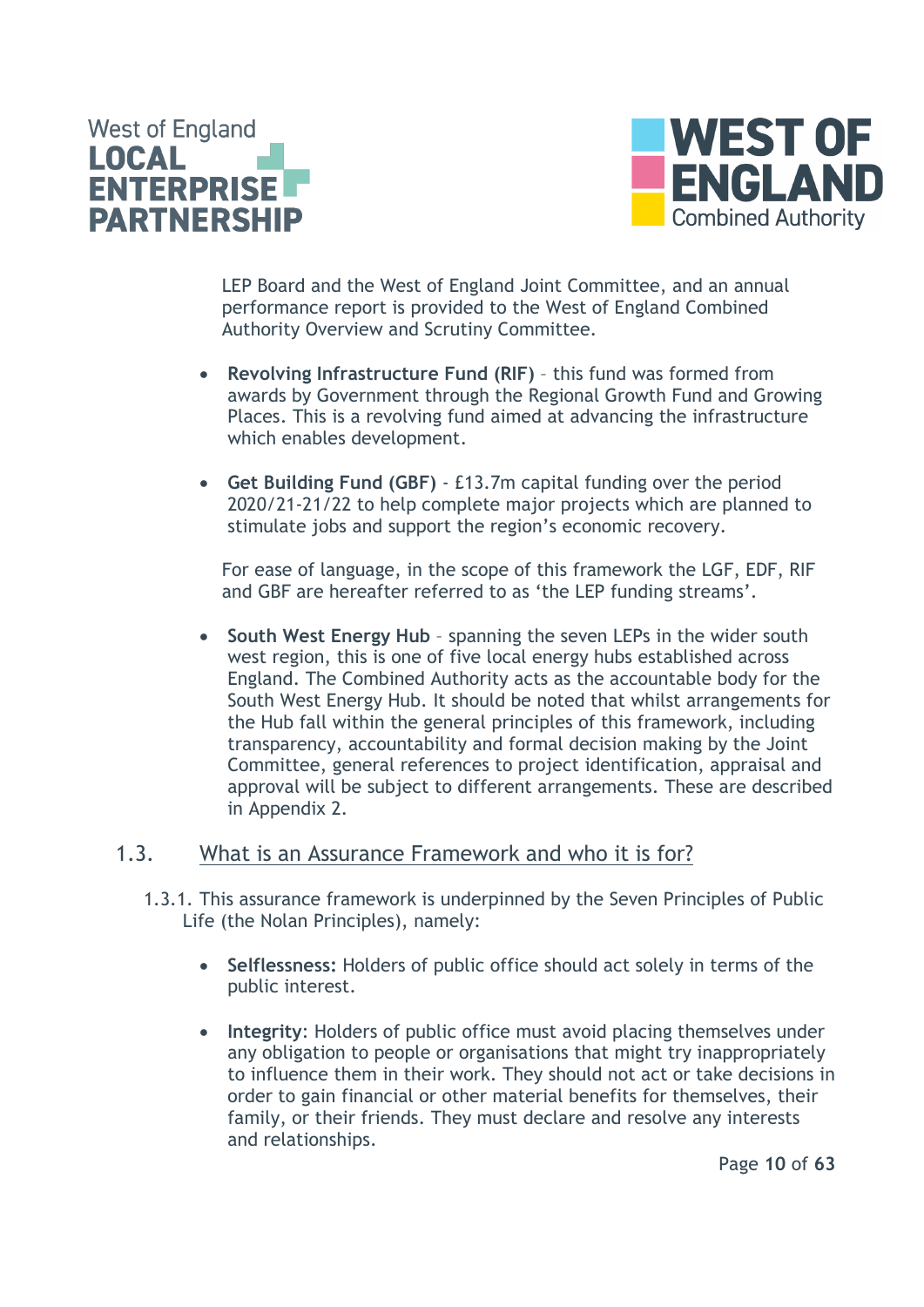



- **Objectivity**: Holders of public office must act and take decisions impartially, fairly and on merit, using the best evidence and without discrimination or bias.
- **Accountability**: Holders of public office are accountable to the public for their decisions and actions and must submit themselves to the scrutiny necessary to ensure this.
- **Openness**: Holders of public office should act and take decisions in an open and transparent manner. Information should not be withheld from the public unless there are clear and lawful reasons for so doing.
- **Honesty:** Holders of public office should be truthful.
- **Leadership**: Holders of public office should exhibit these principles in their own behaviour. They should actively promote and robustly support the principles and be willing to challenge poor behaviour wherever it occurs.
- 1.3.2. The framework is required to show that suitable arrangements are in place to effectively manage the investment programme and that robust systems are in place to ensure resources are spent with regularity, propriety, and value for money, whilst at the same time achieving projected outcomes.
- 1.3.3. The assurance framework also outlines clear and transparent procedures for all stakeholders in the West of England area (including the constituent Local Authorities, the West of England LEP, other key partner agencies, businesses and residents) regarding the delivery and spending associated with the investment programme. The assurance framework and the investment programme will be managed in accordance with the usual local authority checks and balances, including the financial duties and rules which require local authorities to act prudently in spending.
- 1.3.4. The joint and consistent approach will also provide the opportunity to combine funding to maximise economic impacts. All projects funded through the investment programme will be subject to the agreed prioritisation, appraisal, and monitoring and evaluation framework, including value for money assessments tailored to the nature and scale of the proposed investment.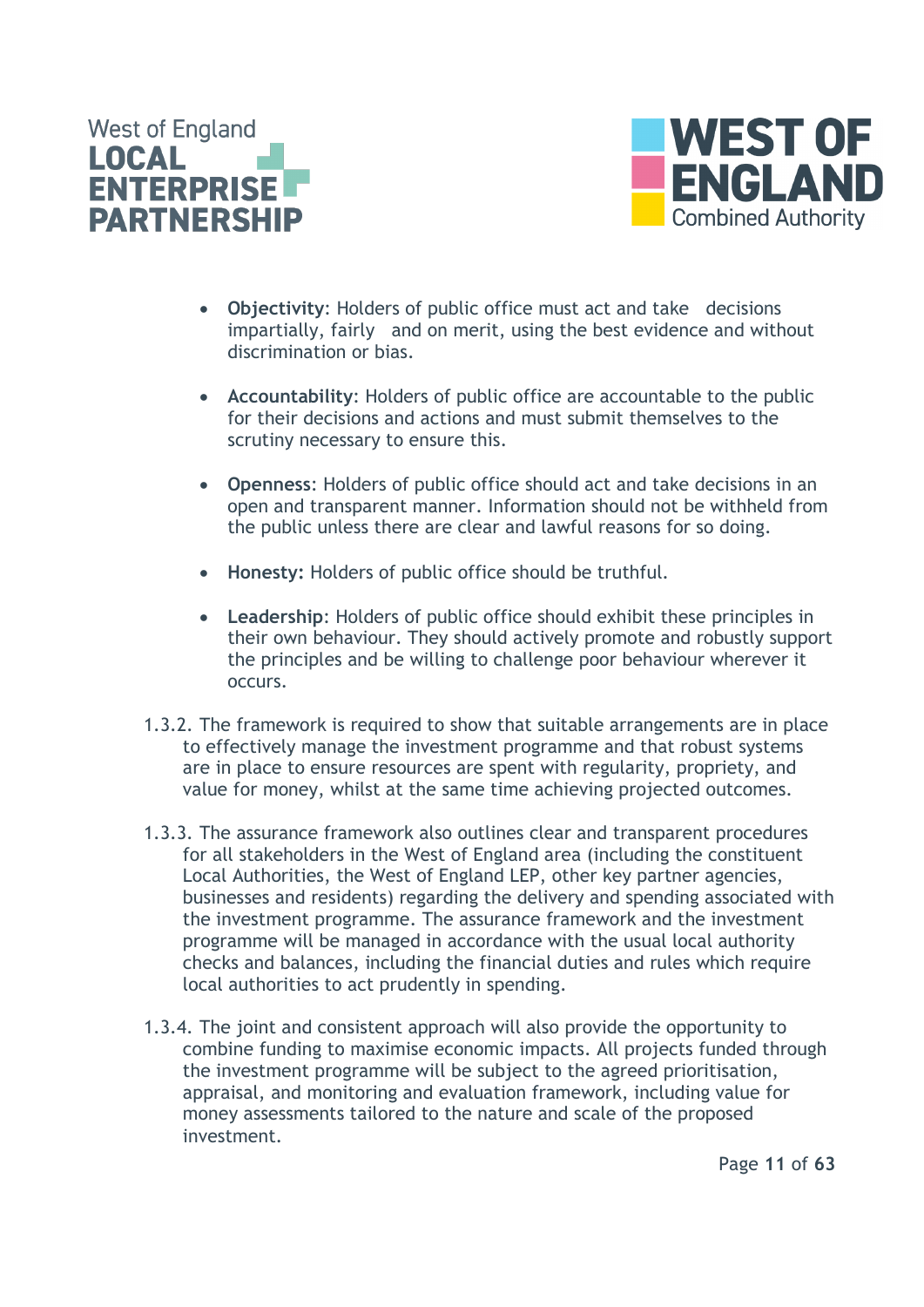



- 1.3.5. This assurance framework will be updated regularly and reviewed annually to ensure that it remains fit for purpose. Furthermore, other funding sources may subsequently be aligned with the investment programme, such as any funds awarded through the Housing Infrastructure Fund or Levelling Up, to ensure that an integrated, comprehensive and strategic approach to promoting growth within the West of England is adopted. Where these fall within the scope of this framework it will be updated accordingly. Where there are significant changes to the operation of the framework the Cities and Local Growth Unit will be informed, and any necessary action undertaken.
- 1.3.6. In performing its role, the Combined Authority will ensure that it acts in a manner that is lawful, transparent, evidence-based, consistent and proportionate. The Combined Authority s73 Officer will confirm that the financial affairs of the LEP are being properly administered and are compliant with the National Assurance Framework by the end of February each year.
- 1.3.7. The assurance framework sits alongside the Combined Authority's Monitoring and Evaluation Framework which sets out the Combined Authority's approach to Monitoring & Evaluation.

#### <span id="page-11-0"></span>1.4. Status and structure of the framework

- 1.4.1. The remainder of this document is set out in the following sections:
	- **Section 2:** Describes the governance and decision-making structures and outlines the transparency that will apply to all decision making.
	- **Section 3**: Sets out the procedures for prioritising projects, appraising projects and developing appropriate business case documentation to satisfy the value for money assessment.
	- **Section 4**: Outlines the procedures required for monitoring and evaluating projects and the overall investment programme.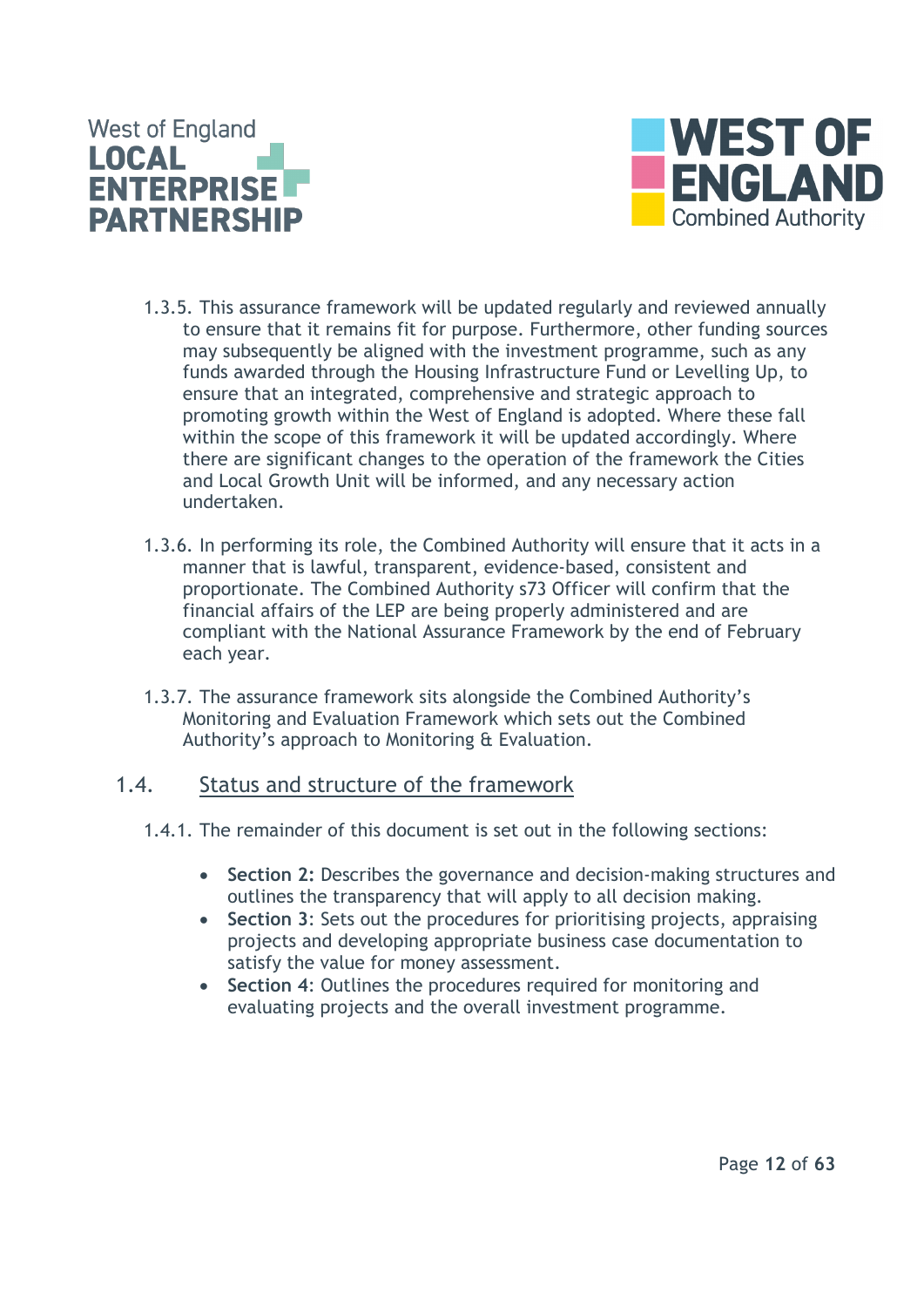



## <span id="page-12-0"></span>**2. Governance and Decision-Making Structure**

#### <span id="page-12-1"></span>2.1. West of England Governance

- 2.1.1. The governance structure for the Combined Authority and the LEP is shown in Figure 2.2. The specific roles in this governance process are set out below.
- 2.1.2. The governance arrangements for the investment programme provide timely and binding decisions, with due clarity, transparency and accountability. These are underpinned by a consistent approach which seeks to harmonise governance processes (noting that different funds may have different ultimate decision makers), assurance and reporting arrangements. This provides the flexibility to match the most suitable funding stream to a particular scheme, and also allow overview, efficiency and rigour. The governance process is shown diagrammatically in Figure 2.1.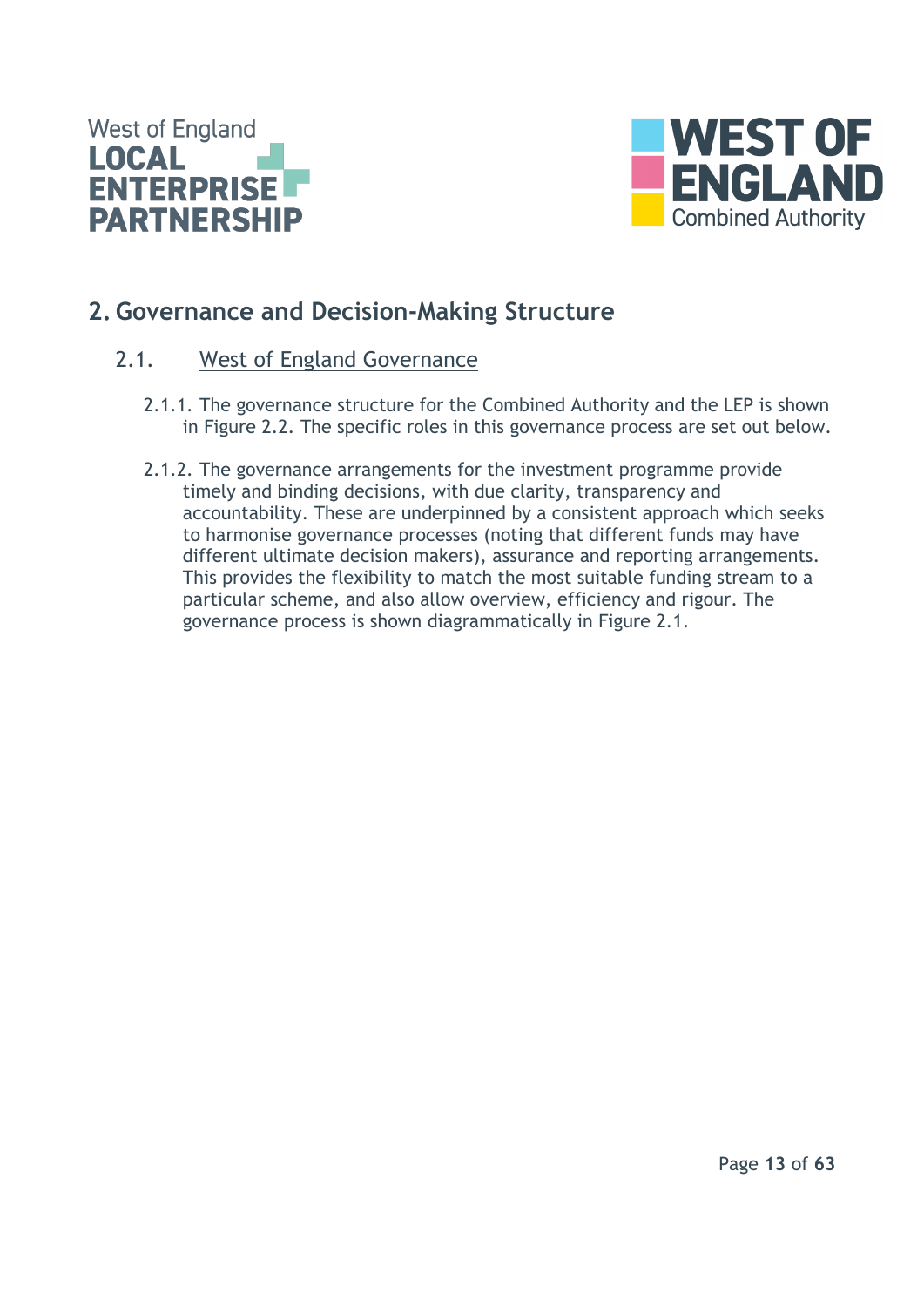## **West of England LOCAL ENTERPRIS PARTNERSHIP**





Figure 2.1 – Investment Programme Governance Process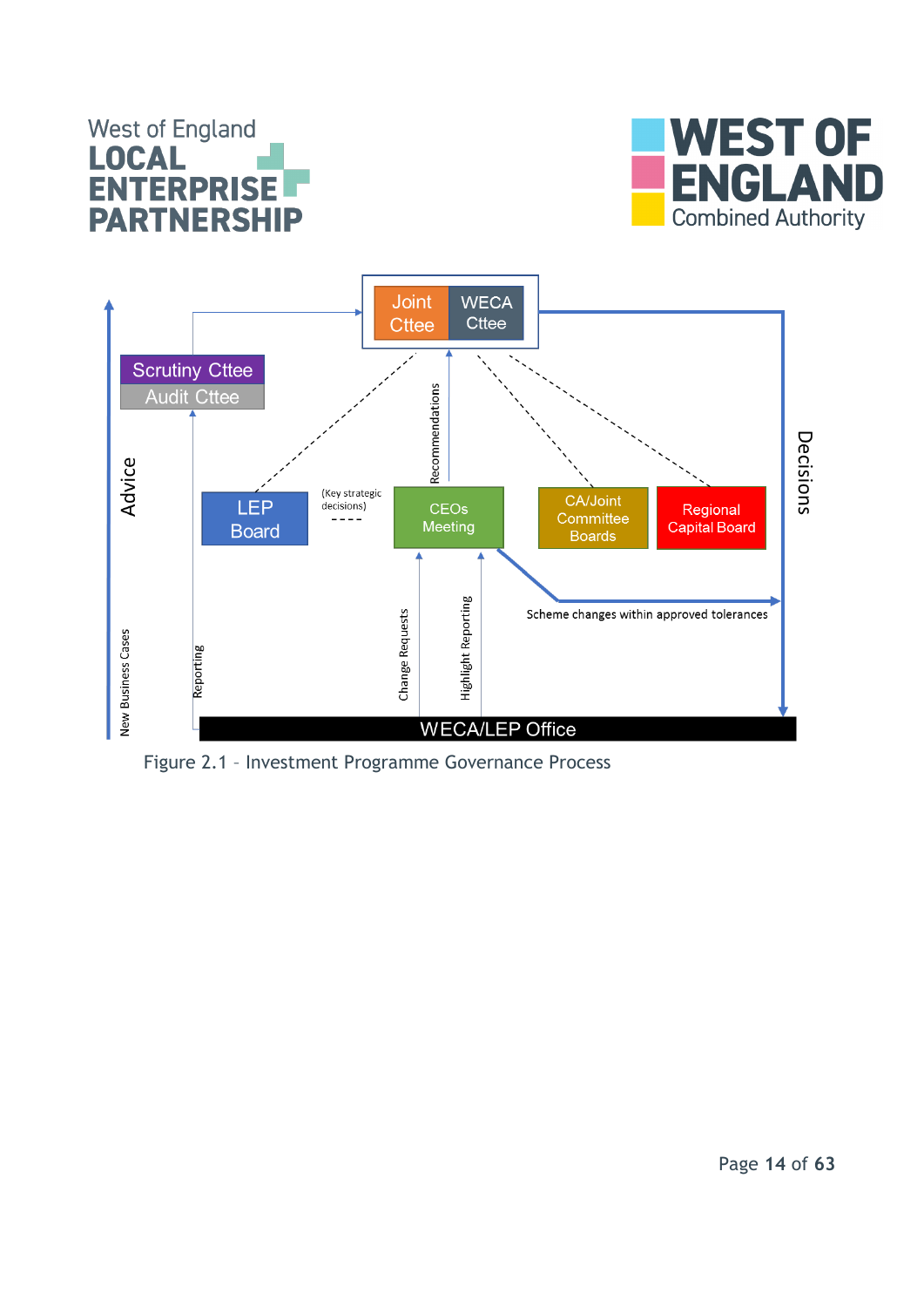## **West of England** LOCAL PRISE **PARTNERSHIP**



Kev: Advisory --------



Figure 2.2 – West of England Combined Authority Governance

Page **15** of **63**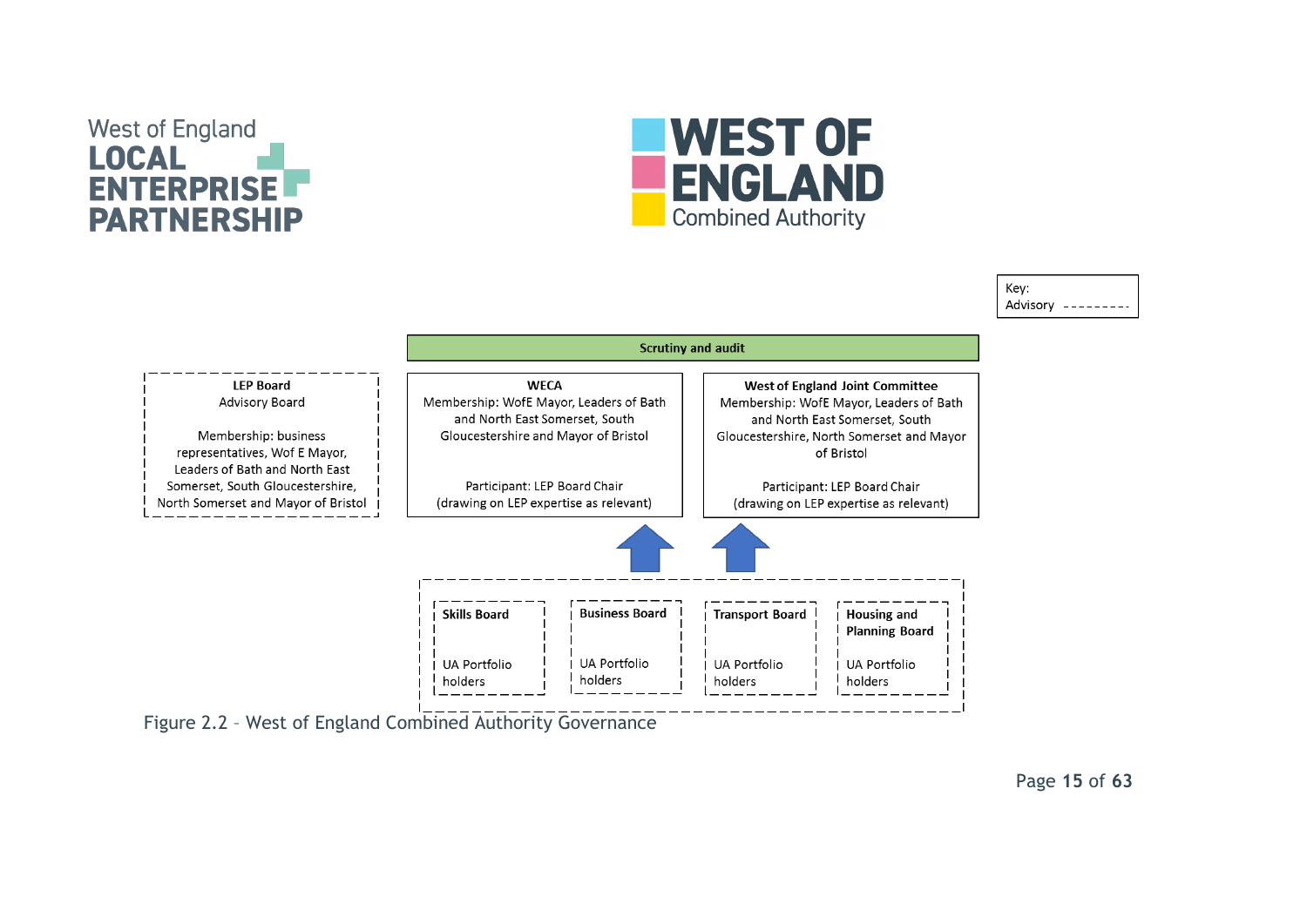



#### <span id="page-15-0"></span>**2.1.3.WECA Committee**

2.1.3.1. The Combined Authority Committee is chaired by the West of England Metro Mayor, and is made up of the council Leaders of Bath and North East Somerset and South Gloucestershire and the Bristol Mayor. The Committee meets regularly and in public and the papers for these meetings are published on the Combined Authority [website.](https://westofengland-ca.moderngov.co.uk/ieListMeetings.aspx?CId=141&Year=0) The constitution of the Combined Authority is also [published](https://westofengland-ca.moderngov.co.uk/ecSDDisplay.aspx?NAME=SD252&ID=252&RPID=677632) which includes the code of conduct for members (Part C). This Committee provides the formal and accountable decision making process related to the Combined Authority funding streams. The delegations granted by the Combined Authority Committee related to scheme changes are set out in paragraph 2.1.9.1 and Appendix 3.

#### <span id="page-15-1"></span>**2.1.4.West of England Joint Committee**

- 2.1.4.1. The West of England Joint Committee involving the West of England Metro Mayor, the Council Leaders of Bath and North East Somerset, North Somerset and South Gloucestershire and the Bristol Mayor meets formally and in public, and papers for these meetings are published on the Combined Authority [website.](https://westofengland-ca.moderngov.co.uk/ieListMeetings.aspx?CId=142&Year=0) The Terms of Reference of the West of England Joint Committee can be viewed in the [constitution](https://westofengland-ca.moderngov.co.uk/ecSDDisplay.aspx?NAME=SD252&ID=252&RPID=677632) (page A7). This Committee makes all decisions related to LEP funding streams (again aside from the delegations set out in paragraph 2.1.9.1).
- 2.1.4.2. It is the role of these Committees to approve and periodically review a programme of schemes through the submission of Strategic Outline or Outline Business Cases (see Appendix 7). These schemes will be awarded 'Programme Entry'. Schemes with Programme Entry will then produce Full Business Cases (see section 3.2) for approval to secure funding confirmation. Where there is urgency, the approval of specific Outline or Full Business Cases may be granted to the West of England Chief Executives by the Combined Authority or Joint Committee.

#### <span id="page-15-2"></span>**2.1.5.LEP Board**

2.1.5.1. The purpose of the West of England LEP Board is to secure the region's continuing and ambitious economic success and attractiveness as a place for its residents to live and thrive and for businesses and communities to grow in a sustainable way.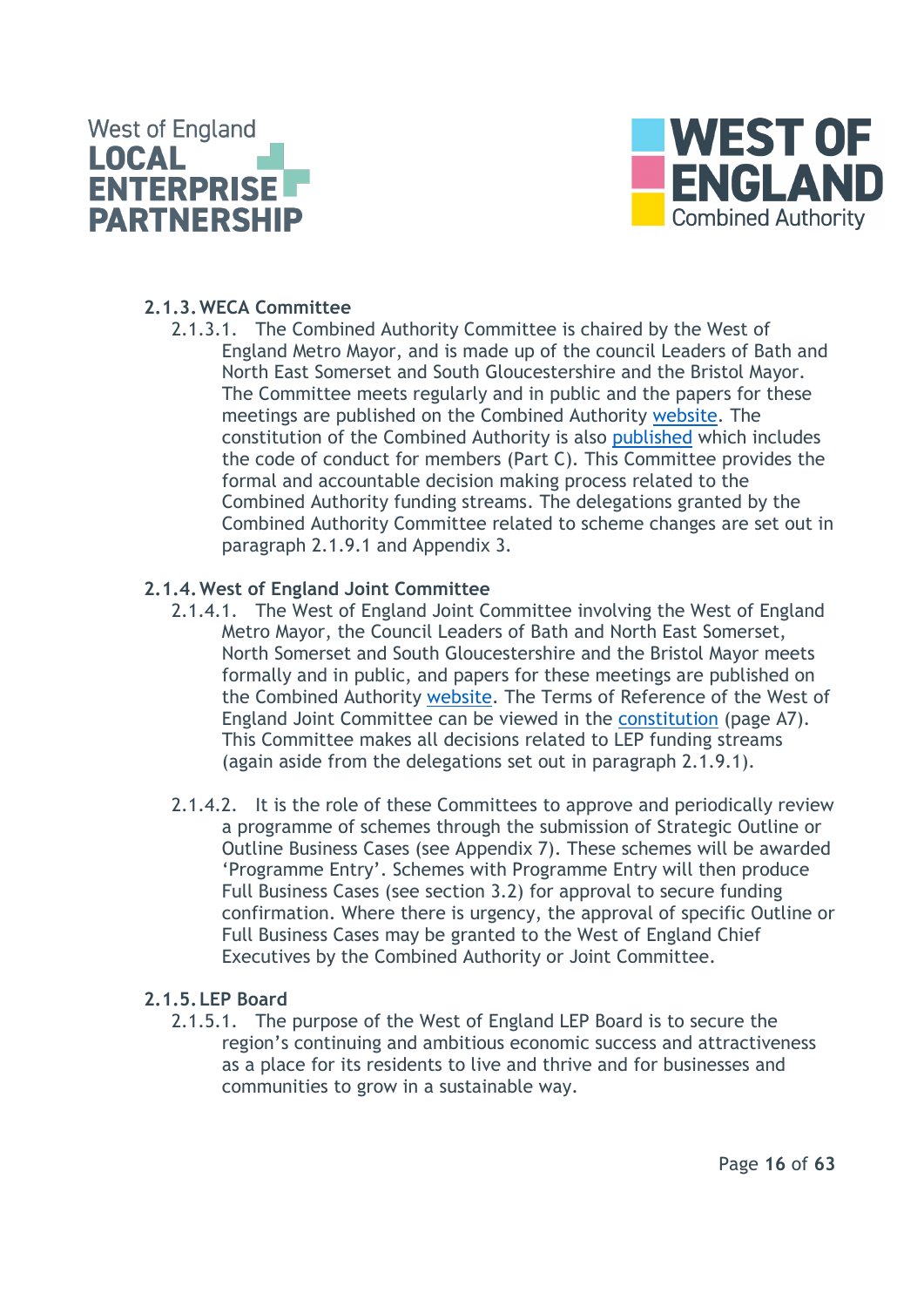



- 2.1.5.2. The LEP Board is a business led partnership between business/universities and the region's unitary and combined authorities. The LEP Board works in a collaborative and catalytic way seeking to share and test ideas informed by best practice from across the globe to ensure that actions are evidence based and draw upon the best in the world. A joint statement setting out the respective roles of the LEP and Combined Authority is shown in Appendix 4.
- 2.1.5.3. In terms of the LEP funding streams, the role of the LEP Board is to bring a business perspective and make recommendations to the West of England Joint Committee based upon advice from the Chief Executives (see 2.1.9.1). A programme of sequential meetings supports this process and timely decision making. The LEP Board and Chair play a key advisory role and make recommendations that are considered by the Joint Committee, who take full account of these recommendations in their decision making. The Chair of the LEP Board participates as a nonmember in the meetings of the Combined Authority and Joint Committees.
- 2.1.5.4. The Board receives regular updates on all LEP funded projects, so they are sighted on their performance, issues, risks and relevant mitigations in place.

#### <span id="page-16-0"></span>**2.1.6.Combined Authority/Joint Committee Boards**

- 2.1.6.1. The following Boards meet six times a year and involve the West of England Metro Mayor and the relevant Cabinet lead Member(s) for the constituent Councils: –
	- Skills Board
	- Business Board
	- Transport Board
	- Housing and Planning Board
- 2.1.6.2. The Boards do not make decisions but provide strategic guidance and advice to the West of England Combined Authority, West of England Joint Committee and LEP on skills; business; transport; and housing and planning matters, including having oversight of projects and programmes; raising issues and giving views. The Terms of Reference can be viewed in the [constitution](https://westofengland-ca.moderngov.co.uk/ecSDDisplay.aspx?NAME=SD252&ID=252&RPID=677632) page A7).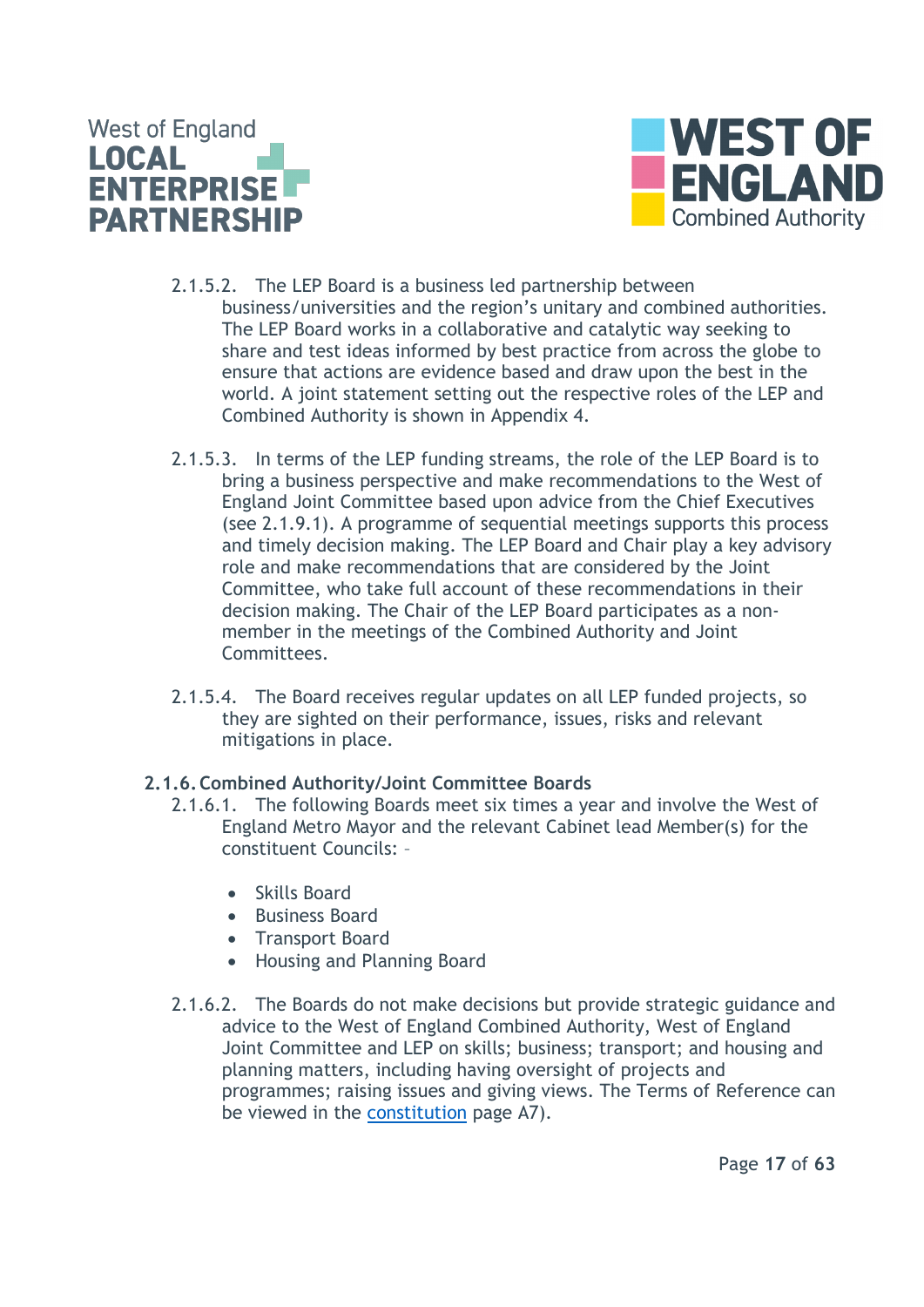



- <span id="page-17-0"></span>**2.1.7.West of England Combined Authority Overview and Scrutiny Committee** 2.1.7.1. The functions of the Overview and Scrutiny Committee are primarily to scrutinise the work of the Combined Authority and the Joint Committee including the prioritisation and approval of schemes, and progress with the delivery of the investment programmme. The West of England Combined Authority Overview and Scrutiny Committee has the power to:
	- I. Review or scrutinise decisions made, or other actions taken, in connection with the discharge of any functions which are the responsibility of the Combined Authority or Joint Committee.
	- II. Make reports or recommendations to the Combined Authority or Joint Committee on matters that affect the Combined Authority area or the inhabitants of the area.
	- III. Make reports or recommendations to the Combined Authority or Joint Committee with respect to the discharge of any functions which are the responsibility of these Committees.
	- IV. In so far as the business of the LEP relates to the discharge of functions of Combined Authority or Joint Committee, the Overview and Scrutiny Committee shall have the power to scrutinise the LEP as set out in  $(1)$  to  $(3)$  above.

#### <span id="page-17-1"></span>**2.1.8.Audit Committee**

- 2.1.8.1. The functions of the Audit Committee include:
	- Reviewing and scrutinising the authority's financial affairs;
	- Reviewing and assessing the authority's risk management, internal control and corporate governance arrangements;
	- Reviewing and assessing the economy, efficiency and effectiveness with which resources have been used in discharging the authority's functions; and
	- Making reports and recommendations to the Combined Authority in relation to the reviews they have conducted.
	- To consider and approve the Annual Statutory Accounts
	- To consider Member Code of Conduct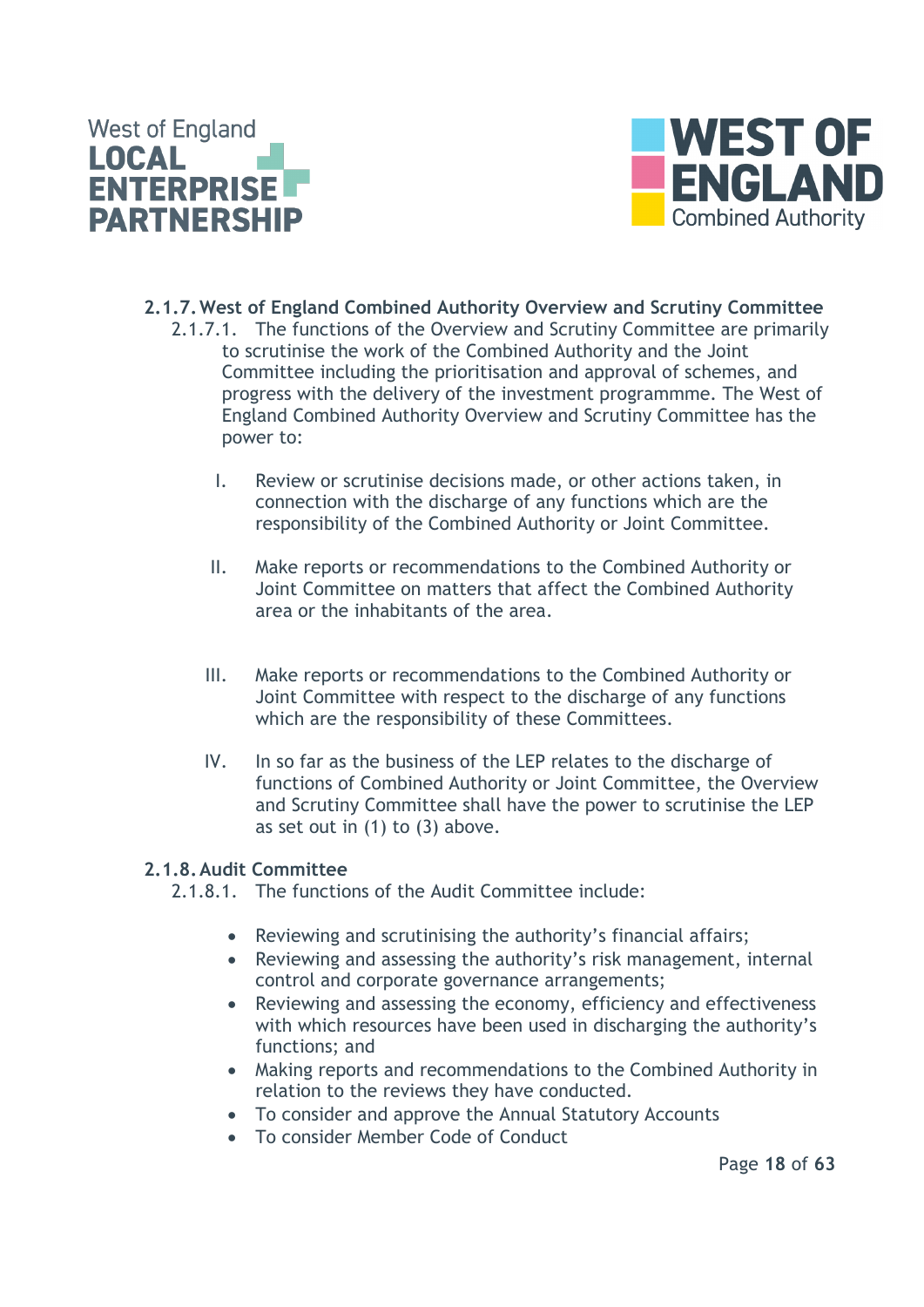



#### <span id="page-18-0"></span>**2.1.9.West of England Chief Executives**

- 2.1.9.1. The governance process is underpinned by the West of England Chief Executives meeting which comprises the Chief Executive of the Combined Authority and the LEP (hereafter referred to as the Combined Authority Chief Executive) and the Chief Executives of the relevant constituent local authorities. The Chief Executives meet regularly and are aligned to meetings of the Combined Authority and Joint Committees and its role in the context of the investment programme is to:
	- Act on information provided by scheme promoters and technical advice and recommend a programme (the 'Programme Entry' schemes) for:
		- Combined Authority funding streams approval by the Combined Authority Committee.
		- LEP funding streams consideration by the LEP Board and approval by the West of England Joint Committee
	- Make recommendations on individual investment decisions for schemes with 'Programme Entry' awarded by the Combined Authority or West of England Joint Committee based upon business cases and technical advice.
	- Approve specific Business Cases or Feasibility and Development Funding Applications (see 3.2.2.1) subject to delegation from the Combined Authority or Joint Committee. The decision on such Business Case or Applications is made by the Combined Authority Chief Executive, in consultation with the Council Chief Executives.
	- Consider change requests for approval within the agreed tolerances. As above, the decision on such change requests is made by the Combined Authority Chief Executive in consultation with the Council Chief Executives.
	- Make recommendations to the Combined Authority or Joint Committee for those changes outside of the tolerances.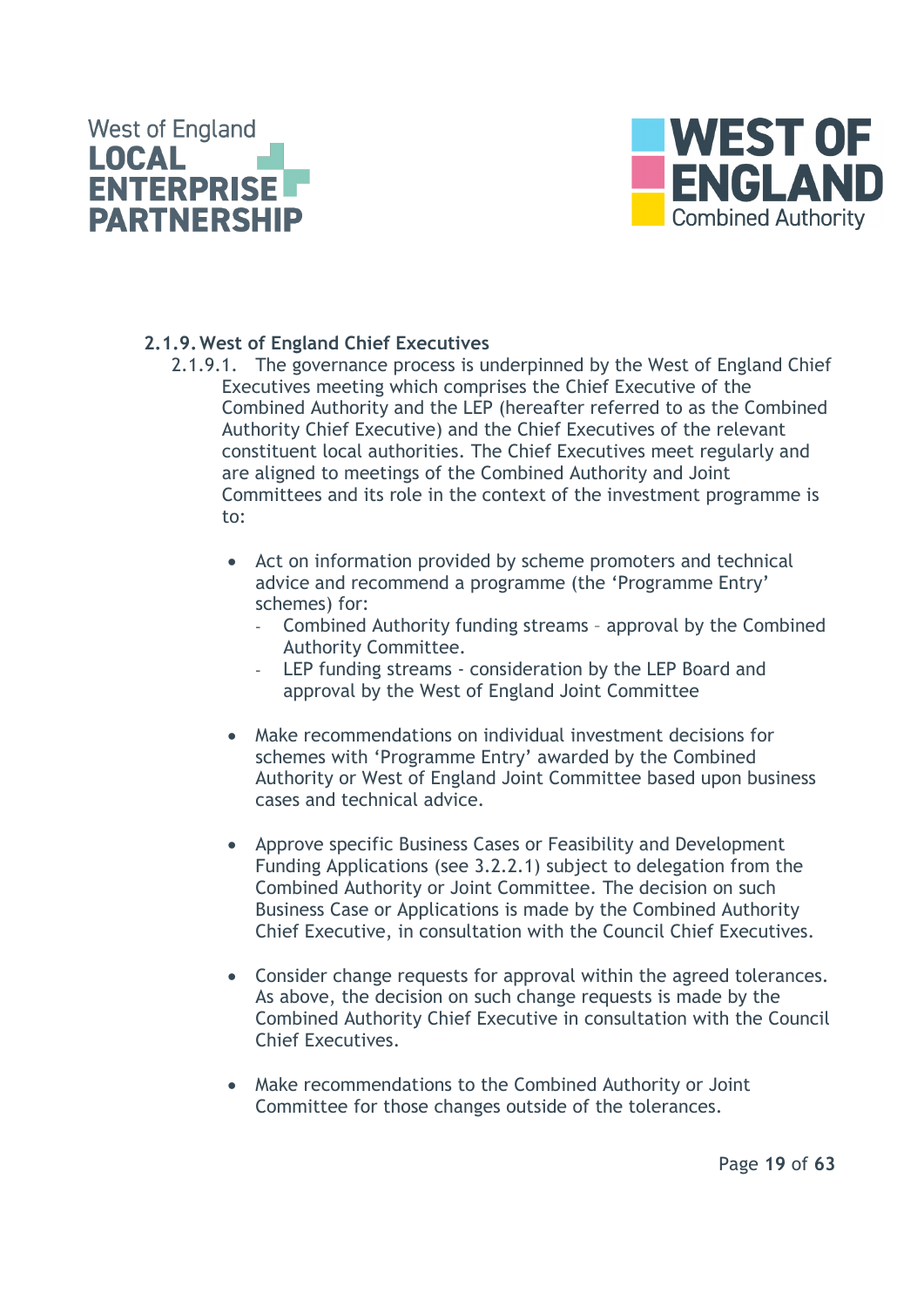



- Provide overview of the investment programme.
- Managing programme level risks

#### <span id="page-19-0"></span>**2.1.10. Regional Capital Board**

2.1.10.1. The Regional Capital Board provides a regular forum for public organisations responsible for the delivery of strategic infrastructure schemes in the West of England. Whilst not a decision making Board, comments from the Board may be passed on to the Combined Authority Committee and Joint Committee and members of this Board may be invited to attend the Combined Authority/Joint Committee Boards to update on specific programmes and projects.

#### <span id="page-19-1"></span>2.2. Transparency

2.2.1. The Combined Authority and the LEP are committed to being open, transparent and accountable.

#### <span id="page-19-2"></span>**2.2.2.The LEP Board**

- 2.2.2.1. The LEP Board Chair comes from the private sector. Opportunities for membership of the LEP Board are openly advertised and widely promoted. The LEP Chair in consultation with the Business Nominations Committee (which is the only sub-Board of the LEP Board) is responsible for nominating business members including the vice chair, and the Higher Education representative, for approval by the LEP Board. The Vice Chair in consultation with the BNC is responsible for the nomination of the Chair, for approval by the LEP Board.
- 2.2.2.2. Selection criteria and procedures ensure that individuals are selected on the basis of their relevant merits and abilities, and that this promote diverse representation reflective of the local business community. The LEP's [Equality and Diversity Statement](https://www.westofengland-ca.gov.uk/wp-content/uploads/2019/02/WE-LEP-Diversity-Statement.pdf) is published on the LEP website.
- 2.2.2.3. The membership of the LEP Board comprises:
	- Up to fourteen business members including the Chair
	- One Higher Education representative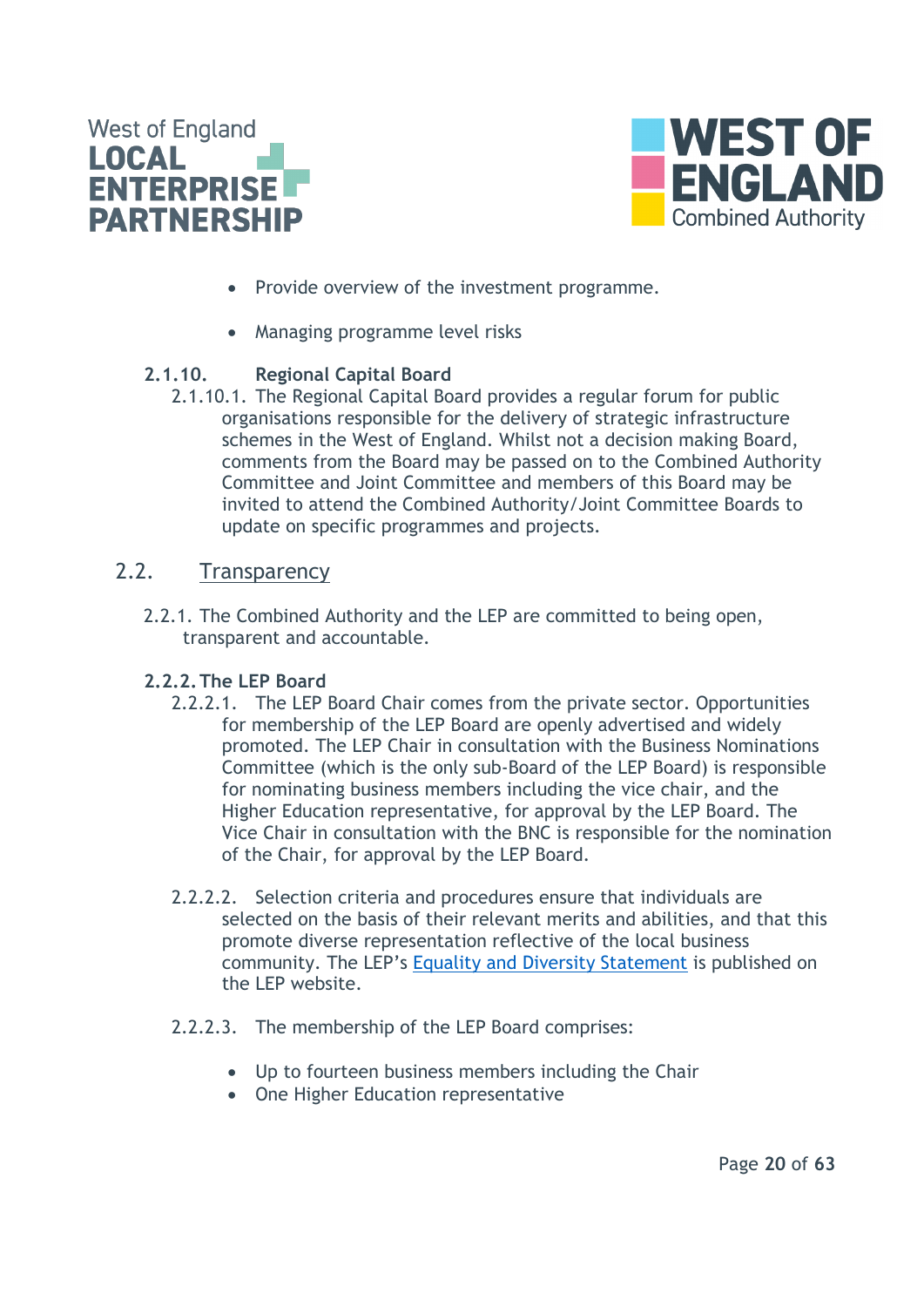



- The West of England Metro Mayor, the Mayor of Bristol City Council and the Leaders of Bath and North East Somerset Council, North Somerset and South Gloucestershire Council
- 2.2.2.4. In line with the commitment to secure a greater gender balance, half of the LEP Board business/Higher Education members are currently women (35% of all Board members, including elected representatives) and we will have equal gender representation across the Board by 2023.
- 2.2.2.5. The term of the Chair and Vice Chair is three years from date of appointment. The term of business members and university member is up to three years. Terms are staggered to ensure continuity amongst the membership and support succession planning. Members can serve a maximum of two terms, but renewal of term is not automatic. In the event of the resignation of a business member an appointment process would be undertaken in line with the process described above.
- 2.2.2.6. The membership of the [LEP Board](https://www.westofengland-ca.gov.uk/lep/lep-board) and the [terms of reference](https://www.westofengland-ca.gov.uk/wp-content/uploads/2019/02/LEP-ToR-updated-Oct-2018.pdf) can be viewed on the [LEP website.](https://www.westofengland-ca.gov.uk/lep/lep-board/) A member or members of the LEP Board, currently [Neil Douglas](https://www.westofengland-ca.gov.uk/lep/lep-board/neil-douglas/) and [Richard Bonner,](https://www.westofengland-ca.gov.uk/lep/lep-board/richard-bonner/) are specifically responsible for representing and engaging with the SME business community.
- 2.2.2.7. An induction process is in place for new members of the LEP Board. All new Combined Authority officers follow the organisation's induction process.

#### <span id="page-20-0"></span>**2.2.3.Renumeration**

2.2.3.1. LEP Board members receive no renumeration or expenses. The LEP's Gifts and [Hospitality Register](https://www.westofengland-ca.gov.uk/lep/lep-board/lep-board-documents/) is published on the LEP website.

#### <span id="page-20-1"></span>**2.2.4.Code of Conduct**

2.2.4.1. The LEP Board members are required to follow a Code of Conduct (which includes the conflicts of interest policy) which is based on the Seven Principles of Public Life. This Code of Conduct is published on the [website.](https://www.westofengland-ca.gov.uk/wp-content/uploads/2019/02/Code-of-Conduct-for-LEP-Board-Members-2018.pdf) LEP Board members are required to sign the Code of Conduct before taking up their role. Officers who support the LEP are employees of the Combined Authority and are bound by the Combined Authority's code of conduct

#### <span id="page-20-2"></span>**2.2.5.Registering and Managing Interests**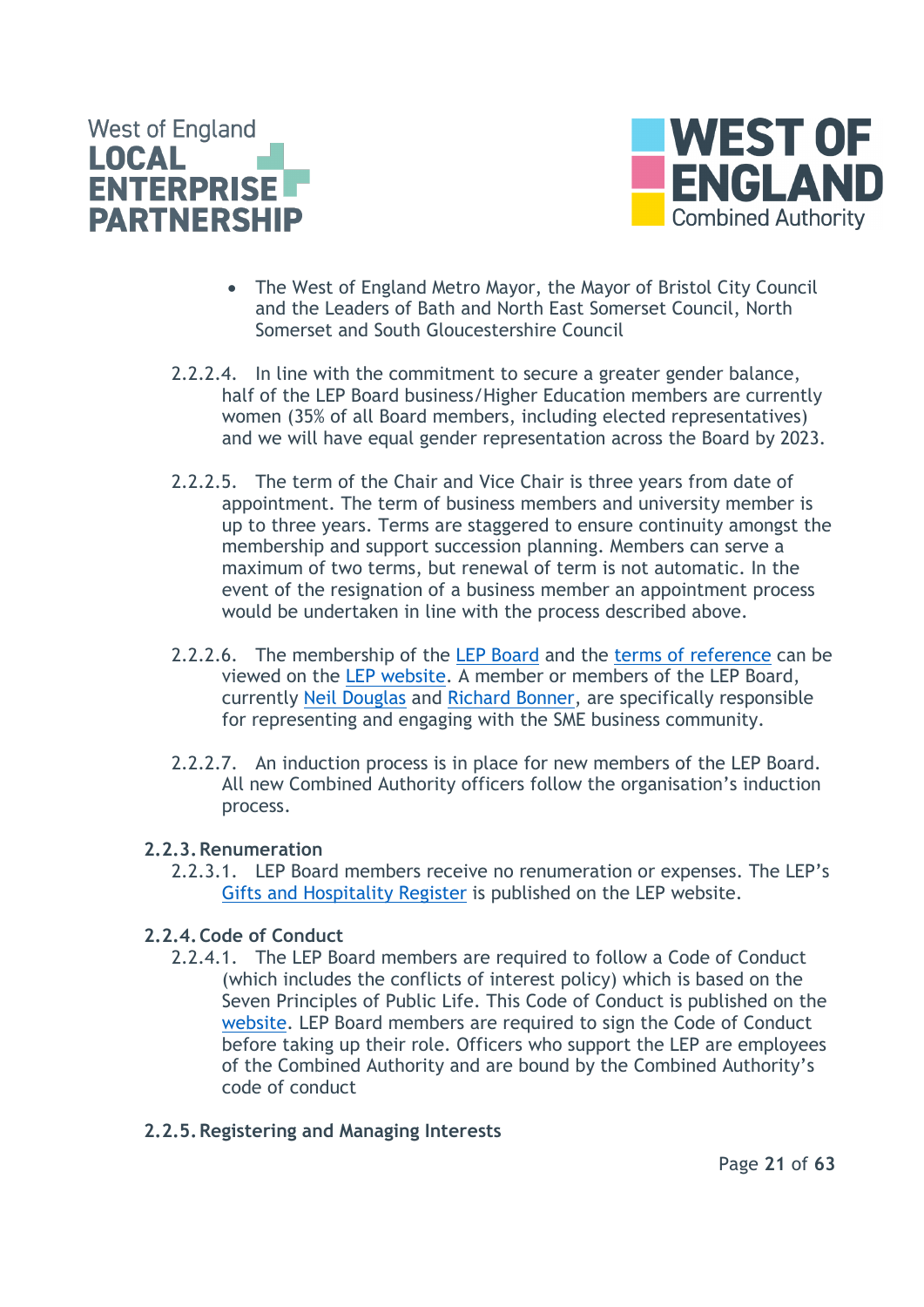



2.2.5.1. The LEP Board Code of Conduct includes the way that pecuniary and non-pecuniary interests are declared and managed. This policy applies to all involvement with the work of the LEP. The interests of Board members are published on their individual profile pages on the [LEP](https://www.westofengland-ca.gov.uk/lep/lep-board)  [website.](https://www.westofengland-ca.gov.uk/lep/lep-board) The register of interest is signed within 28 days of taking up the role on the Board and in advance of participation in the role. Board members are required to review their declared interests before each meeting. Senior staff at the Combined Authority and the LEP and those who advise on decisions are also required to complete a register of interest form. That of the Combined Authority Chief Executive is published on the LEP website.

#### <span id="page-21-0"></span>**2.2.6.Publication of Meetings and Agenda Items**

- 2.2.6.1. The agendas, reports, minutes and forward plan for the [Combined](https://westofengland-ca.moderngov.co.uk/ieListMeetings.aspx?CId=141&Year=0)  [Authority Committee](https://westofengland-ca.moderngov.co.uk/ieListMeetings.aspx?CId=141&Year=0) and West of England [Joint Committees](https://westofengland-ca.moderngov.co.uk/ieListMeetings.aspx?CId=142&Year=0) are published on the West of England Combined Authority [website.](https://westofengland-ca.moderngov.co.uk/ieDocHome.aspx?bcr=1) The Committees receive a regular report with the recommendations made by the West of England Chief Executives which is published as part of the papers.
- 2.2.6.2. Stakeholders are able to submit questions, petitions or statements to the Combined Authority and Joint Committee.
- 2.2.6.3. The agenda, reports and minutes of the LEP Board are available on the Combined Authority [website.](https://westofengland-ca.moderngov.co.uk/ieListMeetings.aspx?CId=135&Year=0) The agenda and reports for the Board are published 5 clear working days in advance of the meeting. The minutes of Board meetings are published within 2 weeks of the meeting. Any recommendations made by the LEP Board relating to the LEP funding programme will be published through the notes of the meeting. The LEP Board is not a decision-making body, and aside from the Annual Meeting the Board meetings are not held in public.
- <span id="page-21-1"></span>**2.2.7.Complaints, Whistleblowing, Freedom of Information Requests and Data Protection**
	- 2.2.7.1. Any complaints related to the arrangements, processes or decision making associated with the investment programme will follow the formal complaints process of the Combined Authority. The [procedure](https://www.westofengland-ca.gov.uk/wp-content/uploads/2019/02/West-of-England-Combined-Authority-Complaints-Procedure-February-2019.pdf) published on the Combined Authority website and looks to manage any complaints that should arise appropriately and effectively. The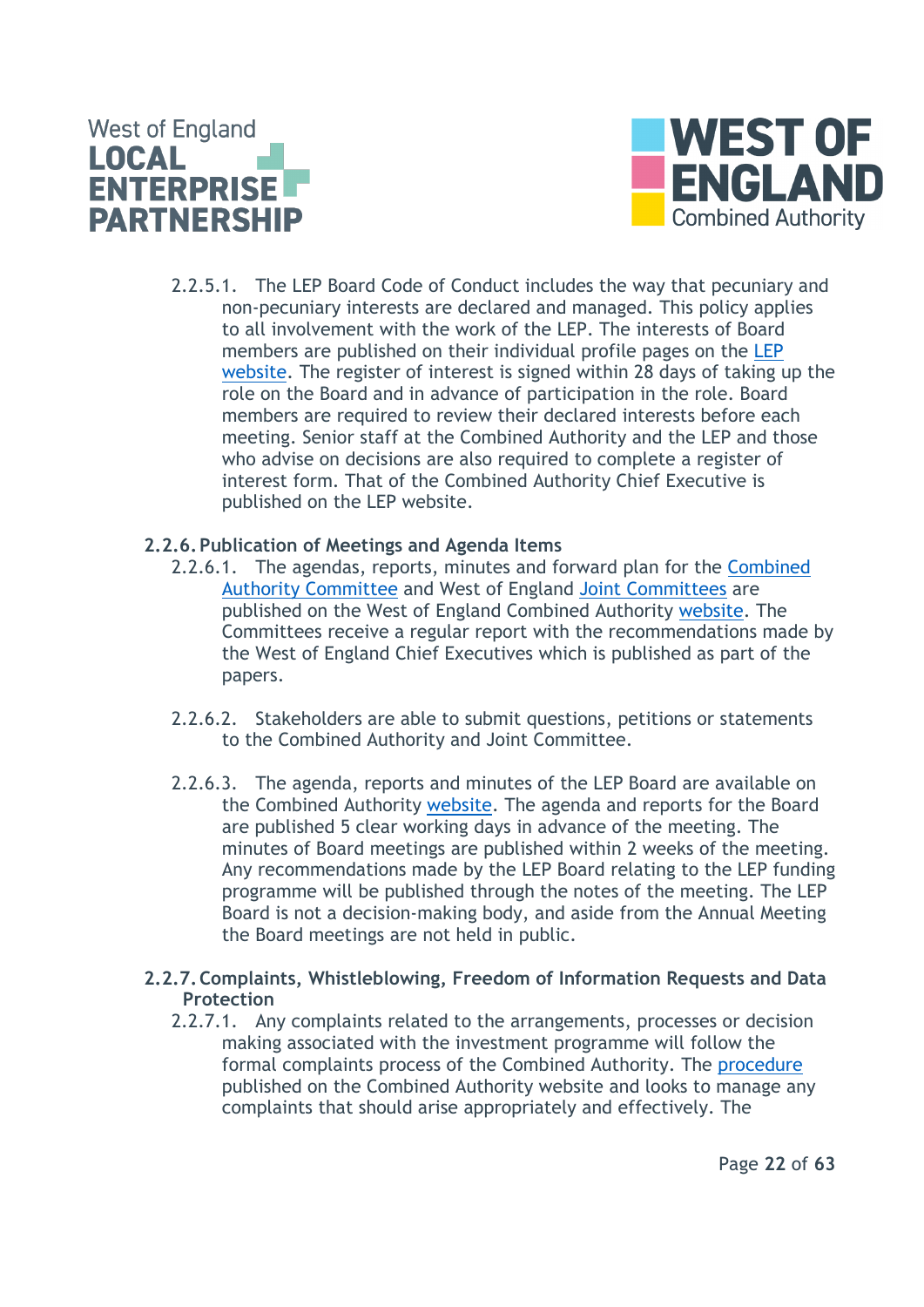



complaints process makes provision for third parties or the public to make confidential complaints.

- 2.2.7.2. In addition to the above, there is also a [Whistleblowing Policy](https://www.westofengland-ca.gov.uk/wp-content/uploads/2019/02/WECA-and-LEP-Whistleblowing-Policy.pdf) in place. which outlines the process to follow when reporting a perceived wrongdoing within the Combined Authority and the LEP, including something that is believed to contravene the core values and Nolan Principles of Public Life. The LEP will inform the Cities and Local Growth Unit should any concerns be raised through the whistleblowing procedure.
- 2.2.7.3. Procedures are in place to manage [Freedom of Information](https://www.westofengland-ca.gov.uk/contact-us/) requests related to the activities of the Combined Authority and the LEP, including the investment programme. Appropriate data protection arrangements are in place in line with the Data Protection Act 1998, the General Data Protection Regulations (GDPR) and the Data Protection Act 2018. The Combined Authority [Data Protection Policy](https://www.westofengland-ca.gov.uk/wp-content/uploads/2019/04/Data-Protection-Policy.pdf) has been adopted by the LEP Board.
- 2.2.7.4. In the interests of transparency, the Combined Authority and the LEP are committed to ensuring relevant information related the business of the LEP Board or decisions at the Joint Committee is published aside from where there are matters of commercial or other sensitivity.

#### <span id="page-22-0"></span>**2.2.8.Communications and Local Engagement**

- 2.2.8.1. The Combined Authority and the LEP are committed to ongoing engagement with public and private sector stakeholders. This includes engaging stakeholders to inform key decisions and ensuring that there is local engagement with feedback to the general public about future LEP strategy and progress. A Combined Authority Operational Framework and Business Plan has been formally approved and progress with the delivery of the Plan is reported annually. The LIS and Regional Recovery Plan has been informed by consultations with key stakeholders and partner agencies from across the West of England.
- 2.2.8.2. Key information related to the arrangements for, and activities of the LEP, and the LEP funding streams, are published on the [LEP website.](https://www.westofengland-ca.gov.uk/lep/lep-funding-and-projects/) This is kept up to date to ensure the information remains current, and for the [funding programme](https://www.westofengland-ca.gov.uk/wp-content/uploads/2022/06/Website-overall-scheme-info-June-22.pdf) it reflects the latest position regarding scheme funding and approval status. Refences to material and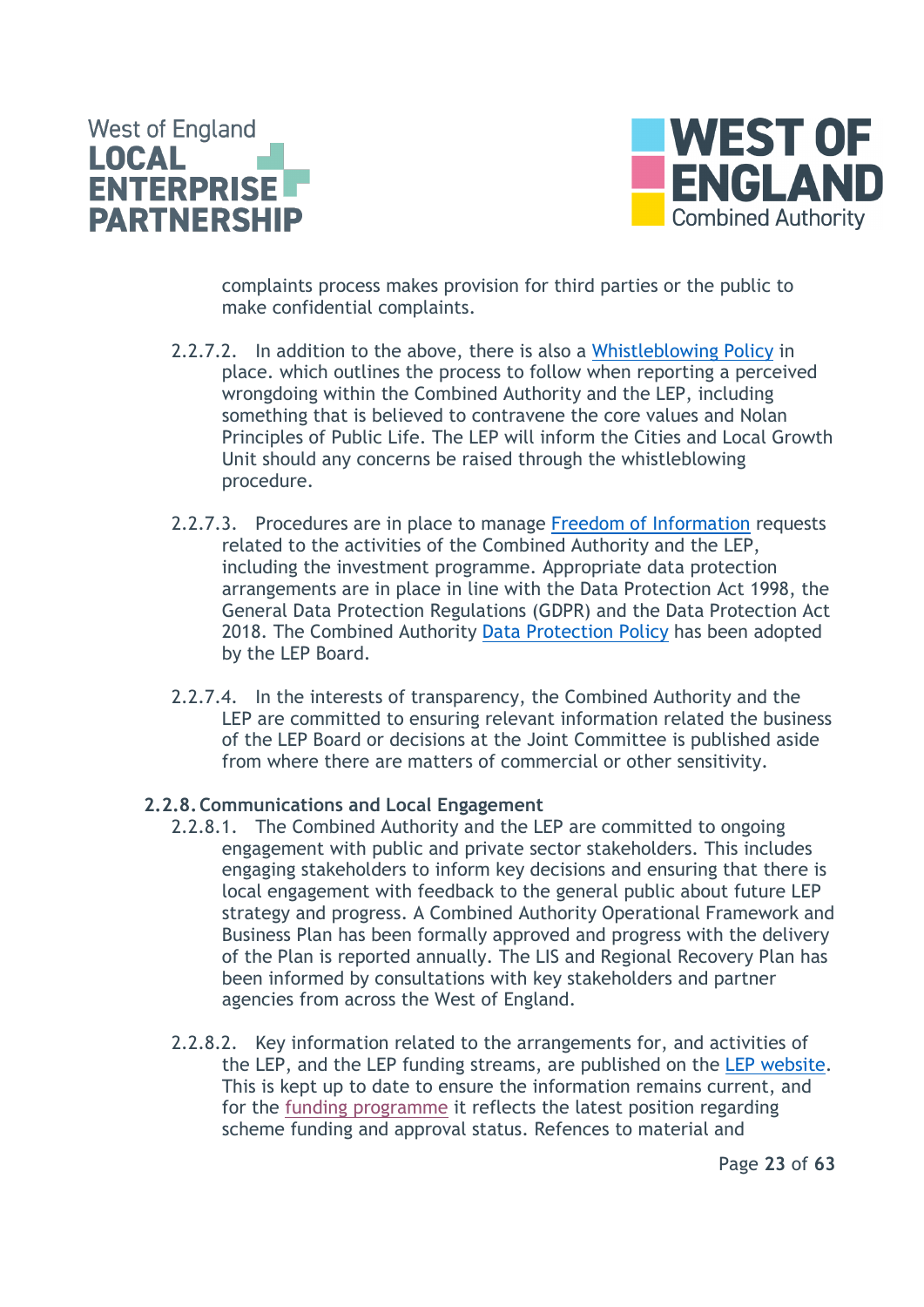



documents published on the website are included in various places within this assurance framework, but for ease a checklist is provided in Appendix 5.

- 2.2.8.3. The LEP Annual General Meeting will be openly advertised and open to the public.
- 2.2.8.4. Information related to the operation of the Combined Authority funding streams is published on the Combined Authority [website.](https://www.westofengland-ca.gov.uk/financial-information-2/) For AEB, a process of engagement with providers was undertaken in developing the application process and arrangements, and relevant documentation and guidance are published on the Combined Authority [website.](https://www.westofengland-ca.gov.uk/adult-education-budget/)
- 2.2.8.5. Aside from the situations where Committee approval of an OBC may not be required (as set out in paragraph 3.3.3.6), all scheme Outline and Full Business Cases are published before funding approval is given. External opinion expressed on these business cases by the public and other stakeholders will be made available to the Combined Authority or Joint Committee to inform decision making. Where a specific delegation to approve a Business Case has been granted by the Combined Authority or Joint Committee to the West of England Chief Executives, then such officer decisions will be published, and this will be reported (together with the Business Case) to the next meeting of the Committee.
- 2.2.8.6. The Combined Authority and LEP are committed to working with the LEP Network and where appropriate to engage with other LEPs and develop joint strategies and investments and share best practice.
- 2.2.8.7. The Combined Authority will comply with Government communications and branding guidelines for schemes funded through the LGF/GBF including the branding and wording used on websites, signage, social media, press notices and other marketing material. These requirements have been shared with all LGF/GBF scheme promoters and compliance is a condition set out within grant offer letters.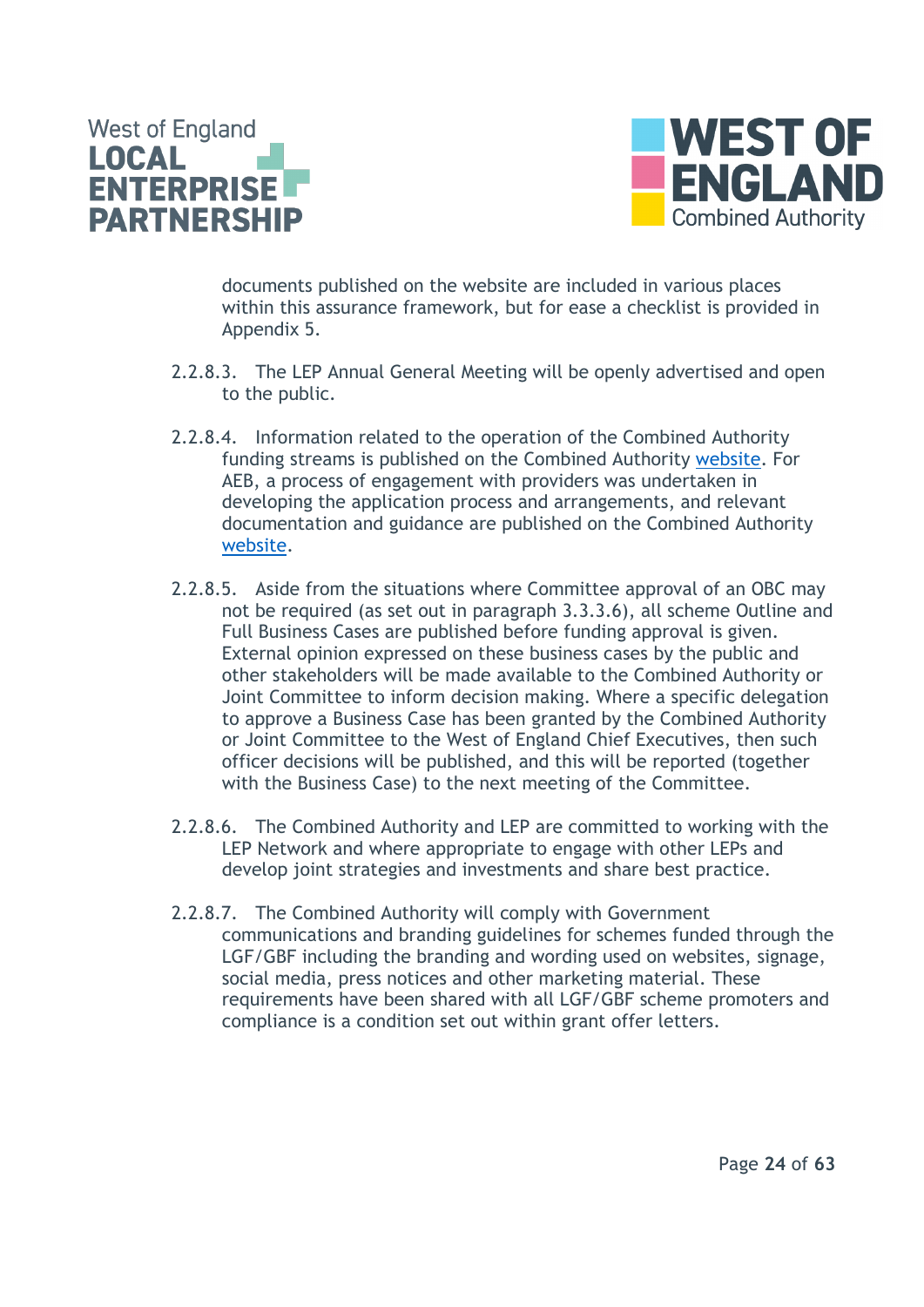



#### <span id="page-24-1"></span><span id="page-24-0"></span>2.3. Accountable body role and financial management

#### **2.3.1.Investment Decisions**

2.3.1.1. All investment decisions, including ensuring the effective allocation of the investment programme in line with the Combined Authority and LEP Operating Framework and Business Plan, together with the LIS and other West of England plans and strategies, will be the responsibility of the Combined Authority or West of England Joint Committee.

#### <span id="page-24-2"></span>**2.3.2.The Role of the Accountable Body**

- 2.3.2.1. The West of England Combined Authority will be the Accountable Body for all funds within the investment programme and will be responsible for the proper administration and financial probity of the funds received. The Combined Authority will ensure the effective use of public money and have responsibility for the proper administration of funding received and its expenditure.
- 2.3.2.2. As the Accountable Body, the Combined Authority will be responsible for overseeing policy, the prioritisation of funding, ensuring value for money, evaluating performance and managing risk. The Combined Authority will:
	- Hold investment programme funds and make payments in accordance with the decisions of the Combined Authority or Joint Committee.
	- Ensure that funding is approved and allocated in a manner that is lawful, transparent, evidence- based, consistent and proportionate.
	- Ensure that the decisions and activities conform to the legal requirements with regard to equality and diversity, environmental regulations and other relevant legislation and guidance.
	- Ensure through its Section 73 Officer that the funds are being used appropriately, prudently and are in accordance with decisions made by the Combined Authority or Joint Committee, or through delegation, together with adherence to relevant guidance/legislation for the intended purpose.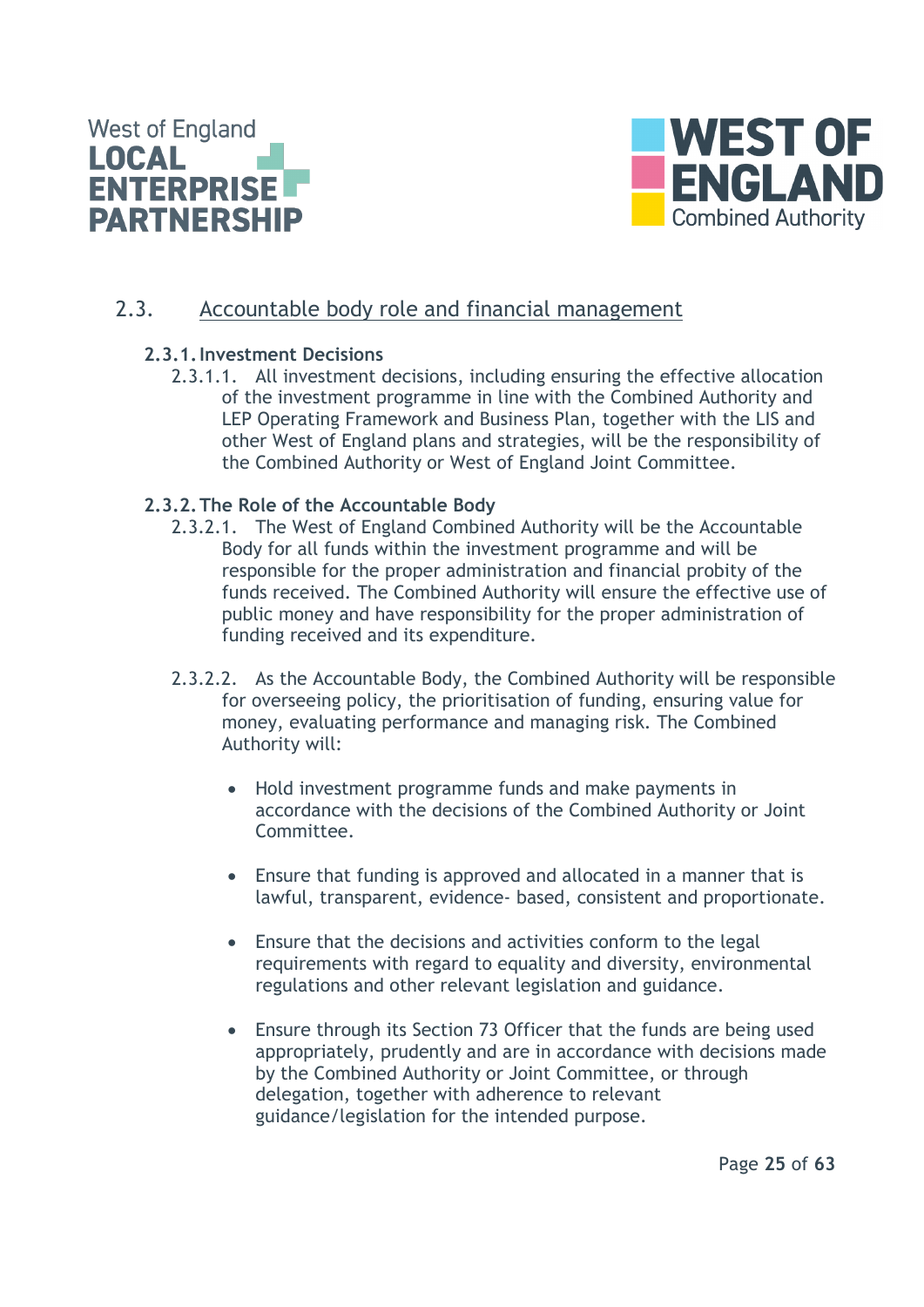



- Record and maintain the official record of proceedings relating to decisions made on all investment projects.
- 2.3.2.3. Should a decision related to funding not conform to this assurance framework eg not meeting legal requirements or representing inappropriate use of funds then the Combined Authority, as accountable body, will not action this decision.

#### <span id="page-25-0"></span>**2.3.3.Accounts and Financial Information**

- 2.3.3.1. The Combined Authority [Statement of Accounts](https://www.westofengland-ca.gov.uk/budget-information/) is published on the Financial Information section of the Combined Authority website. For [2018/19 and 2019/20](https://www.westofengland-ca.gov.uk/wp-content/uploads/2020/12/Final-WECA-Statement-of-Accounts-2019-20-with-typed-signatures.pdf) the LEP income and expenditure is dealt with in note 21 to the accounts (page 69 of the linked report). An Annual Report is published setting out grant payments made each year for all projects within the programme, the 2019/20 report can be viewed [here.](https://www.westofengland-ca.gov.uk/wp-content/uploads/2021/07/Annual-Report-2019_20-FINAL.pdf) Expenditure at the programme level, alongside key outputs and outcomes, across all of the LEP programmes is shown in the 2019/20 [Delivery Plan.](https://www.westofengland-ca.gov.uk/wp-content/uploads/2021/01/WE4809-LEP-Delivery-Plan-visuals_v3.pdf)
- 2.3.3.2. The investment funds are accounted for in such a way that they are separately identifiable, with individual cost centres. The Combined Authority will prepare quarterly financial statements for the Combined Authority or Joint Committee in relation to the overall fund, costs of the investment projects, and profiling of spend.

#### <span id="page-25-1"></span>**2.3.4.Managing Contracts**

2.3.4.1. All contracts awarded by the Combined Authority will follow the authorities Contract Standing Orders which include the Combined Authority's Financial Regulations and the Public Contracting Regulations 2015. Where projects are delivered by other organisations business cases will set out the procurement strategy, compliance with regulations and how value for money will be ensured. Where there are changes to scheme cost or scope which arise through the procurement process or in delivery these will be reported and considered through the agreed change management process. As set out in paragraph 2.1.5.4, the LEP Board receive regular reports on progress with schemes across the programme so they are sighted on performance and risks.

#### <span id="page-25-2"></span>**2.3.5.Risk Management**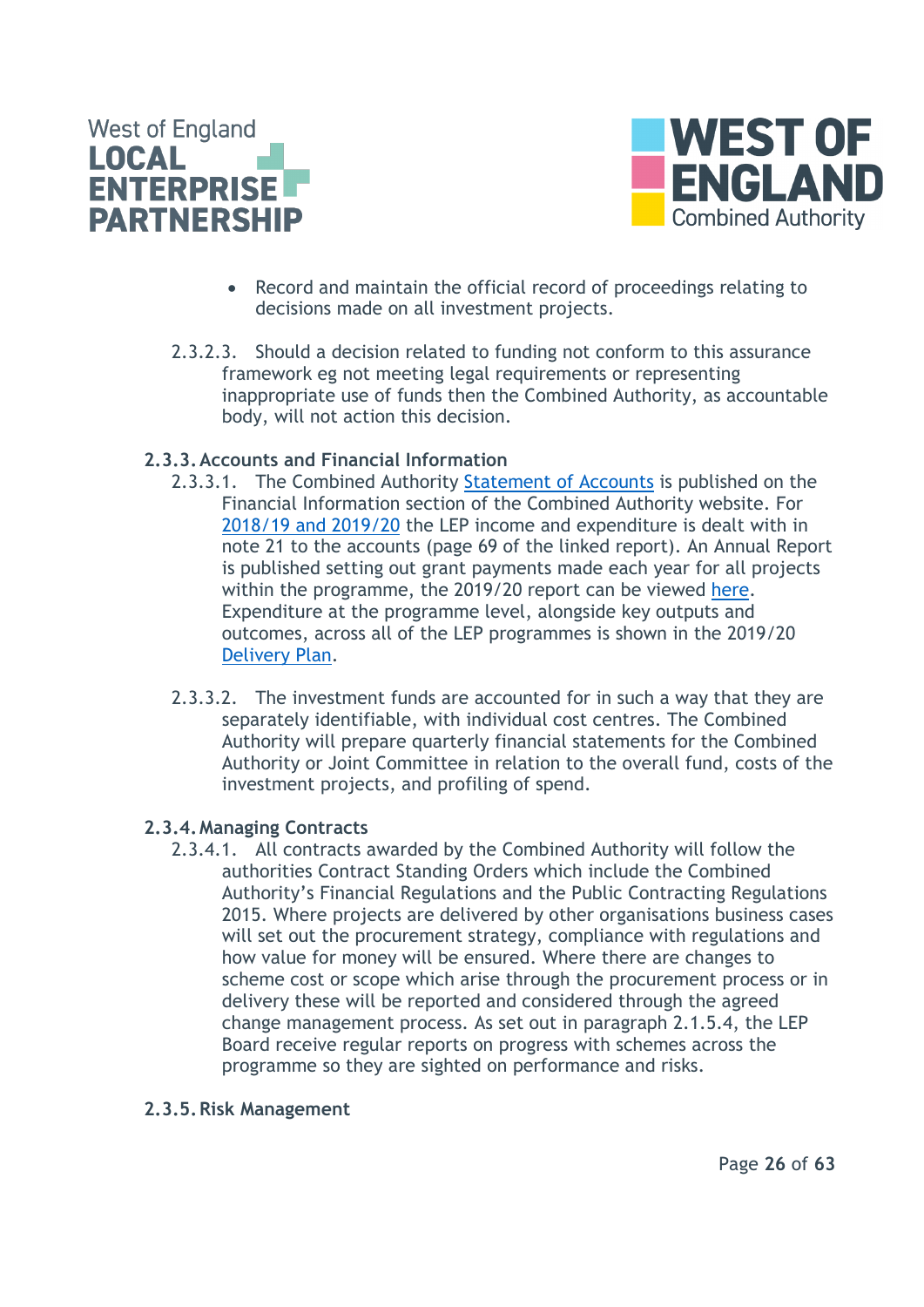



- 2.3.5.1. A key role of the assurance framework is to ensure that risk is identified, monitored and managed appropriately, both at a corporate level for the Combined Authority and at a programme and project level. The risks associated with individual investment programme projects are discussed in Section 3.5.4 and these will require consideration as part of the business case development through into delivery. The risks associated with the overall investment programme are identified and, in conjunction with plans to mitigate these risks, managed by the Chief Executives. Significant risks will be escalated and will be added to the Combined Authority Corporate Risk Register. This Risk Register is reviewed by the Senior Management Team each month and activities are reported to Audit Committee.
- 2.3.5.2. For the LEP funding programme, the current and last reported risk rating for each scheme (based upon a matrix score for progress against milestones, changes in spend profile or cost and potential reputational impact) is periodically reported to the LEP Board as part of a programme dashboard. Deep dives are initiated for projects where progress is of concern.

#### <span id="page-26-0"></span>**2.3.6.Internal and External Audit**

- 2.3.6.1. All investment programme funding from HM Government will be held and managed by the Combined Authority. In doing so the funds will be subject to financial management arrangements and subject to Internal Audit in accordance with the Accounts and Audit Regulations (2015) and in compliance with the mandatory Public Sector Internal Audit Standards. This will provide independent and objective assurance regarding the effectiveness of the Combined Authority's risk management, control and governance processes.
- 2.3.6.2. The Section 73 Officer will be responsible for reporting on the financial management and assurance of the investment programme to the Combined Authority Audit Committee through the delivery and outturn of the annual Internal Audit plan and published accounts.
- 2.3.6.3. All investment programme funding decisions taken by the Combined Authority or Joint Committee will also be subject to review through annual external audit, which undertakes a review of value for money arrangements by assessing whether the Authority has put in place proper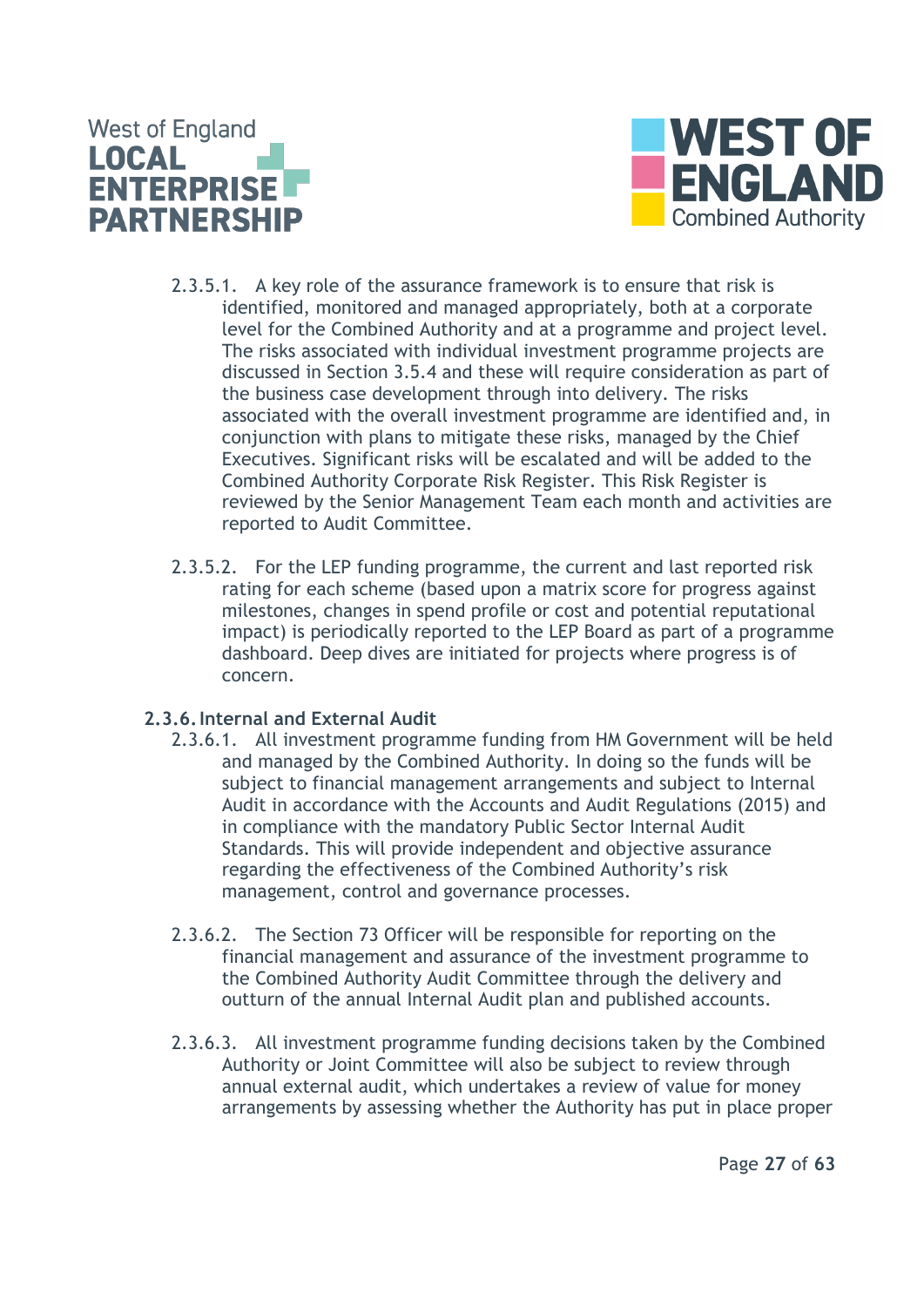



arrangements to secure economy, efficiency and effectiveness in its use of resource.

2.3.6.4. Audit reports related to the LEP produced by either internal or external audit will be shared with the LEP Board and the Cities and Local Growth Unit.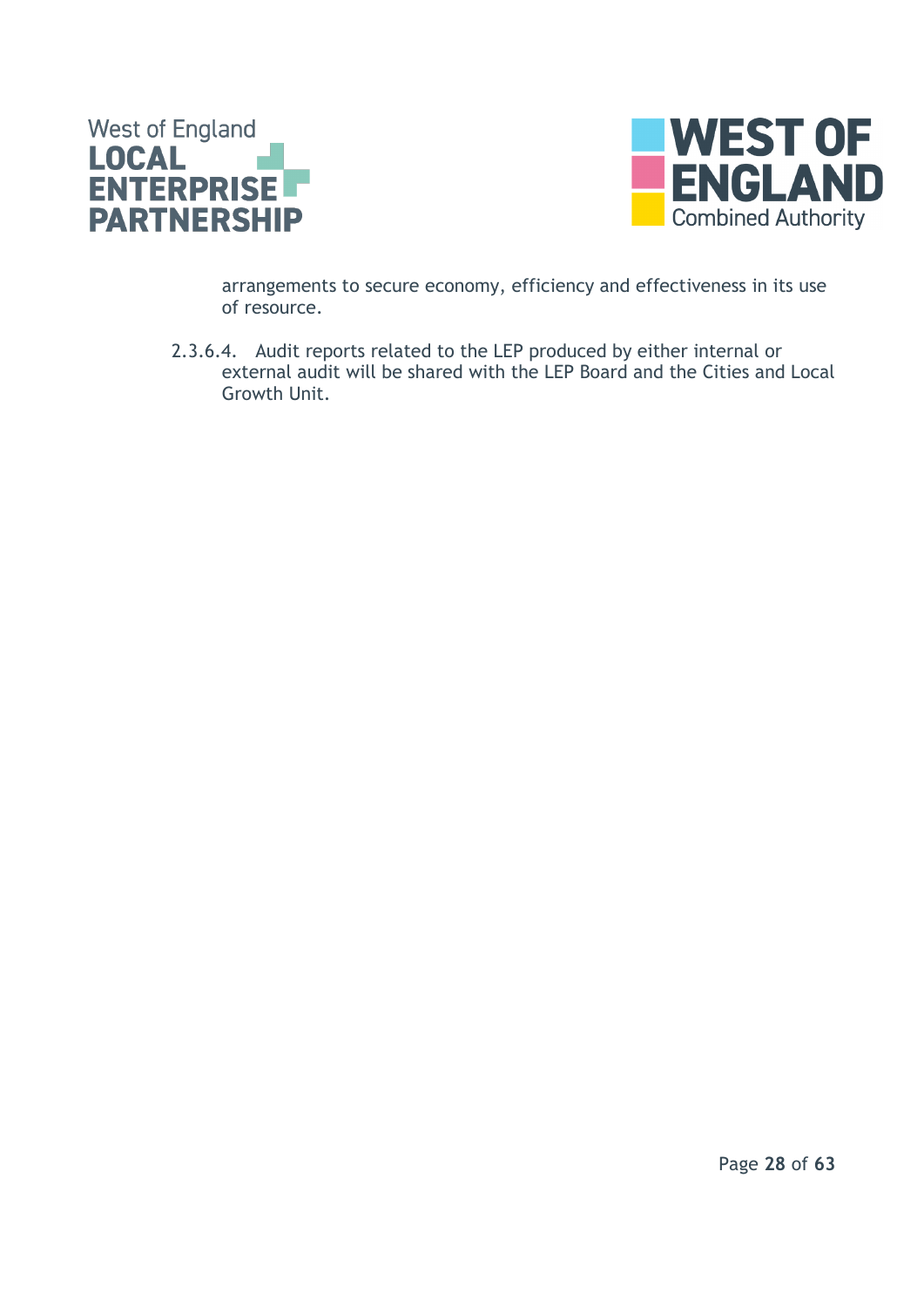



## <span id="page-28-0"></span>**3.Investment Programme - Project Lifecycle**

#### <span id="page-28-2"></span>3.1. Scheme Identification and Prioritisation

#### **3.1.1.Prioritisation Process - LEP Investment Programme**

<span id="page-28-1"></span>3.1.1.1. The LGF and GBF are fully spent or committed. Should further flexible funding be awarded to the LEP, schemes in the pipeline (who have previously submitted an Outline Business Case), and others, would be considered through an open and transparent prioritisation process including their strategic fit, impact and value for money and deliverability. Owing to the nature of the funds, the EDF (which is predicated on borrowing against future business rates growth in the Enterprise Zone and Areas) and the RIF (which requires repayment) are only available to the West of England Councils. The same OBC process still applies.

#### <span id="page-28-3"></span>**3.1.2.Prioritisation Process Combined Authority Investment Programme**

3.1.2.1. For the WoEIF and TCF a process of prioritisation has been undertaken based upon agreed thematic criteria to establish a joint investment programme. The detail of the thematic methodology used, including prioritisation process and metrics, was agreed in advance of its application. The prioritisation process and Combined Authority investment programme will be subject to regular, and at least annual review.

#### <span id="page-28-4"></span>**3.1.3. Scheme Identification and Assessment**

3.1.3.1. Candidate schemes for funding through the Combined Authority investment programme will be identified by the Combined Authority and the constituent Councils through their fit with the strategic and economic policy and plans for the area including the Combined Authority Operational Framework and Business Plan, LIS, Spatial Development Strategy, Joint Local Transport Plan, Employment and Skills Plan, Regional Recovery Plan and the West of England Green Infrastructure Strategy. This scheme identification process will be guided by a set of eligibility criteria identified in the Investment Strategy, including the scope for a funding to be repaid (in whole or part) or generate a return, in order that the investment programme has a greater impact. Where schemes are not promoted by the Combined Authority or the Constituent

Page **29** of **63**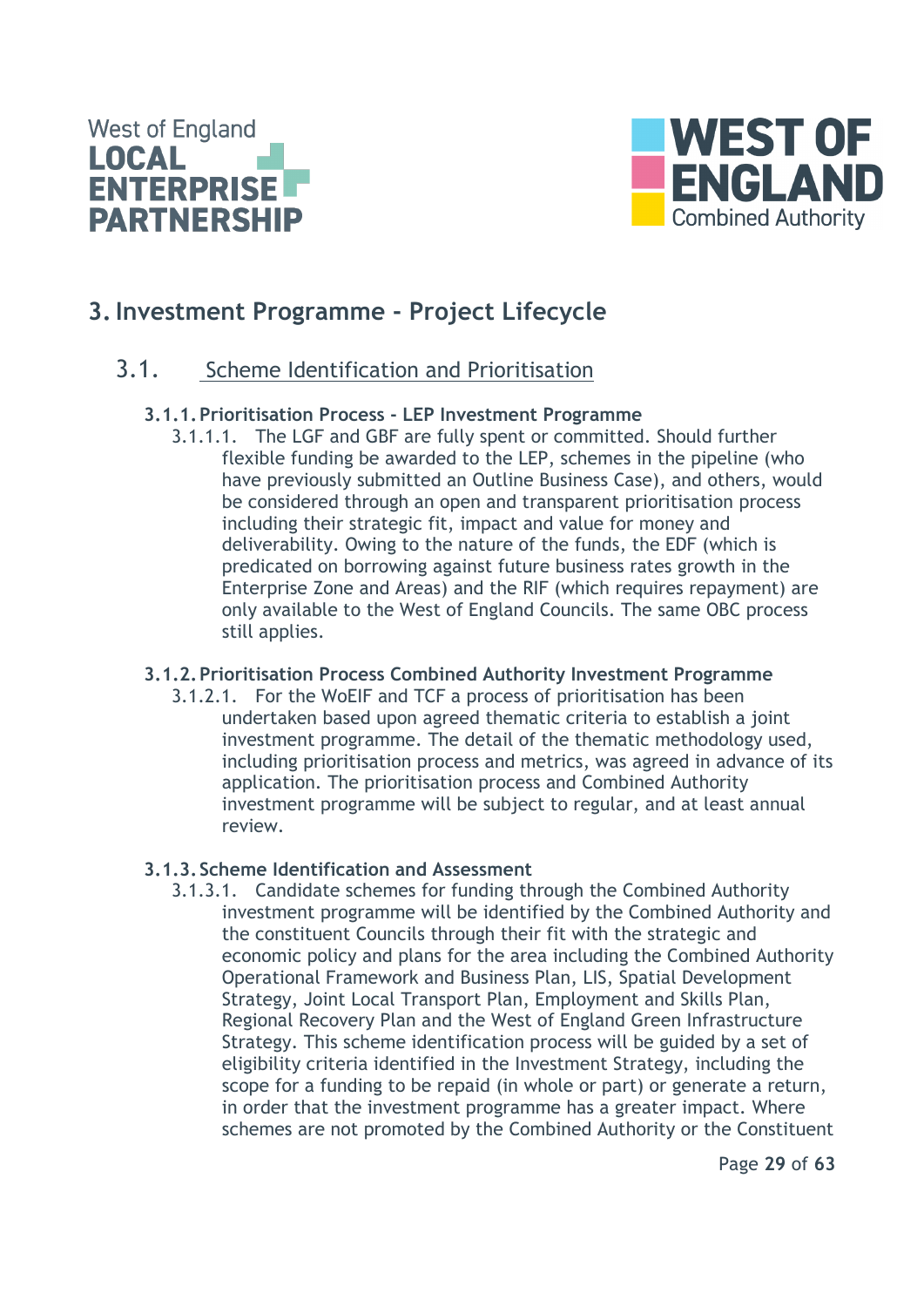



Councils, then an open, transparent and evidence-based process will be used to identify projects for funding.

#### <span id="page-29-0"></span>**3.1.4. Scheme Assessment**

- 3.1.4.1. Identified schemes will be assessed against agreed criteria, including those for individual - programmes within the overall Investment Fund, including the Land Acquisition Fund, Development Infrastructure Fund and Love Our High Streets.
- 3.1.4.2. Schemes will be able to seek funding through completion of a Strategic Outline Business Case/Scheme Concept and a Feasibility and Development Funding Application Form to secure formal entry into the programme.

#### <span id="page-29-2"></span><span id="page-29-1"></span>3.2. Business Case Development

#### **3.2.1.Business Case Stages and Proportionality**

- 3.2.1.1. The business case development and appraisal process will apply the principle of proportionality, with more detailed information being required for large, complex or contentious projects. The application and appraisal process for the investment programme will involve the following stages:
	- Strategic Outline Business Case (SOBC)/Scheme Concept this will provide the underlying justification for the project and will support the prioritisation and programme development stage. For schemes over £20m or which are innovative or likely to be contentious an SOBC will be required. Innovative or contentious schemes will include those which plan to deploy cutting edge technology, use new or complex techniques or approaches in their delivery or operation or are expected to attract significant interest from stakeholders and the public. Smaller or less complex schemes will develop a Scheme Concept, which will sit alongside any request for development funding (see paragraph 3.2.2.1). These schemes can progress direct to Outline, or where appropriate, Full Business Case.
	- Outline Business Case (OBC) this will confirm the strategic context, make a robust case for change and identify the preferred option for delivery from a shortlist of options considered based upon how well it meets scheme objectives.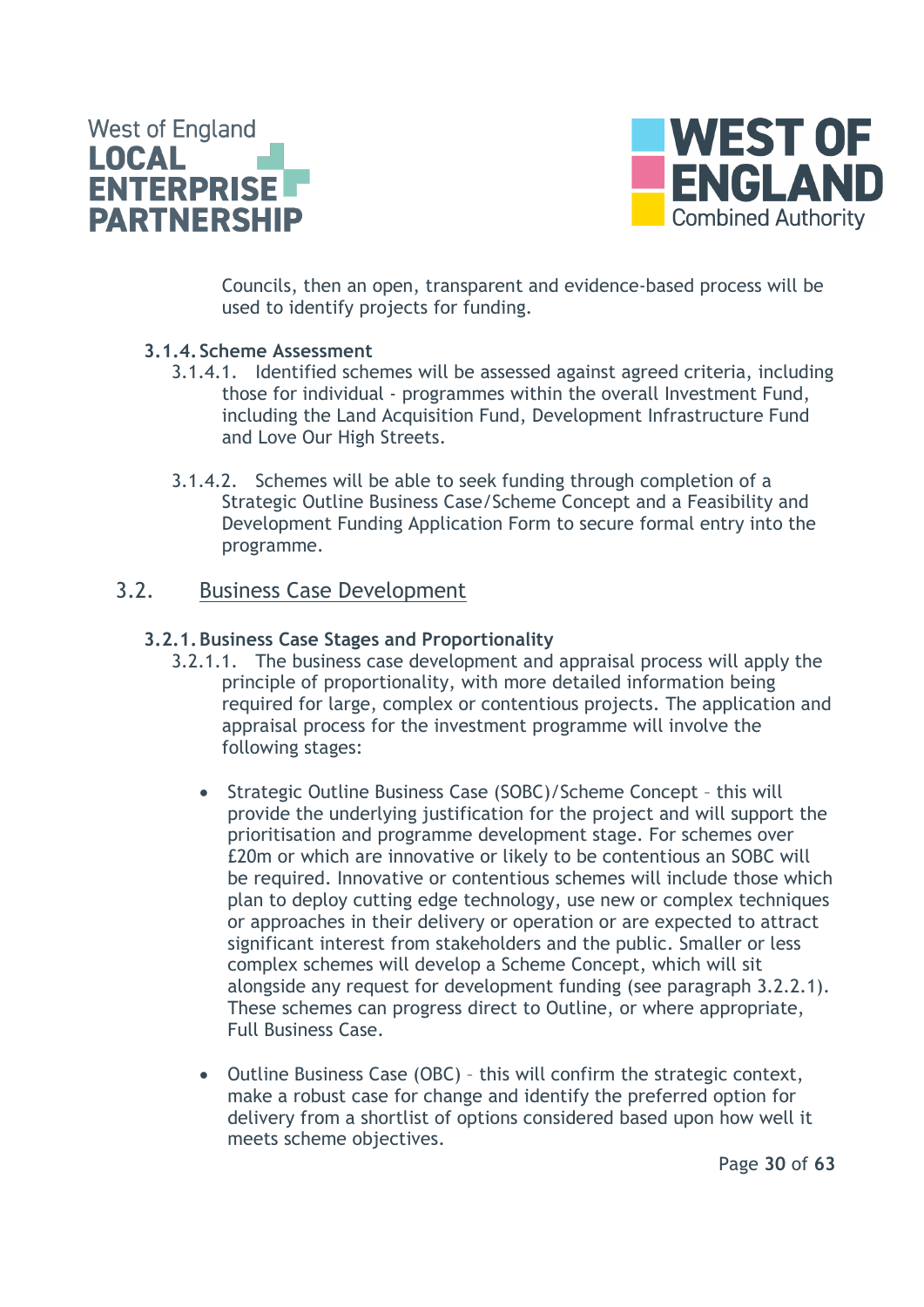



- Full Business Case (FBC) this will include a detailed business case for the project consistent with HMT's guidance on the five case business case model which is developed to a level where it is capable of being given final approval (aside from larger schemes as below), including detailed design and having secured all necessary powers, consents and land to enable the delivery of the scheme. The assessment of Value for Money (VfM) will, in particular, underpin the economic case and the decision to proceed. This will follow the latest Green Book business case guidance and take account of project specific appraisal guidance published by the relevant government department (see section 3.3 on Appraisal). The OBC and FBC template is shown in Appendix 7 and guidance on completion is shown in Appendix 8.
- 3.2.1.2. In the interests of efficiency and to avoid duplication, business cases will build upon, augment and draw upon the recommendations from the previous stages. The final content of and recommendations on the FBC will be included in the contractual agreements for funding. Where assumptions have been made, these will be clearly set out in the Business Case, with sufficient sensitivity testing carried out on these assumptions to demonstrate the robustness of the economic assessment.
- 3.2.1.3. For transport schemes, business cases should use the templates and approach provided in DfT [guidance.](https://www.gov.uk/government/publications/transport-business-case/transport-business-case-guidance) For these purposes, a transport scheme is defined as any scheme that significantly changes the transport network infrastructure, whatever its objectives. A local guidance [note,](https://www.westofengland-ca.gov.uk/wp-content/uploads/2020/05/WECA-transport-appraisal-advice-v2.0-30-04-20.pdf) and [summary](https://www.westofengland-ca.gov.uk/wp-content/uploads/2020/05/WECA-transport-appraisal-advice-summary-30-04-20.pdf) have been produced to help promoters which sets out the Combined Authority's expectations. Cycling schemes should meet the standards set out in Local Transport Note 1/20 Cycle Infrastructure Design unless there are exceptional circumstances, the rationale for which should be clearly stated in the business case.
- 3.2.1.4. Where 50% or more of the funding for a project has been awarded by a Government department or Homes England through a specific funding application which gives final funding approval for delivery (equivalent to a Full Business Case), a separate business case may not necessarily be required to access match funding through the funds in scope of this framework. In such cases it may be assumed that the business case and value money will already have been suitably established by the external funder as part of the funding award.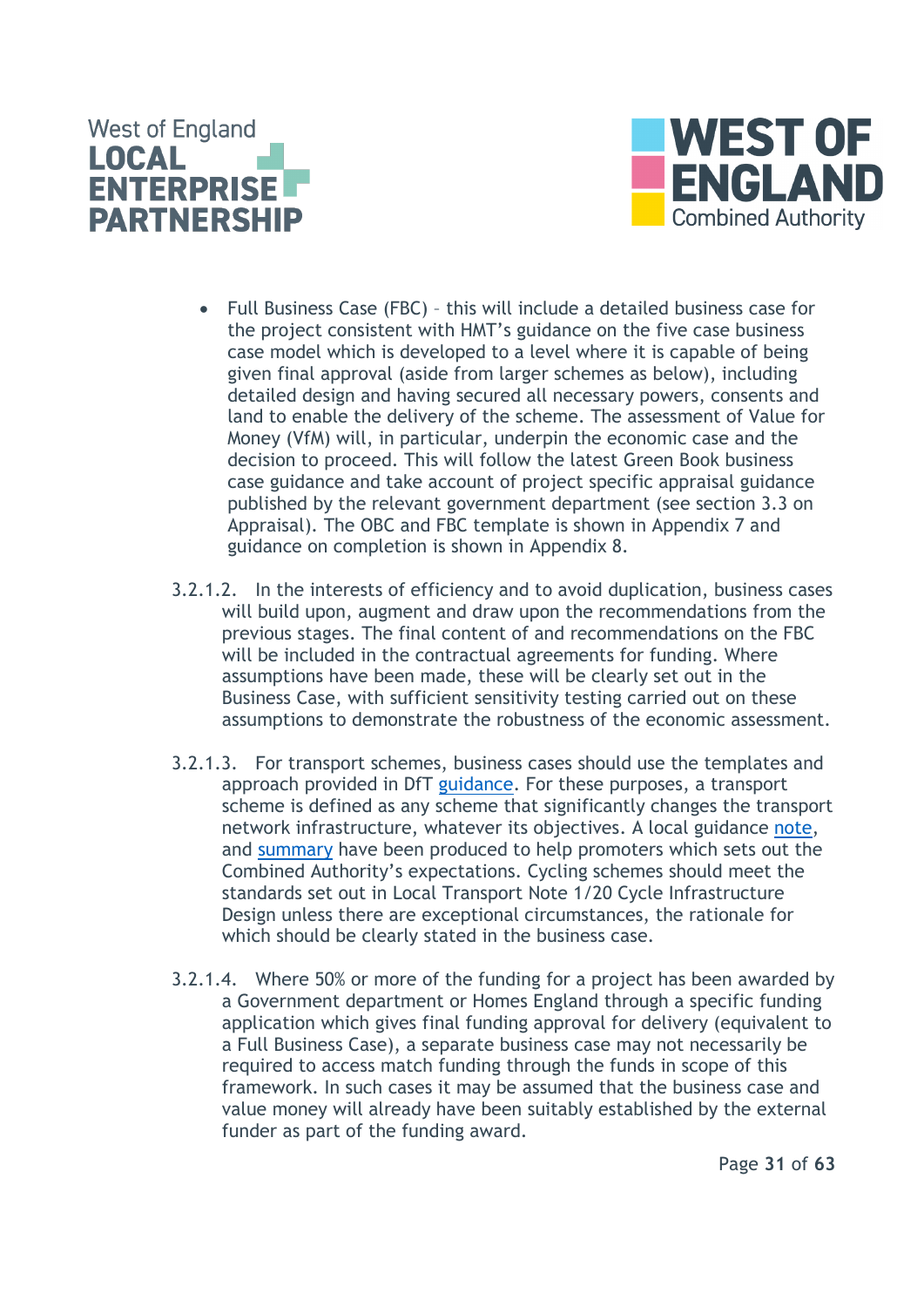



3.2.1.5. Where this applies, funding applications will be published, and suitable Monitoring and Evaluation arrangements will be put in place to ensure the needs of both the external funder and the Combined Authority are met (see section 4 on Monitoring and Evaluation). Match funding awards for streams in the scope of this framework will be approved by the Combined Authority or Joint Committee.

#### <span id="page-31-0"></span>**3.2.2. Scheme Development Funding**

3.2.2.1. Combined Authority Funding Streams

Projects within the investment programme funded by the Combined Authority funding streams will be eligible to submit for scheme development support from the WoEIF. This will be based on the submission of a Scheme Feasibility and Development Funding Application Form, supported by an SOBC/Scheme Concept (see paragraph 3.2.1.5) which will identify tasks, timescales and costs for bringing forward an OBC or FBC. The template is shown in Appendix 9. Aside from where a specific delegation has been granted to the Combined Authority Chief Executive in consultation with the Chief Executives of the constituent Councils, all submissions will be appraised and approved by the Combined Authority Committee. Where such approval is via delegation these decisions will be published and reported to the following meeting of the Committee, including publication of the application.

#### 3.2.2.2. LEP Funding Streams

Aside from the RIF, projects within the investment programme funded by LEP funding streams are expected to meet their own development costs until they secure Outline Business Case approval. Development costs incurred from Outline Business Case approval can be recovered once a scheme has secured Full Business Case approval. For the RIF, FBC development funding can be accessed at the point of OBC approval.

#### <span id="page-31-1"></span>**3.2.3.Due Diligence**

3.2.3.1. The Combined Authority is committed to undertaking due diligence activities that support effective decision-making and project appraisal. In relation to the investment programme applications, the nature and timing of due diligence will depend on the individual project or scheme, the cost of the scheme and the potential impact of the project. The Combined Authority will be responsible for determining when the due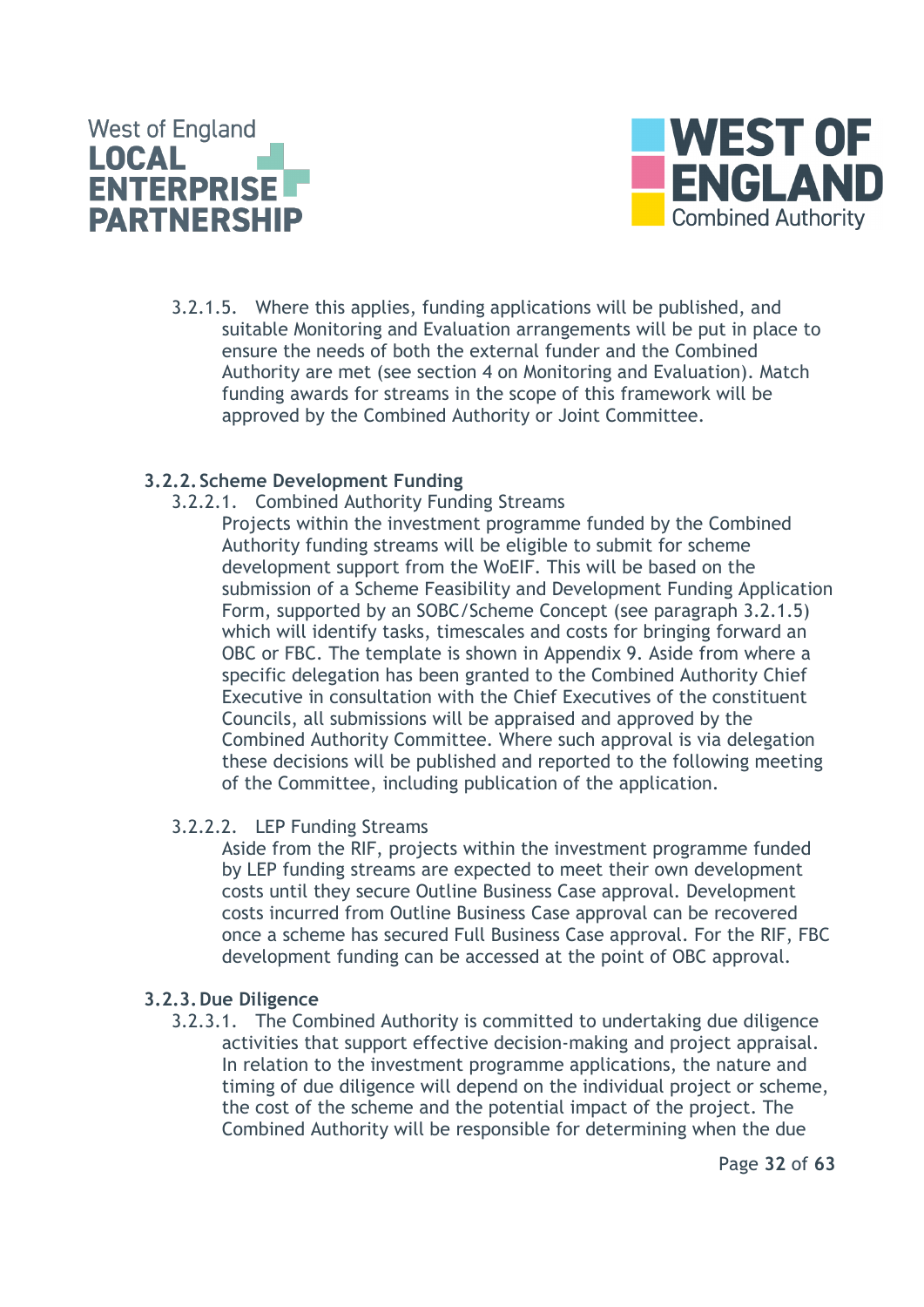



diligence is carried out and by whom. A level of due diligence will be carried out by the Combined Authority, but external agencies may also be commissioned to support this function as appropriate.

#### <span id="page-32-1"></span><span id="page-32-0"></span>3.3. Appraisal

#### **3.3.1.Appraisal Criteria**

- 3.3.1.1. The appraisal process for the investment programme will be consistent with HM Treasury's Green Book and Business Case Appraisal process, including supplementary and departmental guidance, such as the Department for Transport's (DfT) WebTAG appraisal guidance for transport schemes and MHCLG's Appraisal Guide. This will be based on the five cases model:
	- Strategic case which provides a compelling case for change and explains how the project fits with the objectives of the organisation and wider public sector agendas.
	- Economic case which describes how the project/preferred option represents best public value.
	- Commercial case which demonstrates that the deal is attractive to the market, can be procured and is commercially viable.
	- Financial case which confirms that the proposed spend is affordable.
	- Management case which confirms that what is required from all parties is achievable.
- 3.3.1.2. Projects will be appraised against these criteria and should also meet minimum thresholds and requirements (for example, a Benefit Cost Ratio that is at least acceptable and meets the established guidance or recognised benchmarks for that project type).

#### <span id="page-32-2"></span>**3.3.2.Assessing Value for Money**

3.3.2.1. It is useful to keep in mind that good VfM, as defined by HM Treasury is the optimal use of resources to achieve the intended outcomes. 'Optimal' being 'the most desirable possible given expressed or implied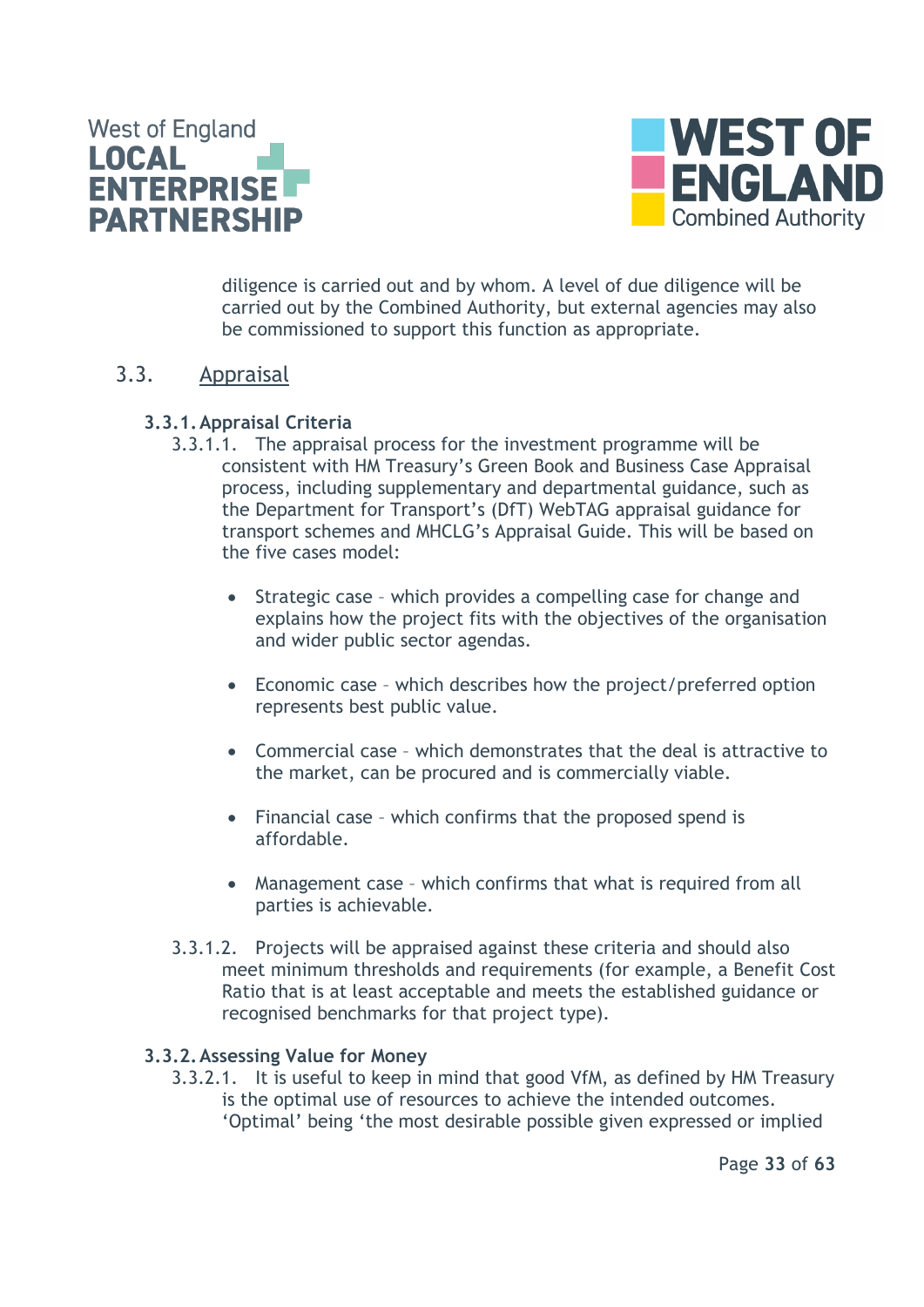



restrictions or constraints'. VfM is not just about achieving the lowest initial price, it is defined as the optimum combination of whole life costs and quality, with due regard to propriety and regularity.

- 3.3.2.2. The NAO uses three criteria to assess the VfM of government spending i.e. the optimal use of resources to achieve the intended outcomes:
	- Economy minimising the cost of resources used or required (inputs) – spending less.
	- Efficiency the relationship between the output from goods or services and the resources to produce them – spending well.
	- Effectiveness the relationship between the intended and actual results of public spending (outcomes) – spending wisely.
- 3.3.2.3. For the investment programme, the Combined Authority and the LEP will make investment decisions based on a range of evidence, such as the strategic case and other local impacts and analysis of cost effectiveness (including GVA impact at the local level), as well as the wider VfM appraisal. This evidence will be consistent with HM Treasury's Green Book and other relevant departmental appraisal guidance. These are set out in Appendix 6.
- 3.3.2.4. Whilst recognising the national BCR will remain the universal metric to assess VfM, the Combined Authority will take account of a range of evidence when deciding to invest in a project (such as the local impacts on the economy and investment unlocked) within the context of a wider VfM appraisal. In the event that a scheme does not offer at least 'high' VfM (ie that the national BCR is below 2 and once significant nonmonetised impacts and key uncertainties have been considered), the Combined Authority may still decide, exceptionally, to invest in a project based on the strength of evidence presented within the overall business case, including the strategic case and local impacts (see 3.3.3.1 and 3.3.3.2).
- 3.3.2.5. Aside from the circumstances set out in paragraph 3.2.1.7, independent advice will be sought, including where required external support, for review of business cases. The assessment will be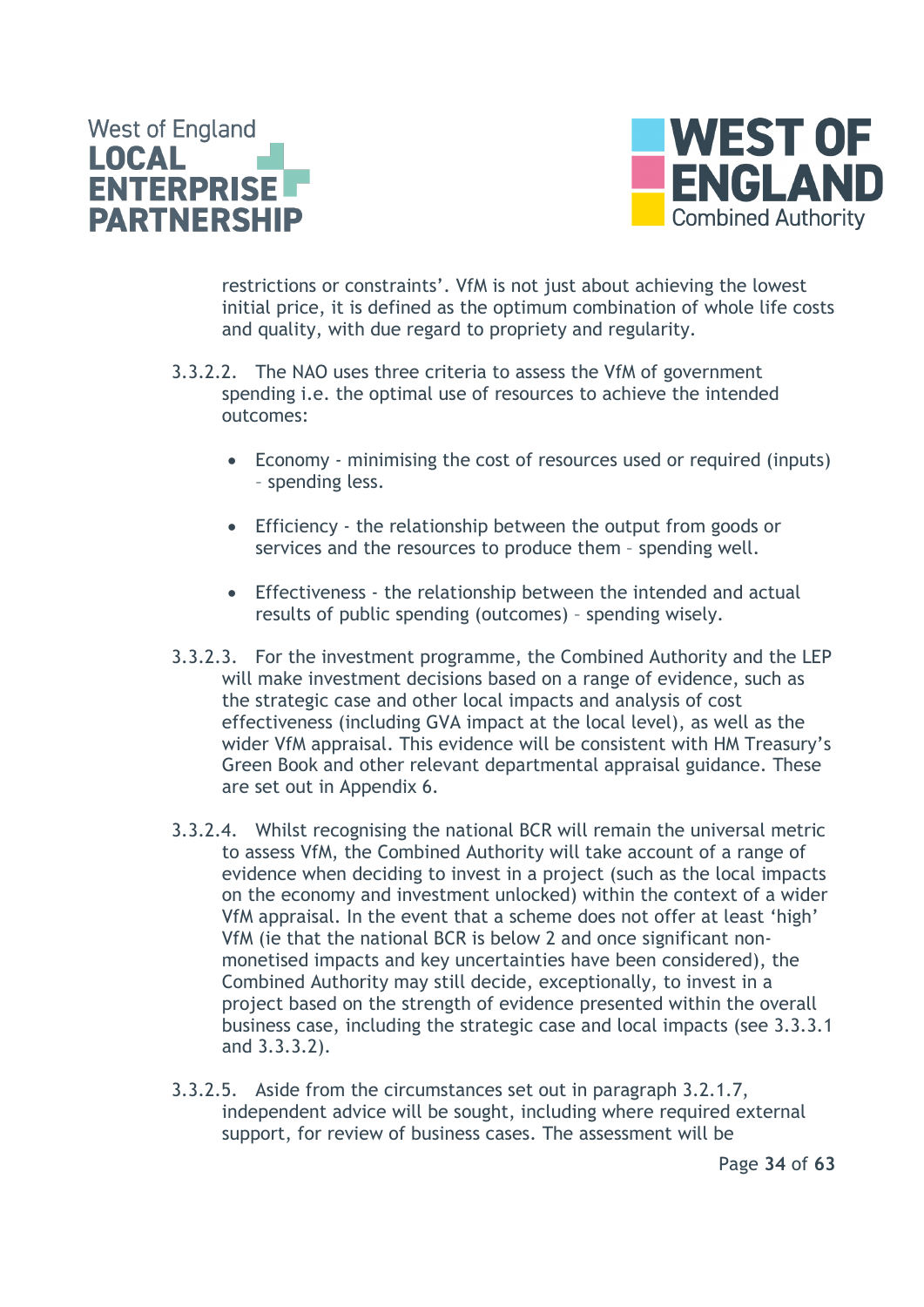



proportionate to the relative size of the scheme being considered, but will, as a minimum, provide independent validation of the assumptions made by scheme promoters.

- 3.3.2.6. Further safeguards are in place to avoid any conflict of interest that may arise between consultants acting on behalf of scheme promoters and those that are being asked to provide independent assessments on behalf of the Combined Authority.
- 3.3.2.7. Full Business Case, including their value for money, will be signed off by the s73 Officer or Chief Finance Officer of the promoting organisation. As is the case for VfM statements, Full Business Case Assessment Summary Reports will be signed off by the Combined Authority s73 Officer and these will be included in the report to the Combined Authority or Joint Committee where the FBC is being considered. Where the Combined Authority is the scheme promoter separation of roles will be ensured and business case sign off will be provided by another member of the Combined Authority Senior Management Team or the s151 Officer from one of the constituent Councils. The appraisal reports will be presented to the Combined Authority Committee as part of the decision-making process.

#### <span id="page-34-0"></span>**3.3.3.Transport Projects**

- 3.3.3.1. For transport projects, the Combined Authority and the LEP will ensure that modelling and appraisal is sufficiently robust and fit for purpose for the scheme under consideration, and that modelling and appraisal meets the guidance set out in WebTAG. WebTAG will be used for all schemes but for schemes with low cost (below £5m) a more proportionate approach will be taken. In addition to WebTAG, other robust or evidence-based assessments or methodologies may be employed to prioritise and assess the overall business case for a scheme.
- 3.3.3.2. The expectation is that all schemes must achieve "high" VfM (where benefits are at least double costs as set out within DfT's guidance) at all stages of the approval process. VfM for these schemes will be independently scrutinised on behalf of the Combined Authority as part of the assessment process. This will be via a commission to a specialist transport consultant, fully independent from the scheme promoter and with no involvement in the development of the scheme being appraised. The independent assessment will be published and made available to the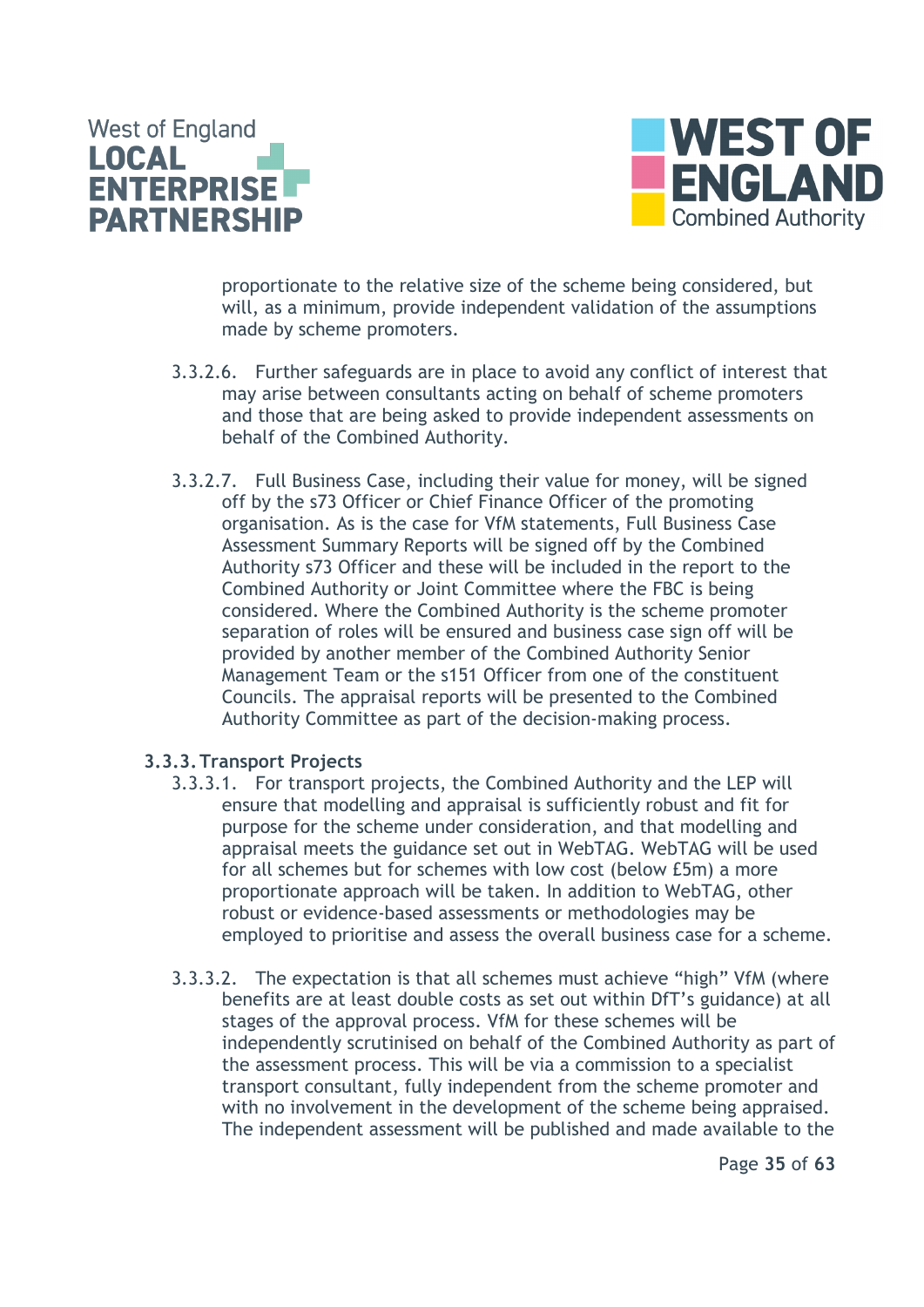



Combined Authority or Joint Committee as part of the decision making process.

- 3.3.3.3. Notwithstanding the above principles on VfM, the Combined Authority and the LEP will be able to approve transport schemes with lower VfM, having regard to specific circumstances including:
	- Evidenced and compelling wider economic, social and environmental benefits
	- The ability of the scheme to address multiple Combined Authority and the LEP policy objectives.
	- Significant levels of match funding being provided by the scheme promoter.
- 3.3.3.4. Examples of such exceptional circumstances could include where a transport scheme:
	- Unlocks a major development site.
	- Can be directly attributed to job creation and/or GVA growth.
	- Stimulates significant land value uplift which can subsequently be captured.
	- Has a low BCR but is part of a programme that can evidence a 'high' BCR as a minimum.
- 3.3.3.5. The justification will be clearly set out in the report before the Combined Authority or Joint Committee at the point of decision making.
- 3.3.3.6. Such projects must have been subject to earlier rigour to assess options for de-scoping, or to explore higher VfM alternatives, and these considerations will be tested as part of the independent review of the business case and reported as part of decision making to the Combined Authority or Joint Committee. This will include considering the robustness of the evidential basis to enable the Combined Authority and the LEP to determine the relative weights to be afforded to the different aspects of the case.

Page **36** of **63**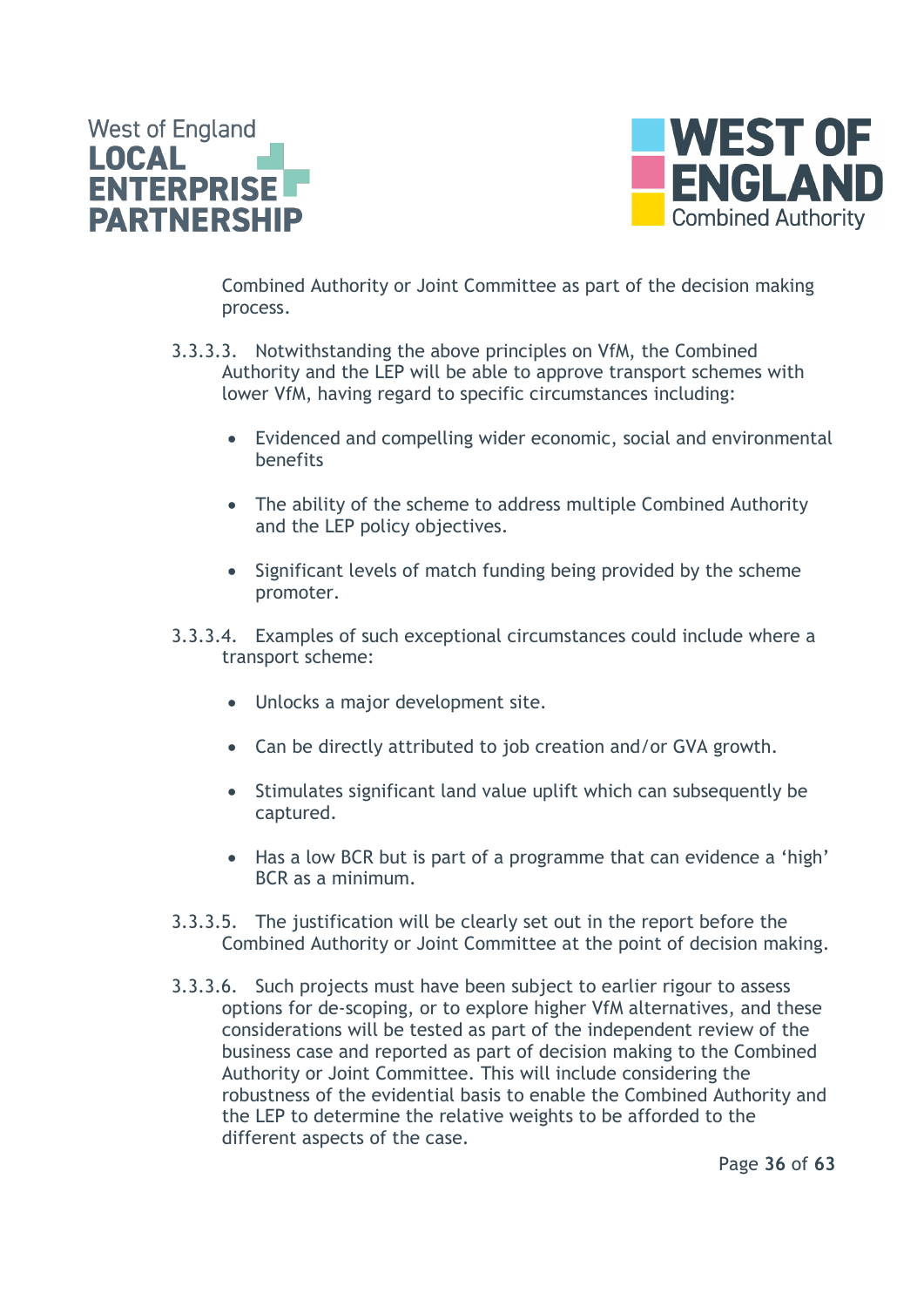



3.3.3.7. The recommendations to the Combined Authority or Joint Committee will clearly explain the rationale for approving a scheme with medium or worse VfM and the implications of the recommendation.

#### <span id="page-36-1"></span><span id="page-36-0"></span>3.4. Approval process

#### **3.4.1.Approval process and timeline**

- 3.4.1.1. To ensure the investment programme is managed strategically the Combined Authority s73 officer, supported by officers in the Investment and Corporate Services Directorate, will be responsible for the overall management of the programme and that linkages are made within the portfolio of projects seeking investment. The time taken to assess projects will depend on the nature and complexity of the proposal, but typically business case submissions will be around 2 months prior to decision making at the Combined Authority or Joint Committee. For schemes costing under £20m which are not innovative or contentious, formal Committee approval of an OBC may not be required providing scheme scope or cost has not changed since the Scheme Concept and Feasibility and Development Funding Application stage. In this instance the OBC will still be submitted, reviewed, signed off by the Combined Authority S73 officer and published at the next Committee meeting.
- 3.4.1.2. The outcome of the independent assessments of investment programme schemes will be reported to the Combined Authority or Joint Committee as part of the recommendations made on the merits of individual applications. An Assessment Summary Table will form an appendix to these reports and will be part of the Combined Authority or Joint Committee's public agenda pack that is available to view on the Combined Authority website.
- 3.4.1.3. Aside from where the Combined Authority is the scheme promoter, the Combined Authority will prepare a Grant Offer Letter for agreement by the applicant. The offer letter will, in particular, set out the following which will be monitored by the Combined Authority:
	- A financial profile including quarterly expenditure.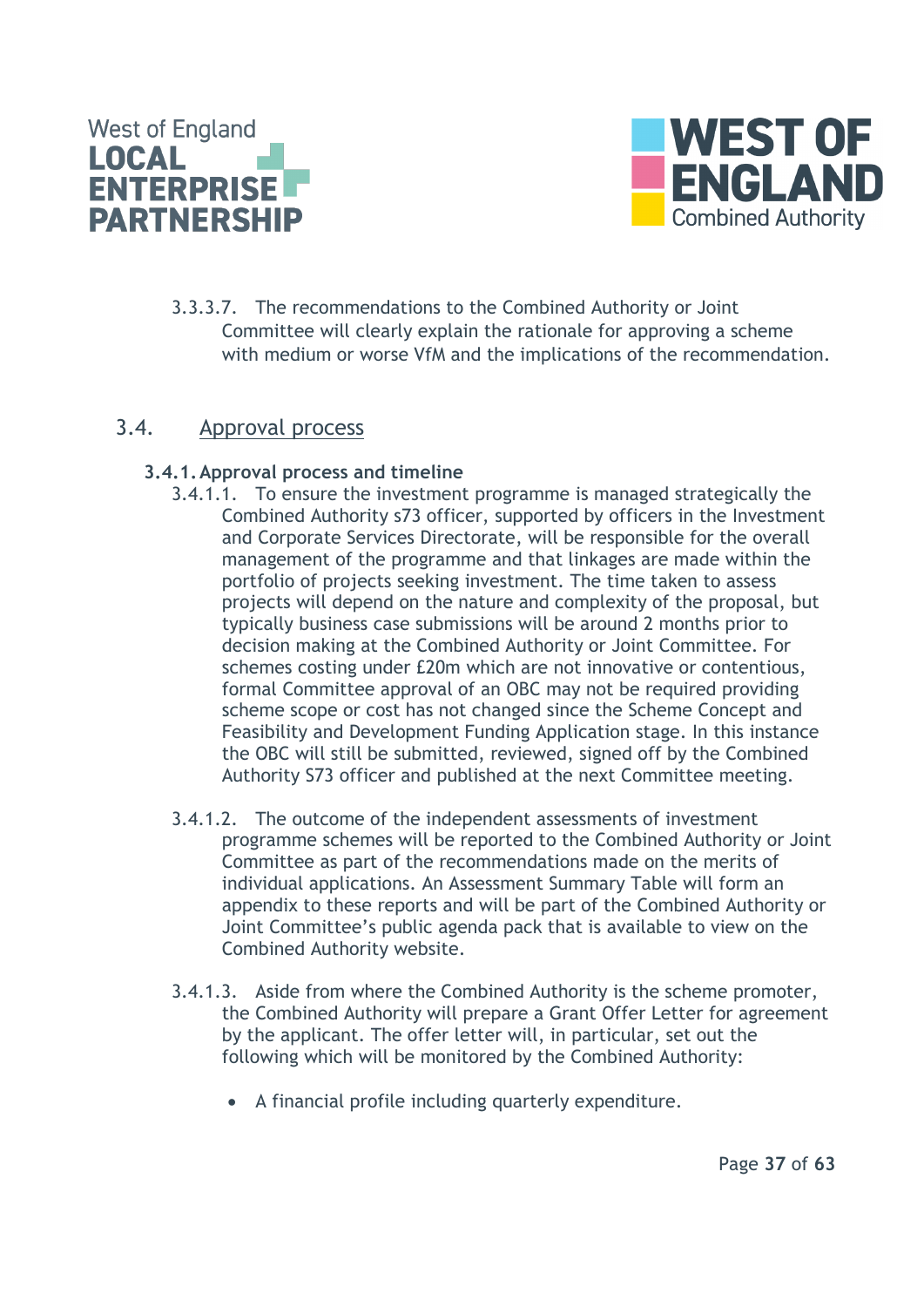



- A profile of outputs and outcomes to be achieved with key milestones for delivery.
- Projected impacts and a timetable for their achievement.
- 3.4.1.4. The Combined Authority have appropriate processes in place to recover non-compliant funding. Should a decision be made not to recover funding, a strong and compelling justification will be required which will be formally documented.

#### <span id="page-37-0"></span>3.5. West of England Investment Programme Management

- 3.5.1. A performance management system is used to collate, record and report on the progress of individual projects and the investment programme overall. Where projects do not achieve their milestones for delivery, projects will need to provide evidence to demonstrate that they will be able to get back on track or seek approval for change. Projects that consistently fail to meet projected performance (financial and outputs) may have funding withdrawn. Projects 'at risk' will be reviewed, and the outcomes of this process will be referred back to the Combined Authority of Joint Committee, prior to any withdrawal of funding and decision on expenditure incurred. For the LEP funding programme the LEP Board will also be regularly advised on progress, issues and risks.
- 3.5.2. There are a number of mechanisms that will ensure effective management of the investment programme to maximise the economic impact within the area. These include:
	- Designation of the Combined Authority s73 officer as having overall responsibility for management and reporting on the performance of the investment programme to the Departmental Accounting Officer within MHCL<sub>G</sub>.
	- Ensuring suitable mechanisms and resources are in place to effectively monitor, evaluate and review the performance of projects in the investment programme in respect of delivery, expenditure and outputs/outcomes.
- 3.5.3. A monitoring system is in place for the investment programme to record financial expenditure and claims and the achievement of outputs and outcomes. Quarterly Highlight Reports are submitted to the Combined

Page **38** of **63**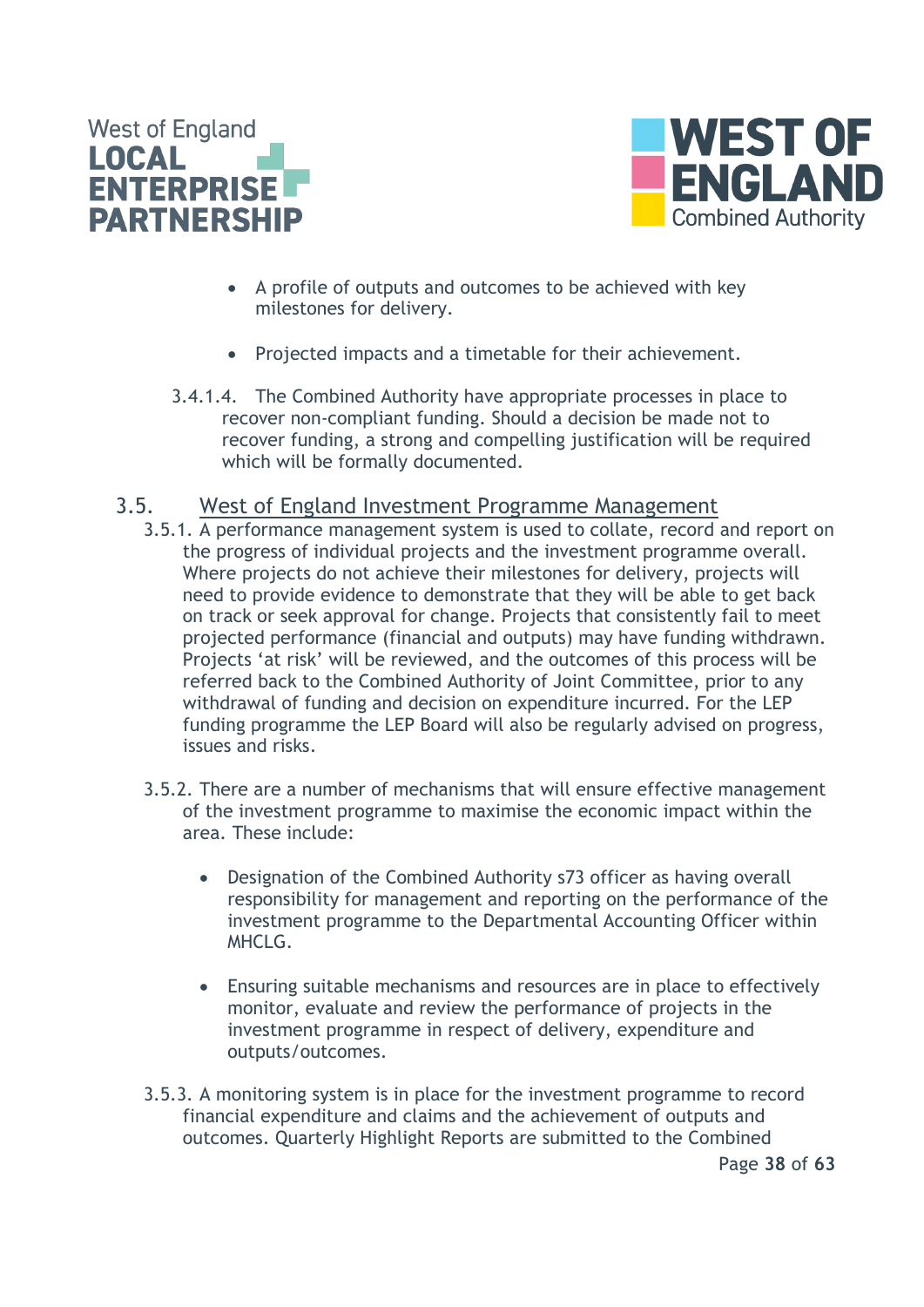



Authority providing progress against key milestones and actual and forecast spend. In addition, the achievement of key performance metrics – capturing outputs and outcomes achieved in support of the Combined Authority and LEP Operating Framework, Business Plan and overall growth and wider objectives will be periodically reported linked to scheme Monitoring and Evaluation Plans. The template Highlight Report for approved schemes is shown in Appendix 10.

#### <span id="page-38-0"></span>**3.5.4.Risk Management**

- 3.5.4.1. A programme risk register for the overall investment programme is maintained and regularly reported to the Combined Authority Senior Management Team. As set out in section 2.3.5, key risks added to the Corporate risk register will be monitored (alongside the performance monitoring procedures) by Internal Audit and reported to the Audit Committee. The Combined Authority Chief Executive will be responsible for the identification and management of risk for the investment programme.
- 3.5.4.2. A risk management strategy and risk register forms part of the management case of each scheme OBC or FBC. Risks will be managed through appropriate mitigation measures agreed with the project applicant prior to approval of the scheme. Key and current risks will form part of the regular scheme highlight reporting.
- 3.5.4.3. Overall risk management for the investment programme will have regard to the ongoing monitoring of achieved investment performance against that projected. Appropriate measures will be adopted to ensure that the monitoring of investments provides an informed basis for future investment decisions.

#### <span id="page-38-1"></span>**3.5.5.Project Closure**

- 3.5.5.1. All projects are required to produce an End of Project Delivery Report at the end of the project (within 3 months of completion), which demonstrates that:
	- All activities have been delivered in accordance with the offer letter.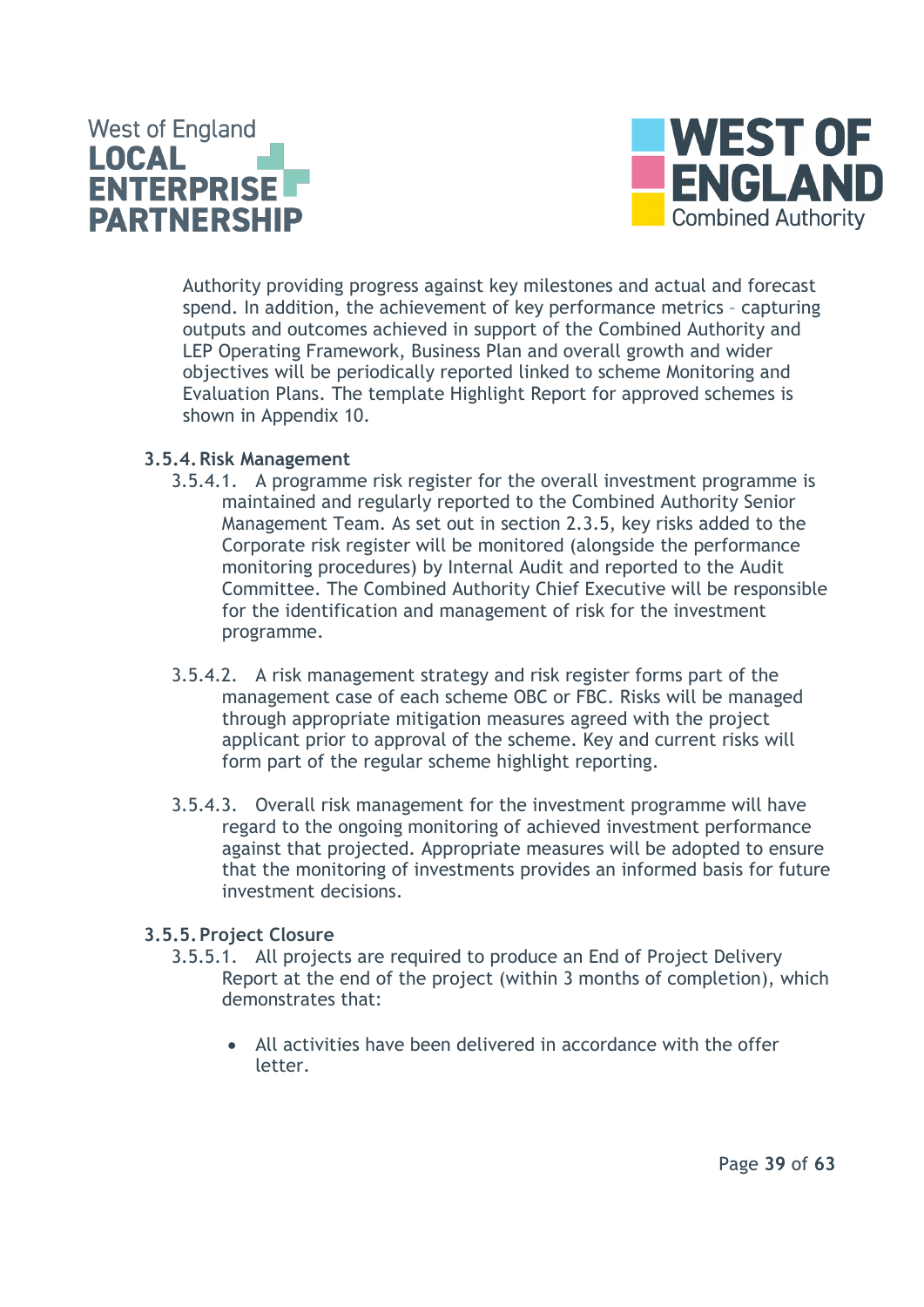



- All funding has been spent appropriately in line with the projected financial profile for the project. In addition, final grant claims are accompanied by an audit report.
- There are no outstanding risks or actions that need to be taken to sign the project off by the Combined Authority.
- All relevant outputs and key milestones have been achieved.
- The key successes and lessons learnt from the project.
- Confirmation of the evaluation activities to be subsequently undertaken, when these will take place and the lead contact who is responsible for ensuring this occurs.
- 3.5.5.2. A summary of these reports is published on the website.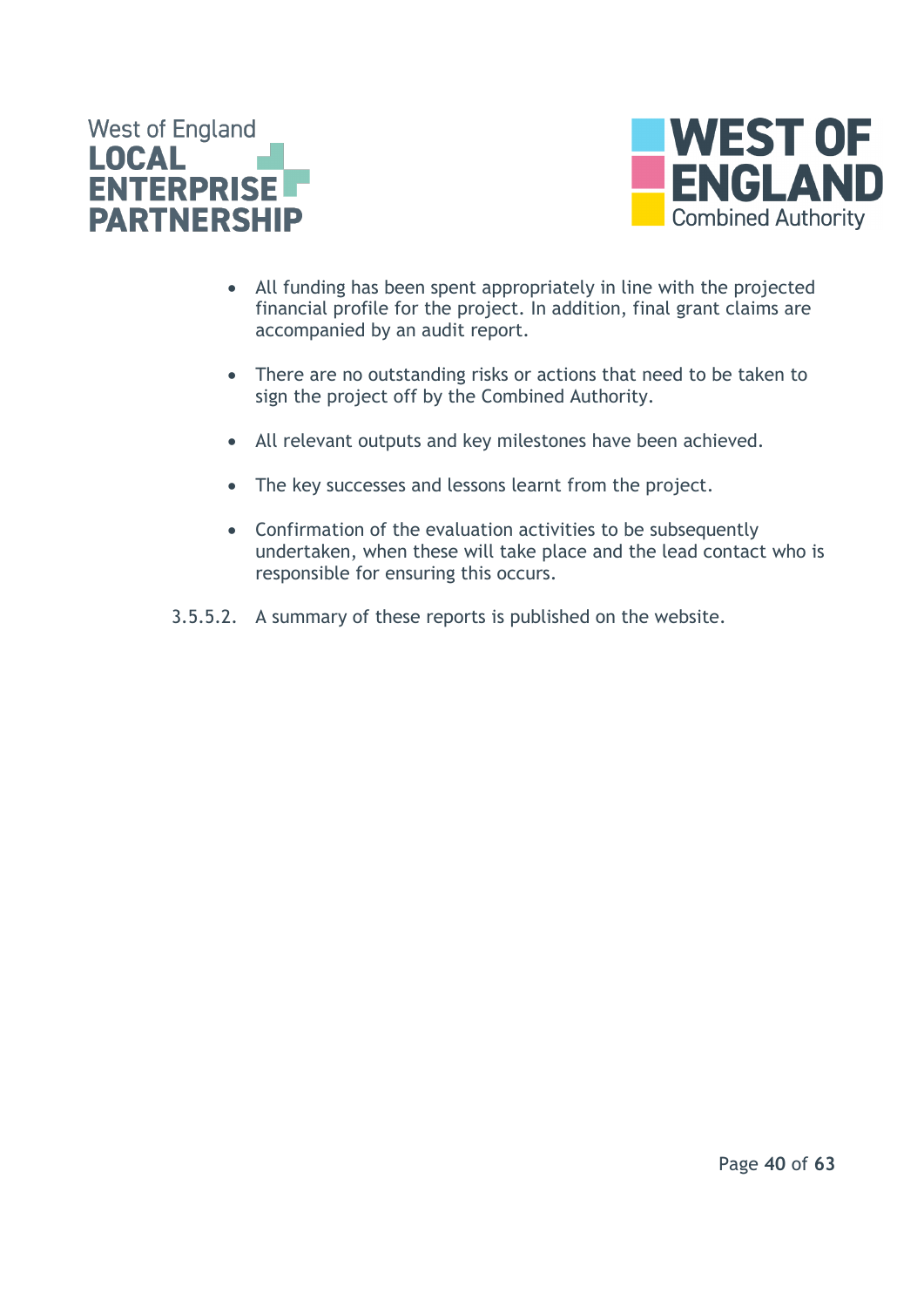



## <span id="page-40-0"></span>**4. Monitoring and Evaluation**

#### <span id="page-40-1"></span>4.1. Overview

- 4.1.1. The Combined Authority's overall approach to Monitoring and Evaluation is underpinned by the following key principles:
	- Reporting requirements are locally defined and support delivery of local strategies
	- Evaluation is meaningful and proportionate
	- Data is collected once and used many times
	- Baseline information is consistent across key initiatives
	- Monitoring and evaluation is a core part of all activities
	- Lessons learned are used to inform future policy development
- 4.1.2. This will enable the Combined Authority to:
	- Demonstrate local accountability. Show how funding is being spent and benefits achieved against local strategies and action plans, demonstrating the value and effectiveness of local decision making and shaping future priorities
	- Comply with external scrutiny. Together with the Assurance Framework demonstrate progress and delivery to the constituent council members, senior government officials and Ministers
	- Understanding what works. Provide a feedback loop and enables the lessons learnt to be fed back into policy making and communicated to stakeholders, as well as supporting the case for further devolution and investment in the area.
	- Page **41** of **63** • Developing an evidence base. Provide a mechanism for collecting, collating and analysing data which can be used across the organisation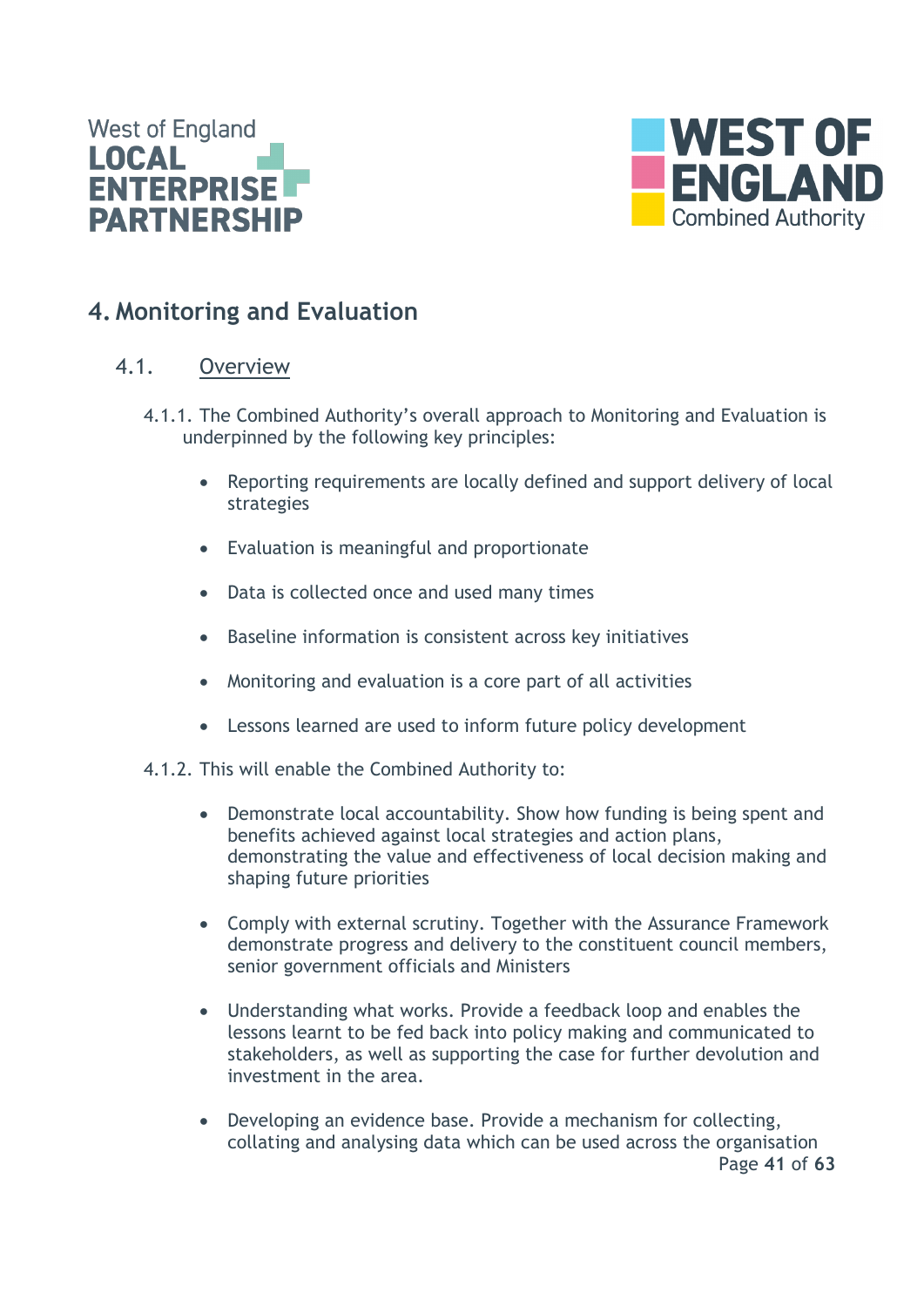



and by others, following the principle of collecting data once and using many times.

• Ensure quality assurance. For interventions funded through investment programme, Monitoring & Evaluation plans form part of business case submissions and these are independently reviewed and published to support business case approval decisions by the Combined Authority or Joint Committee.

#### <span id="page-41-0"></span>4.2. Performance Monitoring

- 4.2.1. All projects funded through the investment programme, regardless of the size, will have an effective monitoring and evaluation plan in place which will form a key part of the business case. This will enable assessment of the effectiveness and impact of investing public funds, and the identification of best practice and lessons learnt that can inform decisions about future delivery. The monitoring plan will guide the collection of data from individual projects and will be designed to ensure that it captures information required by the Combined Authority and government.
- 4.2.2. Individual monitoring and evaluation plans will be proportionate, correspond with procedures for appraisal, and be in line with the latest government department guidance where relevant. These plans will identify the resources required to deliver the proposed monitoring and evaluation activities. All transport schemes will follow Monitoring and Evaluation Guidance for Local Authority Major Schemes.
- 4.2.3. All monitoring and evaluation plans (which will form part of FBCs) and interim and final monitoring and evaluation reports will be published on the Combined Authority website.
- 4.2.4. The offer letter will set out the key milestones for the delivery of the scheme together with the outputs and outcomes detailed in the business case and embodied in the monitoring and evaluation plan. Quarterly monitoring returns will be used to capture progress against these agreed milestones and metrics and will include information related to:
	- Delivery
	- Expenditure
	- Outputs and outcomes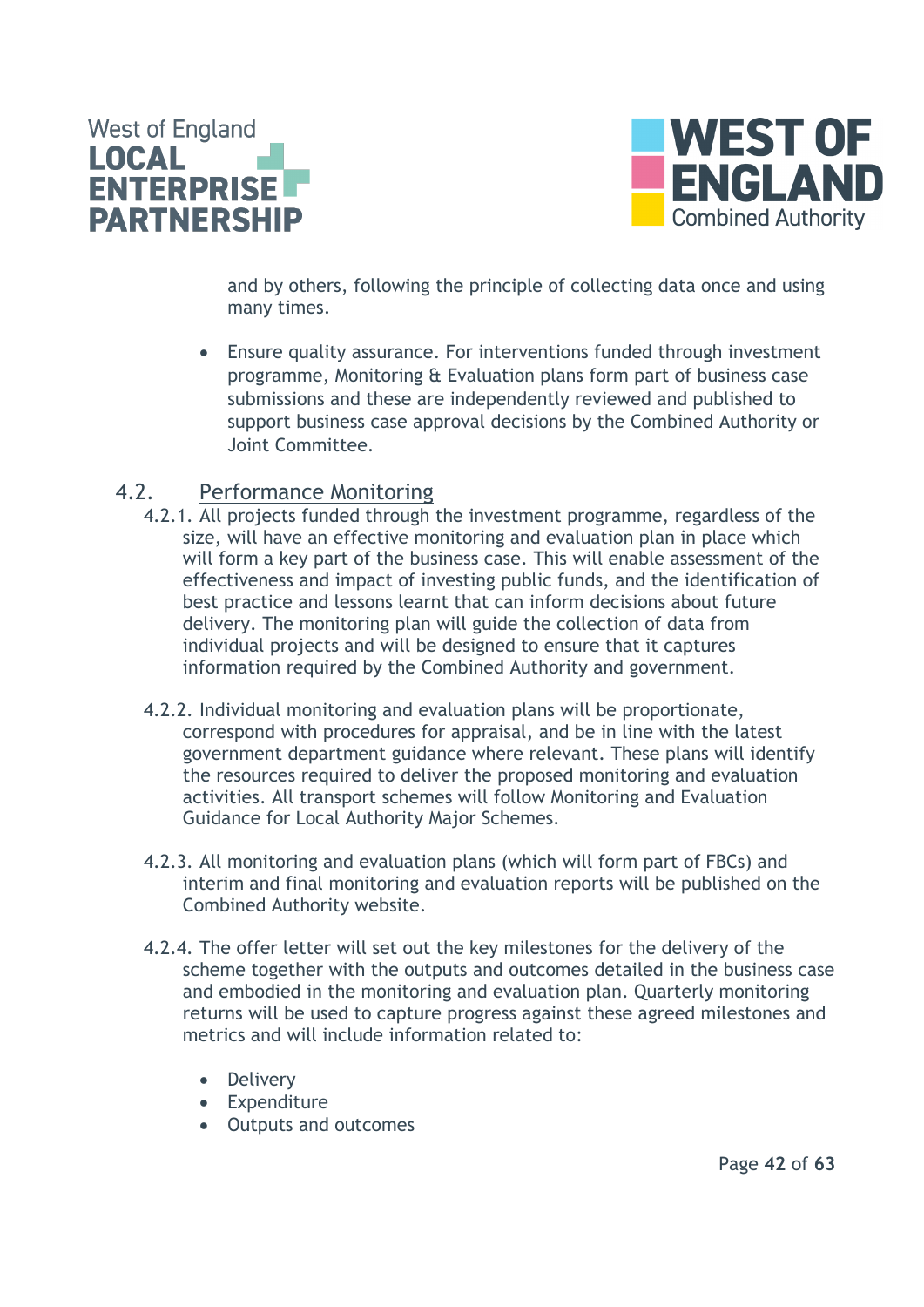



- 4.2.5. The individual project monitoring information will feed into an overall monitoring plan for the investment programme, which will be published and periodically reported to the Combined Authority Committee, including the extent to which projects are contributing to the overall objectives of the Combined Authority.
- 4.2.6. For the WoEIF, the evaluation component of individual projects' monitoring and evaluation plans will complement the five-year Gateway Review. This government evaluation will focus on identifying the impact of investments made using this funding.

#### <span id="page-42-0"></span>4.3. Evaluation and Benefits Realisation

4.3.1. Monitoring and Evaluation Plans, which form part of business cases, should identify the outcomes (benefits) planned to be delivered, how outcomes will be measured, a baseline assessment, and how it is intended to implement, monitor and assess the project to identify whether the benefits have been realised in line with the approach and timescales set out in the Plan. As set out in section 3.5.5, the End of Project Delivery Report will confirm the monitoring activities set out in the Monitoring and Evaluation Plan. This report will also identify lessons learnt to inform the future delivery of projects through the Combined Authority and LEP investment programme and more widely.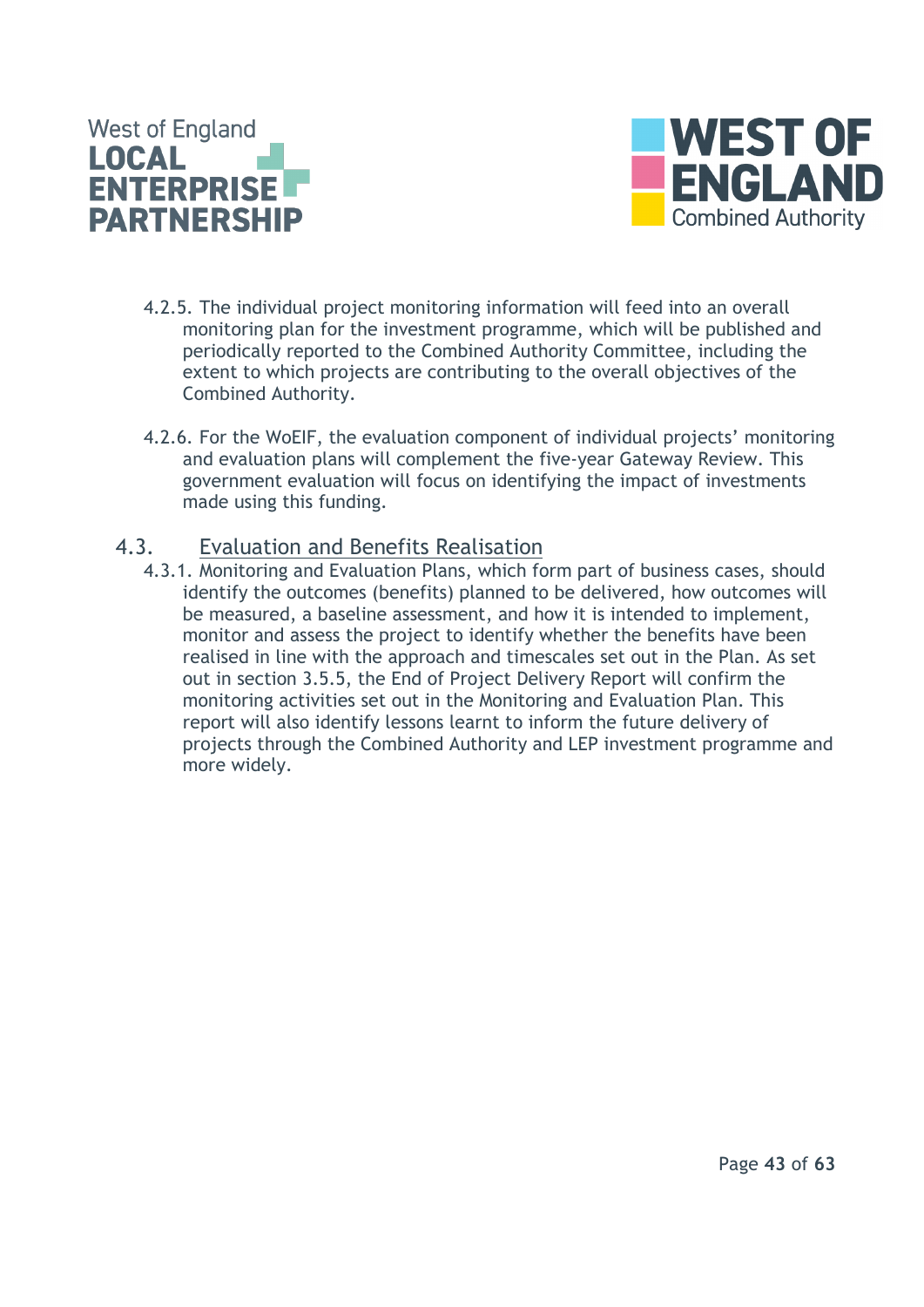



## <span id="page-43-0"></span>**5. Appendix 1**

### <span id="page-43-1"></span>**Adult Education Budget**

The Adult Education Functions Order 2018 details the adult education functions in the Apprenticeships, Skills, Children and Learning Act 2009 being transferred from the Secretary of State for Education to the West of England Combined Authority. Through this transfer of functions, the Combined Authority took responsibility for AEB in the Combined Authority area from 1 August 2019 to make sure eligible learners,aged 19 and over, have appropriate education and training.

The budget covers a number of elements including:

- Statutory Entitlements
- Other AEB (Formula Funded)
- Non-Formula Funded Community Learning
- Learner and Learning Support

#### **First academic year of funding 2019/20**

The grant allocation approach for 2019/20 was developed based on the following key principles:

- To maintain funding stability for providers
- To align allocations with 2017/18 actual performance /earnt levels
- Continue to support statutory entitlements
- To ensure the process is fair, efficient and transparent

Following a consultation to ensure that providers were aware of the 2019/20 devolved AEB funding process, including access routes to grant funding and timelines for applications. The Combined Authority allocated funding of [£14.2m to 30 providers](https://www.westofengland-ca.gov.uk/wp-content/uploads/2020/06/Provider-allocations-2019-20.pdf) through Combined Authority Committee on the 14th of June2019. The approach and processes closely aligned with those used by the Education and Skills Funding Agency (ESFA). [The information and documents for strategic partners and providers for 2019-](https://www.westofengland-ca.gov.uk/information-and-documents-for-strategic-partners-and-providers/) [2020](https://www.westofengland-ca.gov.uk/information-and-documents-for-strategic-partners-and-providers/) sets out how the funding was paid, the funding rules and the performance management framework.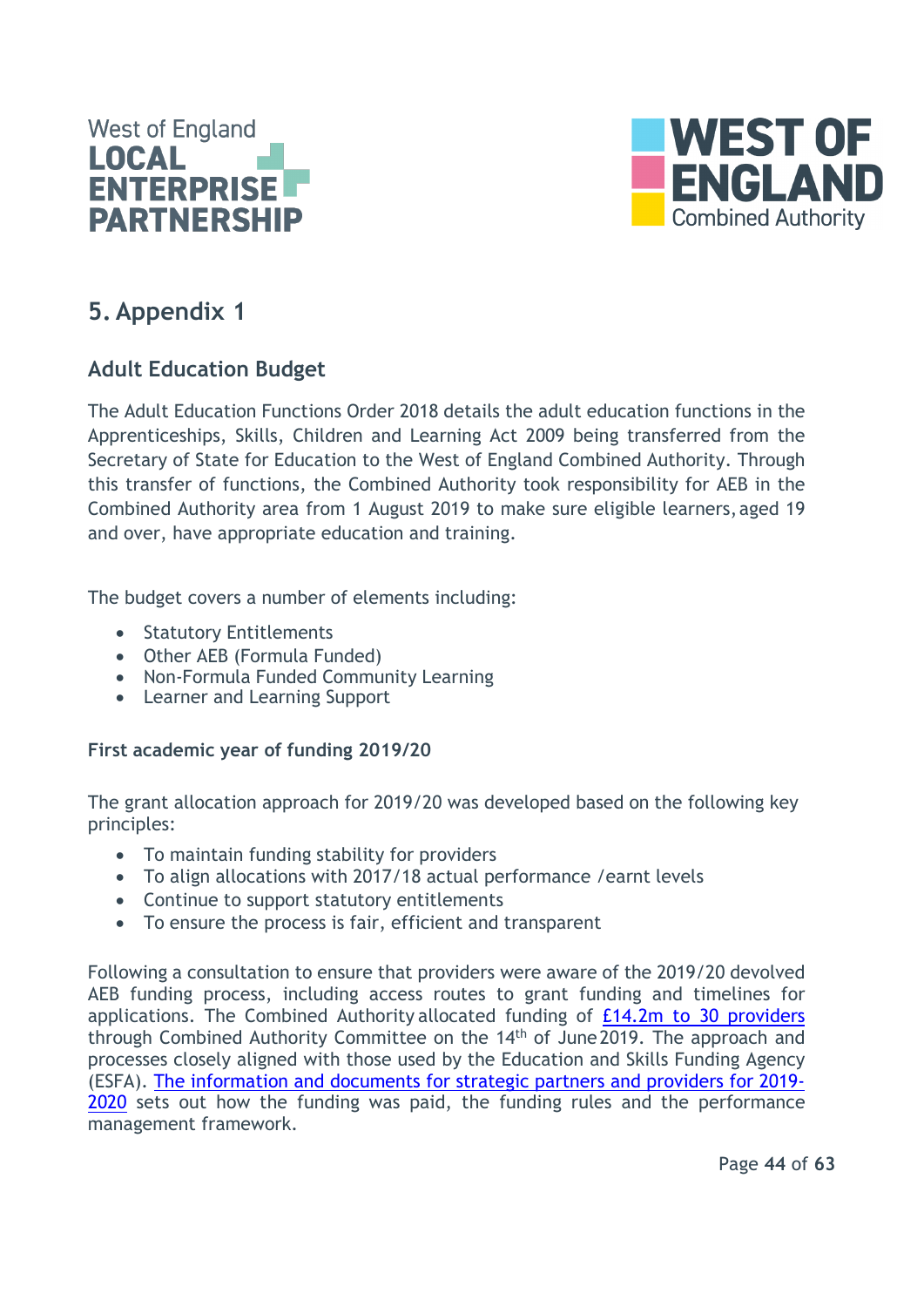



**The 2020/21 academic year**

On the 20th March 2020 the Combined Authority Committee approved a series of [draft](https://www.westofengland-ca.gov.uk/wp-content/uploads/2021/09/16b-AEB-report.pdf)  [AEB provider](https://www.westofengland-ca.gov.uk/wp-content/uploads/2021/09/16b-AEB-report.pdf) [allocations](https://www.westofengland-ca.gov.uk/wp-content/uploads/2021/09/16b-AEB-report.pdf) for the 2020/21 academic year. The individual allocation amounts were based on the provider's 2019/20 academic year allocations with some system changes.

In order to confirm their allocations, the providers were required to develop and agree with WECA a Curriculum and Delivery Plan (C&DP) for 2020/21. The CDP's are required so that the Combined Authority can start to affect a transition to a planned and collaborative approach to the delivery of Adult Education, where providers are demonstrably planning their provision against the agreed regional priorities as opposed to reacting to demand as it presents itself.

Due diligence, was conducted in line with the Combined Authority's published Due [Diligence Approach](https://www.westofengland-ca.gov.uk/wp-content/uploads/2020/07/WECA-Adult-Education-Due-Diligence-Approach-2020-21-1.pdf) and Funding Higher-Risk [Organisations](https://www.westofengland-ca.gov.uk/wp-content/uploads/2020/07/WECA-Adult-Education-Due-Diligence-Approach-2020-21-1.pdf) 2020/21. Monitoring of financial status will be ongoing with a focus on any provider that has a financial or quality risk alert identified by the Combined Authority or through joint discussions with the ESFA.

The funding terms and conditions have been set out in a Grant Funding Agreement, this will form the basisof the contractual relationship between the Combined Authority and the provider, alongside the following published AEB Policies which are updated annually:

- Funding and Performance Management Rules [2020/21 \(PDF](https://www.westofengland-ca.gov.uk/wp-content/uploads/2020/07/WECA-Adult-Education-Funding-Performance-Management-Funding-Rules-2020-21.pdf) 140kb)
- Funding Rates and [Formula](https://www.westofengland-ca.gov.uk/wp-content/uploads/2020/07/WECA-Adult-Education-Funding-Rates-and-Formula-2020-21.pdf) 2020-21 (PDF 121kb)
- Provider [Performance](https://www.westofengland-ca.gov.uk/wp-content/uploads/2021/01/WECA-Adult-Education-Provider-Performance-Management-Framework-2020-21.pdf) Management Framework 2020/2021 (PDF 137kb)

#### **The 2021/22 academic year and the future**

On the 13th May 2020 the Combined Authority Chief Executive, in conjunction with the Chief Executives of the constituent Councils, approved the Combined Authority Adult Education Strategy for the 2021/22 academic year. The AEB Strategy sets out how the Combined Authority intends to utilise the adult education provision that we fund to implement the [Local Industrial Strategy](https://www.gov.uk/government/publications/west-of-england-local-industrial-strategy) and [Employment and Skills](https://www.westofengland-ca.gov.uk/employment-skills-plan/) [Plan.](https://www.westofengland-ca.gov.uk/employment-skills-plan/) This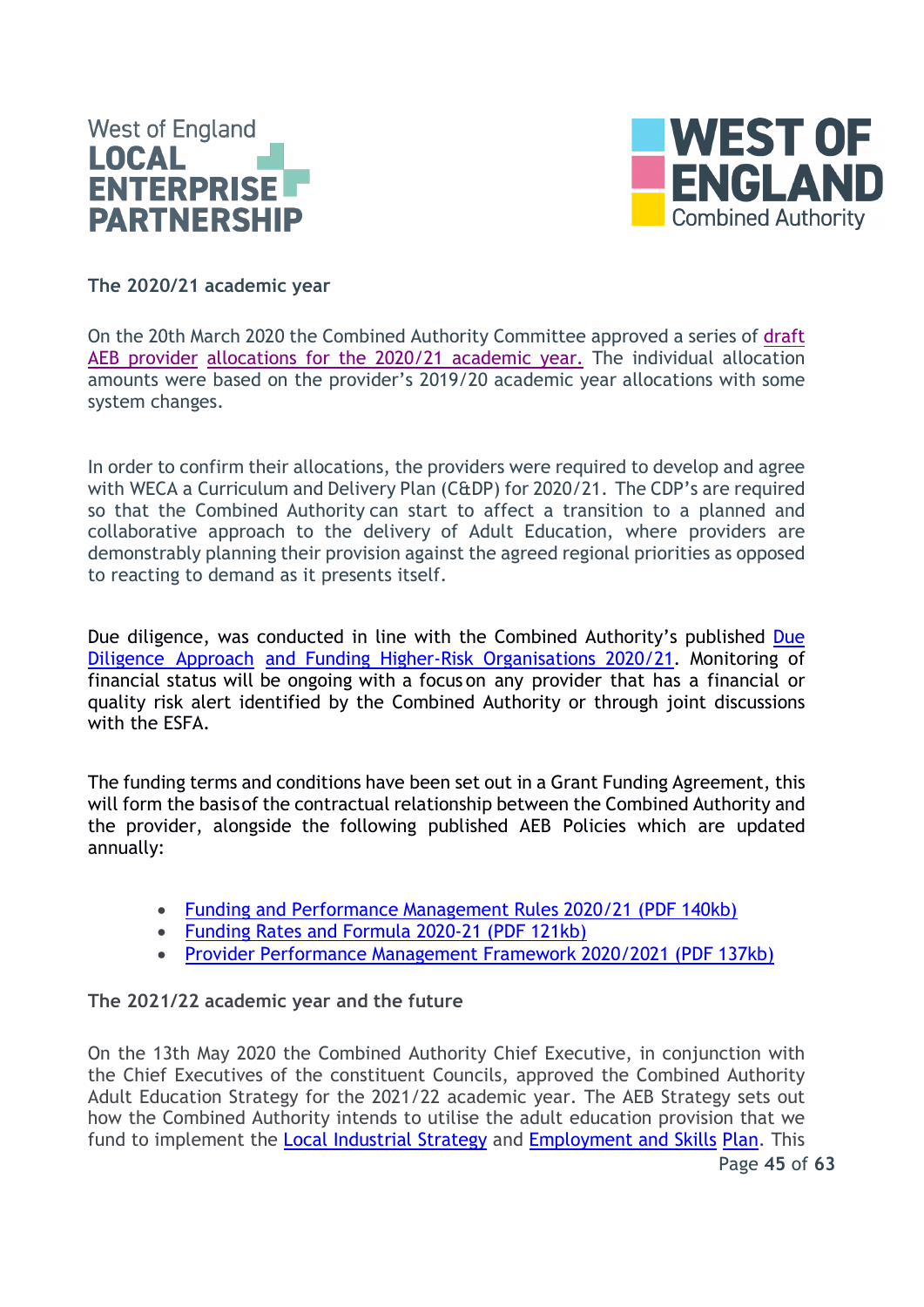## **West of England LOCAL ENTERPRISE PARTNERSHIP**



is a further step towards our vision of an integrated and cohesive education, employment andskills system for the West of England.

All providers funded to deliver adult education on behalf of the Combined Authority were asked to set out how they propose to deliver this strategy through their Curriculum and Delivery Plans (C&DPs). Ten Roll-forward providers were awarded £14.9m of the AEB Budget in July, under the delegated authority provided by the Combined Authority Committee. The Adult Education policies were refreshed and published on the Combined Authority website - [Information and documents for](https://www.westofengland-ca.gov.uk/information-and-documents-for-strategic-partners-and-providers/)  [strategic partners and](https://www.westofengland-ca.gov.uk/information-and-documents-for-strategic-partners-and-providers/) [providers.](https://www.westofengland-ca.gov.uk/information-and-documents-for-strategic-partners-and-providers/)

The Open Application Process will launch in September 2021 to award additional funding to AEB providers who are able to support a specific set of commissioning priorities as set out in the strategy that are not sufficiently realised through the analysis of existing C&DPs amongst the roll-forward providers currently funded by the Local Authority.

#### **Governance**

Decisions for awarding grant are made by the Combined Authority Committee, they resolved to delegate authority during the academic year to the West of England Combined Authority Chief Executive Officer, in combination with constituent councils' Chief Executive Officers to:

- a. Confirm final provider allocations once agreed provider curriculum delivery plans are in place.
- b. Make in-year exceptions funding decisions.
- c. Make in-year growth funding decisions.
- d. Make decisions on provider re-allocations at mid-year and end-of-year points.
- e. Make decisions relating to distribution of funding for continuing learners.
- f. Make decisions relating to procurement of the Combined Authority's devolved provision.

The Combined Authority Regional Skills Board provides strategic guidance and advice to the Combined Authority Committee on Employment and Skills matters and the Combined Authority Programme Board makes high level operational decisions, recommendations to the Chief Executives and Combined Authority Committee, and reviews the risk register for Adult Education Funding on a monthly basis.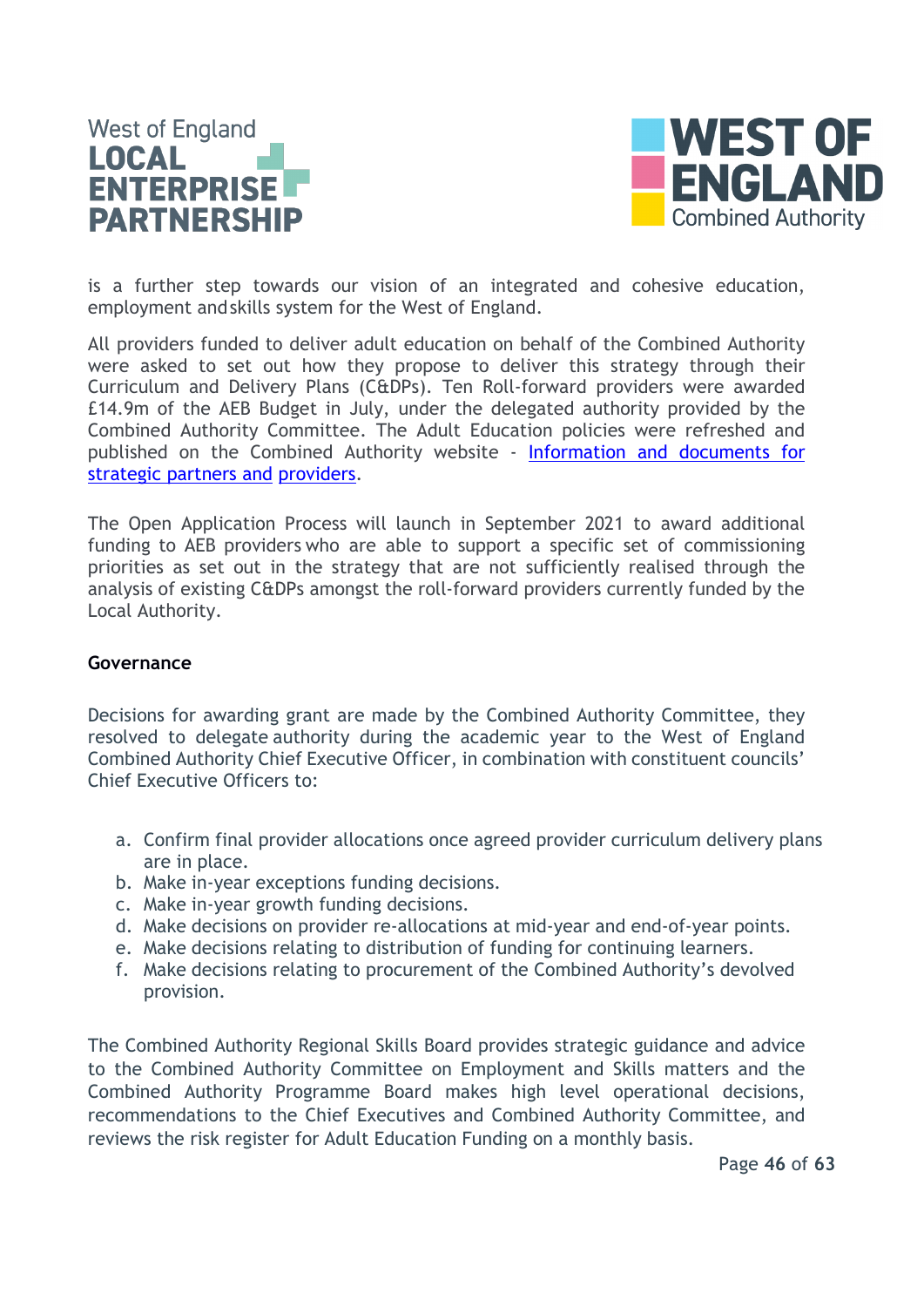



#### **Audit and Assurance**

The Combined Authority have established a joint working arrangement with the ESFA in respect of AEB, the service level agreement covers the following:

- Audit and Assurance
- Fraud and Investigations
- Financial Health

Annual assurance statements will be shared between the ESFA and Combined Authority on an April toMarch financial year basis. The annual assurance statement will be supported by a code of practice detailing the approach taken by the organisation to obtain assurance over the provision funded.

For 2020/21 the Combined Authority has procured an accredited external auditor who is carrying-out standard assurance reviews on our AEB Grant Recipients to provide the Combined Authority withassurance that funding disbursed to providers is being used appropriately and that providers have met contractual requirements. The assurance reviews will also test the accuracy of data submissions, learner records and review the internal controls providers have in place.

Results of audit activity and financial health assessments will be shared with MCAs/GLA via the data sharing agreement, which ensures the data being shared is consistent, safe and secure.

If the ESFA or the Combined Authority suspect fraud or financial irregularity or receive information and/orallegations in relation to a provider, including a subcontractor (that is funded by both ESFA and WECA) anapproach has been agreed and adopted by both organisations.

#### **Risk Management**

Risk management is integral to the structuring and presentation of AEB provision and risk mitigation measures have been agreed with providers prior to approval of GFA's where appropriate. During delivery, the AEB Team maintain a risk log which is regularly reviewed and reported on. Significant risks will be escalated and will be added to the Combined Authority Corporate risk register. This is reviewed by the AEB Programme Board regularly and activities are reported to the Audit Committee.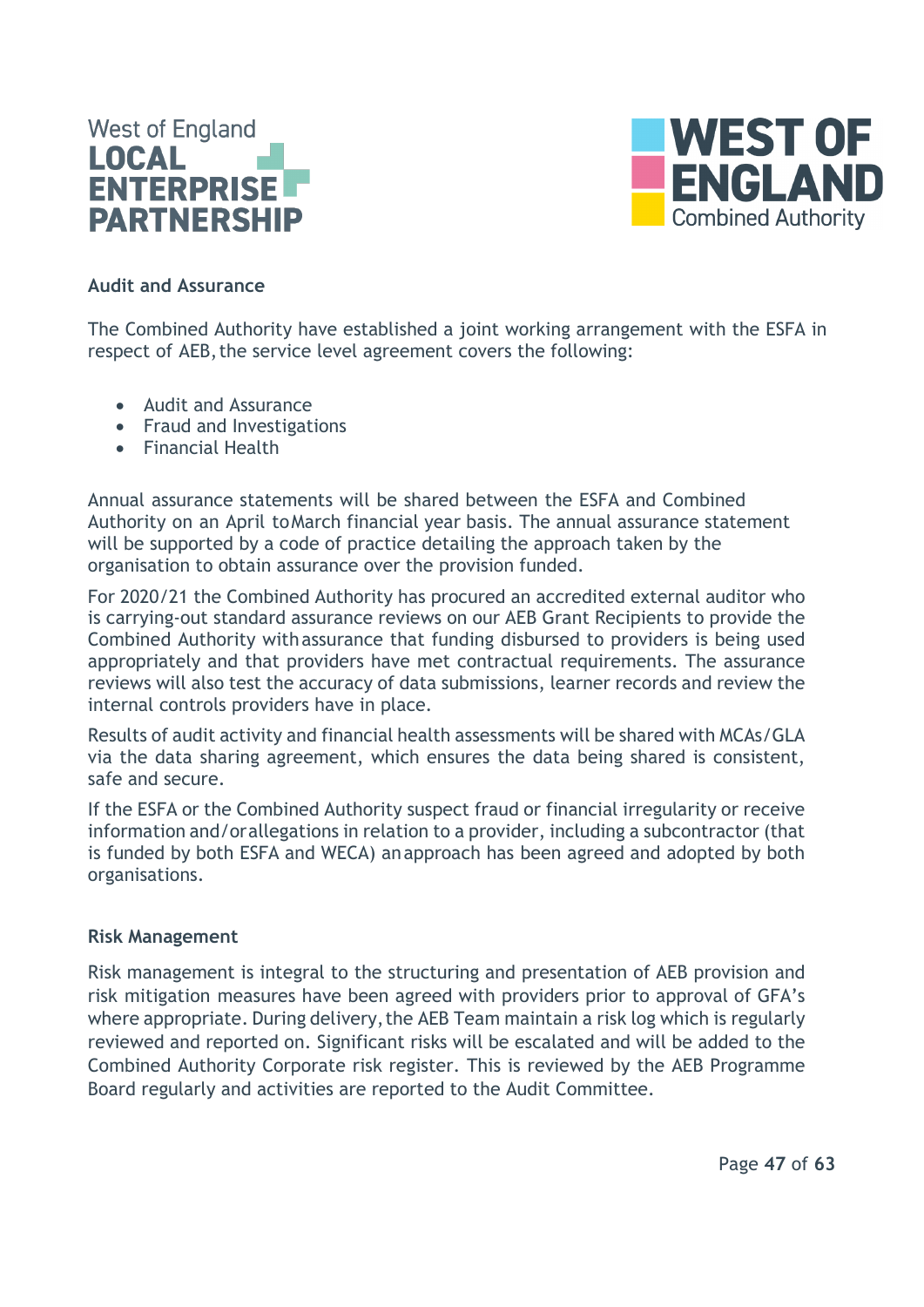



#### **Stakeholder Engagement**

The Combined Authority is actively working with a range of stakeholders to support the development of the AEB system which delivers provision to Combined Authority residents. These stakeholders include: providers, provider representative bodies, key local stakeholders (e.g. Local Authorities, DWP, VCSE infrastructure organisations, DfE/ESFA etc.). This work is conducted both through formal engagement routes (prearranged group meetings) and informal meetings (group & 1-2-1).

The Combined Authority uses its website to engage with the wider community and it will be use it as a platform for transparent sharing of the AEB commissioning processes and objectives.

#### **Monitoring and Evaluation**

The Combined Authority's approach to monitoring and managing AEB performance is outlined in the Funding and Performance Management rules document. Following the issuing of a Grant Funding Agreement, the responsibility for overseeing the successful implementation and delivery of projects will rest with the AEB team, comprising of the AEB Programme Manager, Senior Relationship Manager, Senior Funding & Assurance Officer, the Adult Education Data Analyst, Information Officer and Project Coordinator.

There is a legal requirement on providers to submit data to the Secretary of State for all provision fundedby DfE. Learner data will continue to be gathered from providers in a national Individual Learner Record data system, via the Individualised Learner Record (ILR) that the ESFA will use to share data to support the Combined Authority in the development and maintenance of the AEB functions devolved.

The DfE has set out Monitoring and Evaluation guidelines for AEB, which include:

- Consideration for the statutory entitlements detailed in the Orders;
- The need to consider how funding of the AEB will align to Strategic Skills Plans and support the delivery of local economic objectives;
- Arrangements for enabling effective and meaningful engagement of local (and national) partnersin proposed use and evaluation of the AEB; and
- Robust monitoring and evaluation plans going forward, to help identify and measure the impact of AEB spending in their area.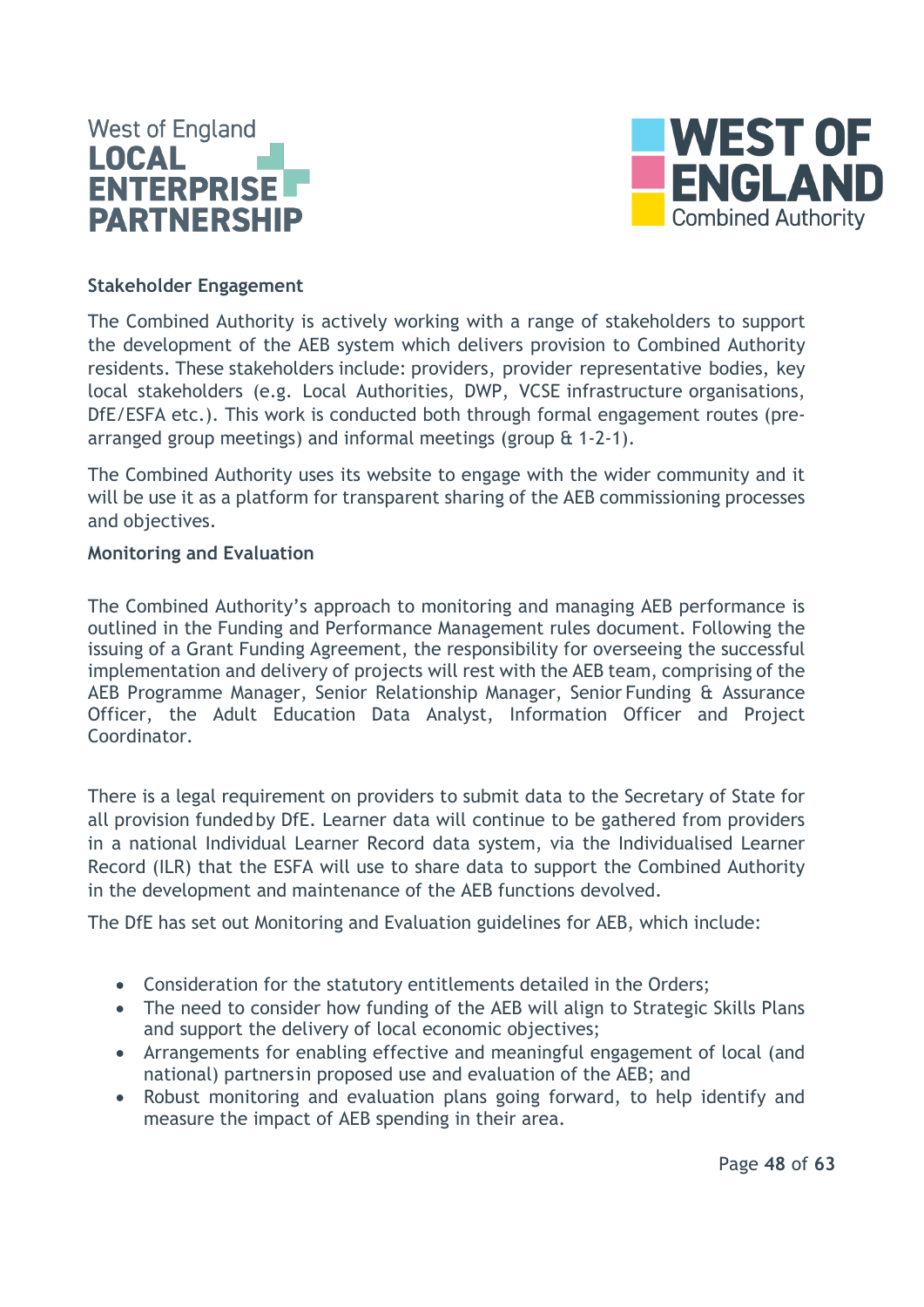



All monitoring and evaluation reports will be published on the Combined Authority website. The Combined Authority will report on the previous academic year findings to date, referencing the most up to date publicly available data at that point in time.

The Combined Authority is developing its own robust monitoring and evaluation plans going forward, tohelp identify and measure the impact of AEB spending.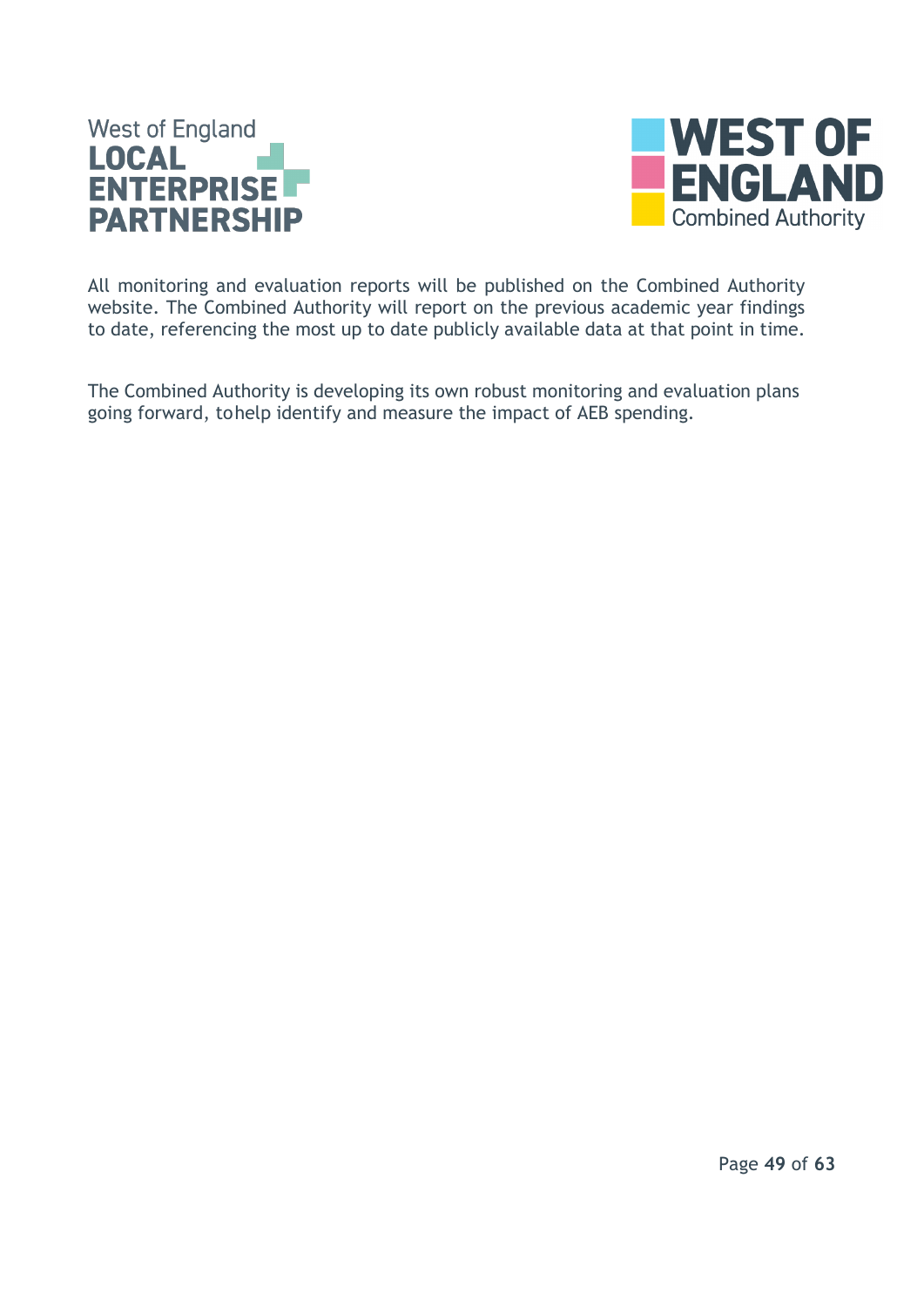



## <span id="page-49-0"></span>**6. Appendix 2**

<span id="page-49-1"></span>**South West Energy Hub**

<span id="page-49-2"></span>**Rural Community Energy Fund**

From 2019/20 the Combined Authority, as accountable body for the South West Energy Hub, became responsible for administering the Rural Community Energy Fund (RCEF) within the wider SW of England, including West of England, Gloucestershire (Gfirst), Dorset, Heart of Southwest, Solent, Swindon and Wiltshire and Cornwall and Iles of Scilly Local Enterprise Partnership areas. Grant funding decisions for RCEF will be made with full consideration to the terms of a Memorandum of Understanding signed with the Department for Business Energy and Industrial Strategy.

The RCEF provides grants up to £40,000 to community groups to undertake feasibility studies and up to

£100,000 towards project development, such as planning and legal fees. There is a total fund of £1.8m.

The Fund's aims are to:

- Support rural communities by helping them to maximise the income generating potential of renewable energy and put this to work locally;
- Increase the uptake of community and locally owned renewable energy, to support the Government's targets for renewable energy and carbon reduction; and
- Promote rural growth, job creation and volunteering opportunities to enable communities to access the economic benefits associated with renewable energy schemes.

The SW Energy Hub has worked with BEIS and the 4 other energy hubs in England to develop support materials including:

- Application forms and guidance documents
- A process for assessing bids
- A scoring matrix for transparent and consistent assessment of bids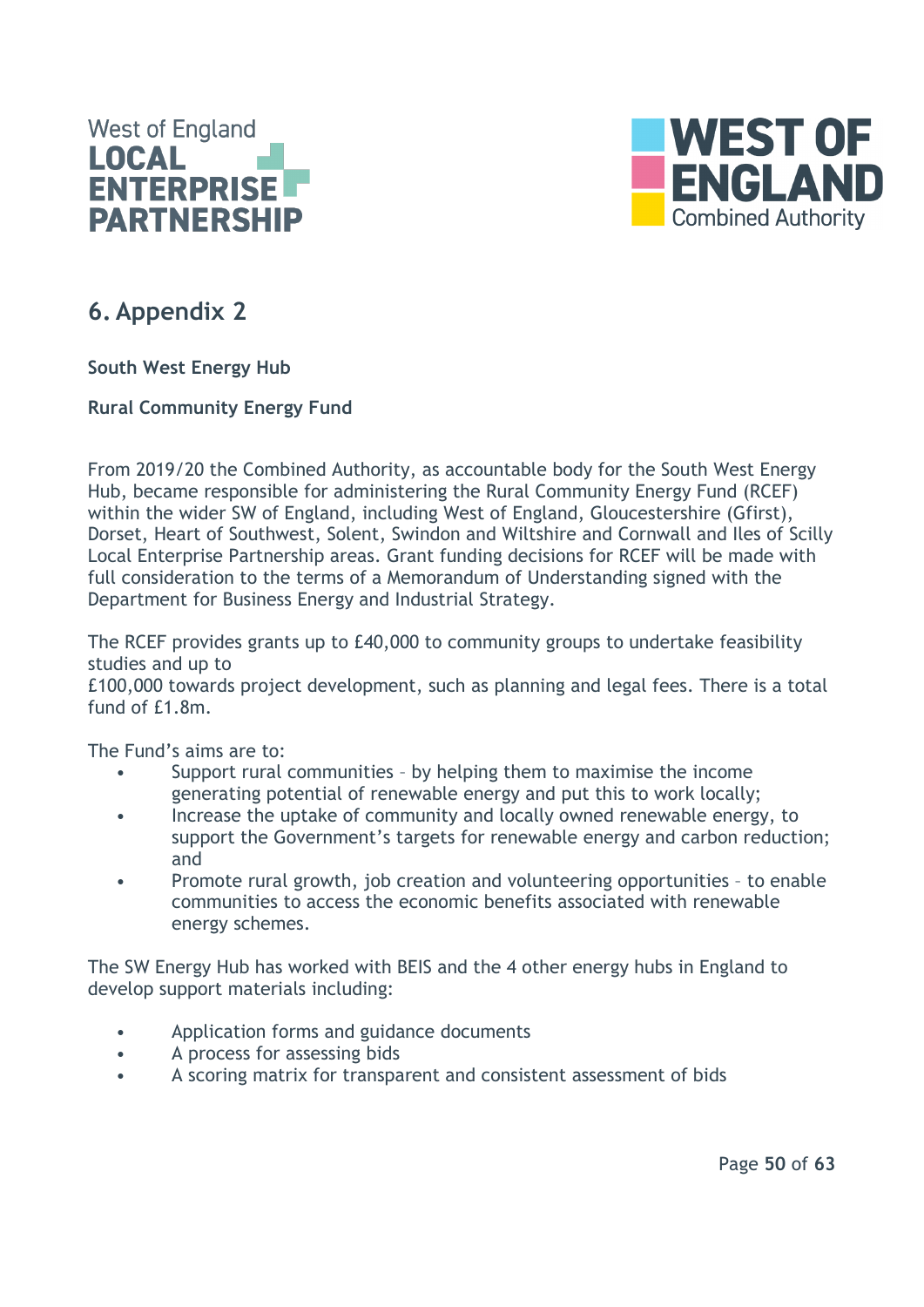## **West of England** LOCAL **ENTERPRISE PARTNERSHIP**



The Combined Authority is the Accountable Body for the RCEF, use of funds will be compliant with agreed WECA policy and process, ensuring transparent oversight and allocation of public funding.

The WECA Joint Committee is ultimately accountable for the RCEF, with a delegation in place to the WECA Chief Executive in consultation with the SW LEP Chief Executives. The Combined Authority Chief Executive is required to provide periodic updates to the Joint Committee.

All grant applications will be reviewed by the Energy Hub team, using a scoring matrix agreed with BEIS and the other Energy Hubs. Where additional technical support is required to assess an application the Energy Hub team will source this externally from the public or private sector.

Recommendations for grant funding will be provided to the SW Energy Hub Board in its advisory capacity, who will challenge or endorse as appropriate. The SW Energy Hub Board will then agree recommended grant decisions for the Chief Executive to consider.

Grant recommendations are only made through a majority decision by the Energy Hub Board which comprises one representative from each LEP.

The Combined Authority Chief Executive in consultation with the SW LEP Chief Executives is the decision- making body for the approval (or otherwise) of recommendations made by the Regional Energy Hub Manager and Energy Hub Board.

SW LEP Chief Executives will be able to challenge Energy Hub Board recommendations, on issues related to correct application of the scoring criteria. Any challenge to the process will trigger a review and report to the WECA Chief Executive who will make the final decision.

SW LEP Chief Executives will be asked to confirm their response to decisions within 5 working days.

SW LEP Chief Executives can confirm delegation of their role to their Energy Hub Board representative by writing the Combined Authority Chief Executive.

#### <span id="page-50-0"></span>**Local Capacity Support**

The South West Energy Hub also provides a support service to organisations, which is not a grant, to develop local energy projects.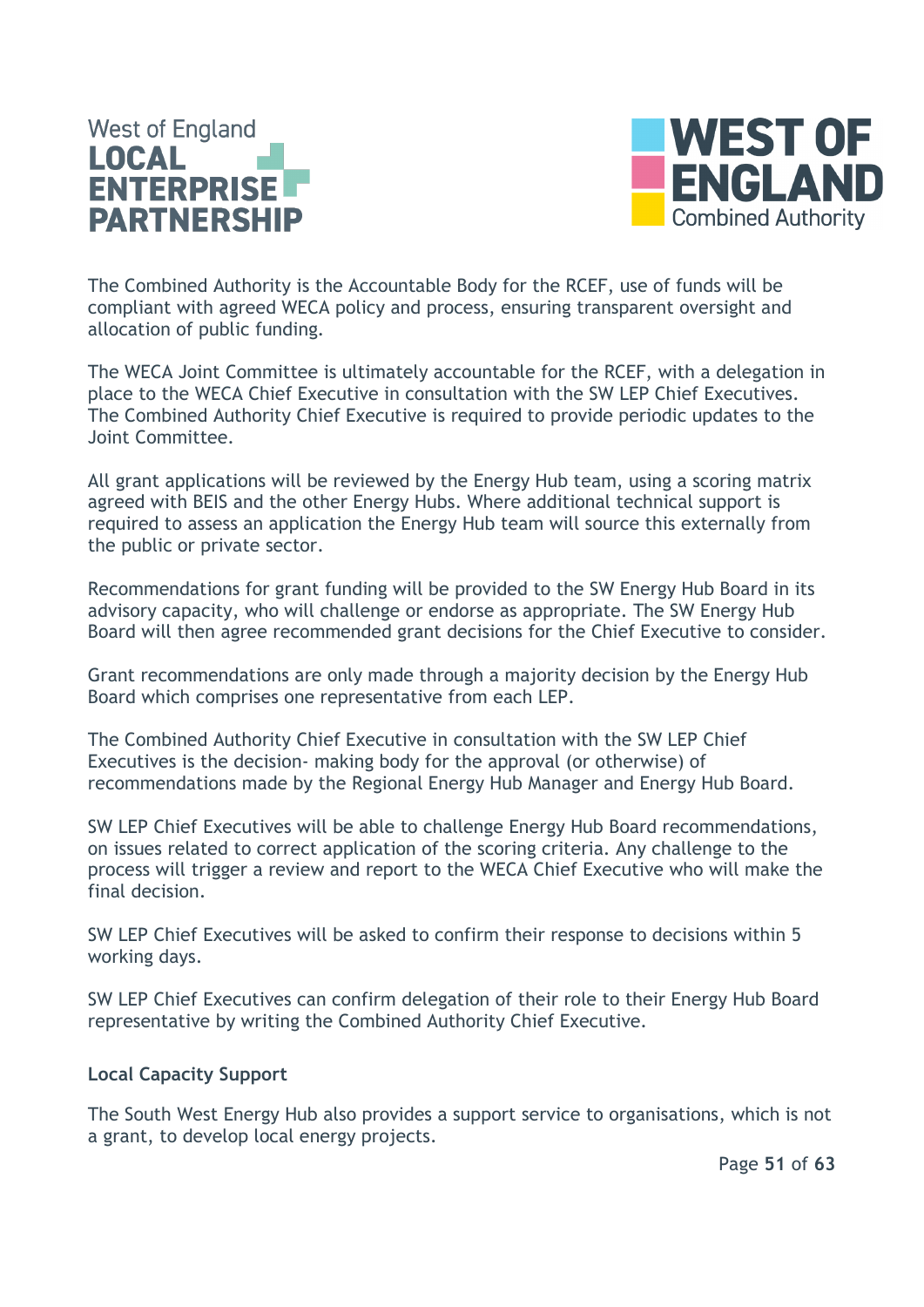



#### <span id="page-51-0"></span>**Green Homes Grant Local Authority Delivery (GHG LAD) Phase 2**

The South West Energy Hub is delivering a £52m programme of measures to improve the energy efficiency of homes. GHG LAD will help low income households improve the energy efficiency of poor quality homes. Low income is defined as an annual household income of no more than £30,000. Eligible homes are those with Energy Performance Certificates (EPCs) rated Band D, E, F or G; with improvements bringing them up to Band C where possible. It is anticipated that the energy efficiency and clean heating measures installed will cost on average £10,000 per property. This is likely to achieve improvements to 4,400-4,840 homes in the wider region

The SW Energy Hub and the Combined Authority has procured Delivery Organisations, operating to partner LEP geographies to manage the end to end process of support to households.

Within the programme the SW Energy Hub is also providing a small grant of up to £25k to local authorities to support them to develop capacity to develop and deliver future housing retrofit schemes.

#### <span id="page-51-1"></span>**Public Sector Decarbonisation Skills**

The South West Energy Hub also provides a support service to organisations, which is not a grant, to reduce direct emissions from public buildings. The purpose of the support is to support organisations to identify low carbon opportunities in public buildings, develop net zero organisational plans and develop investment grade proposals to help the public sector secure funding such as the Public Sector Decarbonisation Scheme.

#### <span id="page-51-2"></span>**COP 26 Zero Carbon Bus Tour and Regional Green Zones Events**

The South West Energy Hub is supporting Government with the delivery of a series of events in the lead up to COP26. This includes 5 Zero Carbon Bus Tour events across the wider SW region, which showcases a zero carbon bus, and discusses opportunities for organisations to decarbonise.

There will also be a series of events during the COP 26 fortnight at the start of November. The SW Energy Hub will offer a grant to local authorities who wish to organise the events, which will align with the themes of COP 26 and be digitally linked.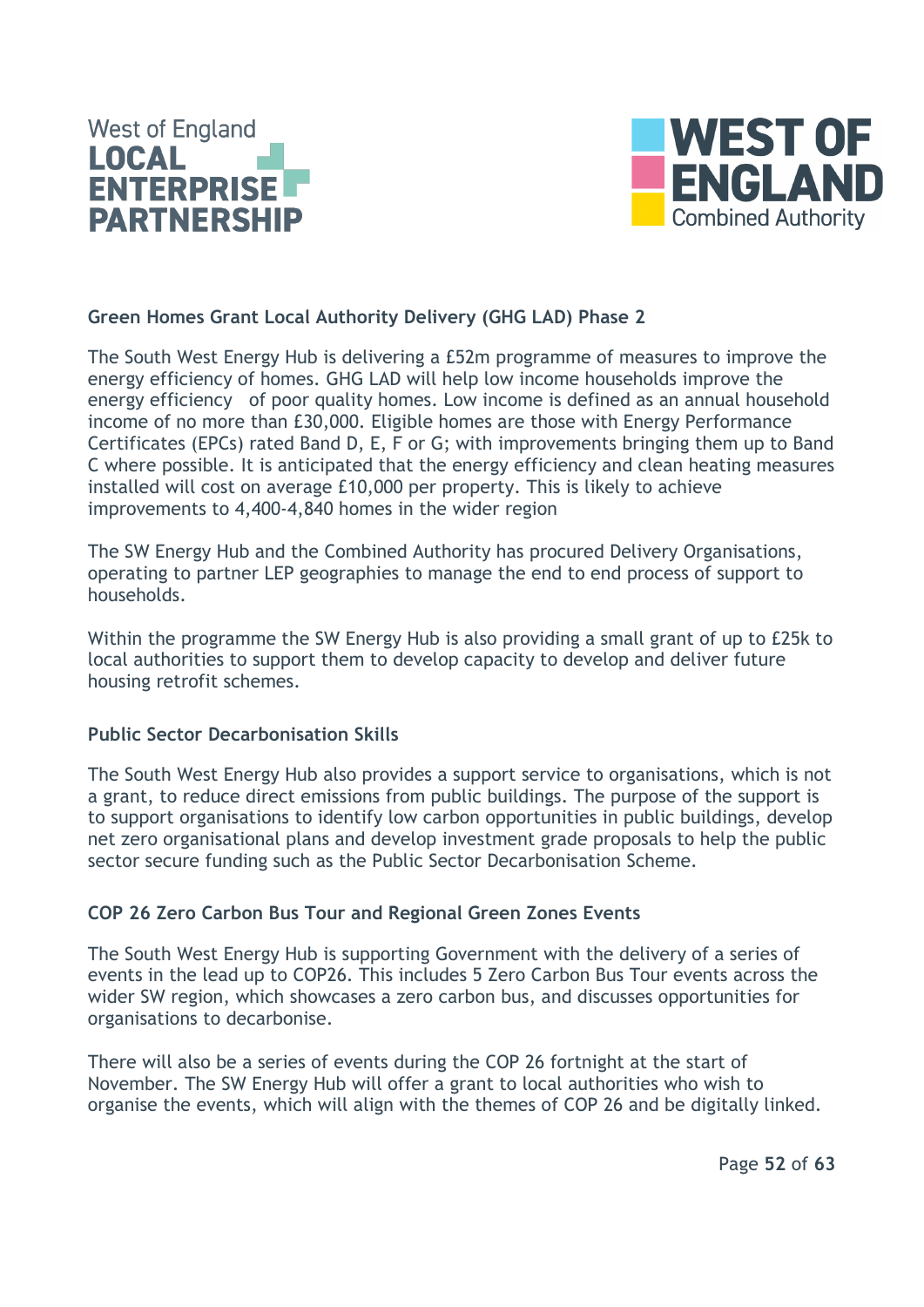



There is a total budget of £205,000 for the events and project management.

The Joint Committee is accountable for the SW Energy Hub Local Capacity Support, Green Homes Grant, and COP26 programmes, with delegation to the Combined Authority Chief Executive. The Combined Authority Chief Executive is required to provide periodic updates to the Joint Committee.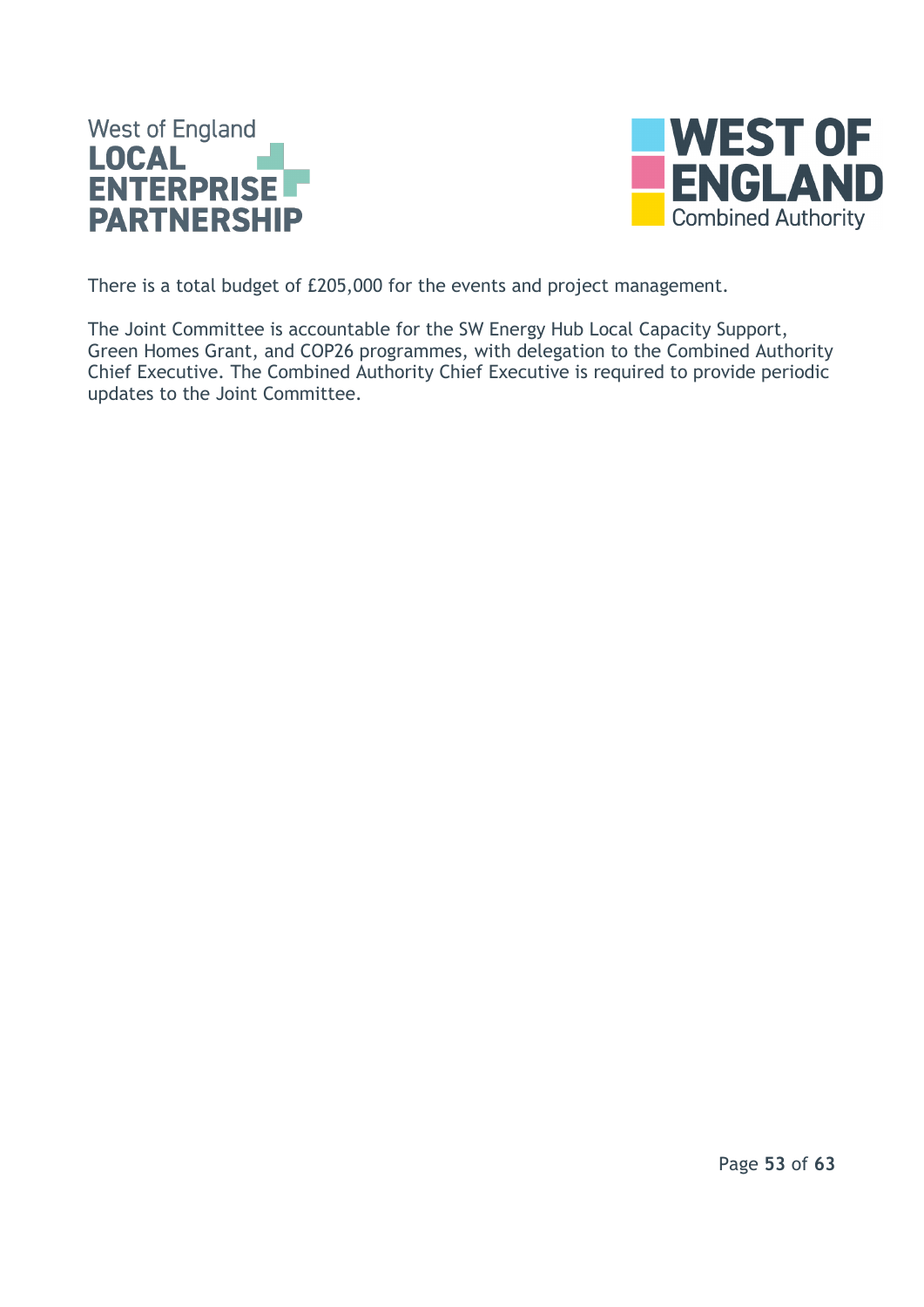



## <span id="page-53-0"></span>**7. Appendix 3**

#### <span id="page-53-1"></span>**Change Management Delegations for the Investment Programme**

|                | Category                                                      | <b>Scale</b>                                                                                                                                                                                                                                    | Approval                                                                                                                                                                                                                                                                  |
|----------------|---------------------------------------------------------------|-------------------------------------------------------------------------------------------------------------------------------------------------------------------------------------------------------------------------------------------------|---------------------------------------------------------------------------------------------------------------------------------------------------------------------------------------------------------------------------------------------------------------------------|
| $\mathbf{1}$   | <b>Cost Increases</b>                                         | Cost increases of up to 10% to a<br>ceiling of £100k (Feasibility and<br>Development Funding) and £3m<br>(approved scheme funding) subject to<br>funding being available and there<br>being no impact on any other project<br>ion the programme | <b>Combined Authority</b><br>funding streams:<br><b>Combined Authority</b><br>CEO, in consultation<br>with constituent<br><b>Councils CEOs</b><br><b>LEP funding streams:</b><br><b>Combined Authority CEO</b><br>in consultation with the<br><b>West of England CEOs</b> |
| $\overline{2}$ | <b>Cost Increases</b>                                         | Cost increases above this threshold                                                                                                                                                                                                             | <b>Combined Authority or</b><br>Joint Committee                                                                                                                                                                                                                           |
| $\overline{3}$ | Reductions in<br><b>Match Funding</b>                         | Reduction in match funding up to 10%<br>to a ceiling of £300k                                                                                                                                                                                   | <b>Combined Authority CEO</b><br>in consultation with<br><b>CEO<sub>s</sub></b>                                                                                                                                                                                           |
| $\overline{4}$ | Reductions in<br><b>Match Funding</b>                         | Reduction in match funding above this<br>level                                                                                                                                                                                                  | <b>Combined Authority or</b><br>Joint Committee                                                                                                                                                                                                                           |
| 5              | Reprofiling of<br>Spend (with no<br>cost increase<br>overall) | Reprofiling of up to £50k (Feasibility<br>and Development Funding) and £100k<br>(approved scheme funding) between<br>financial years                                                                                                            | <b>Combined Authority CEO</b><br>in consultation with<br><b>CEO<sub>s</sub></b>                                                                                                                                                                                           |
| 6              | Reprofiling of<br>Spend (with no<br>cost increase<br>overall) | Reprofiling between financial years<br>above this level                                                                                                                                                                                         | <b>Combined Authority or</b><br>Joint Committee                                                                                                                                                                                                                           |
| $\overline{7}$ | <b>Time</b>                                                   | Slippage of milestone(s) for approved<br>schemes less than 3 months                                                                                                                                                                             | <b>Combined Authority CEO</b><br>in consultation with<br><b>CEO<sub>s</sub></b>                                                                                                                                                                                           |
| 8              | <b>Time</b>                                                   | Slippage of milestones of 3 months or<br>more                                                                                                                                                                                                   | <b>Combined Authority or</b><br>Joint Committee                                                                                                                                                                                                                           |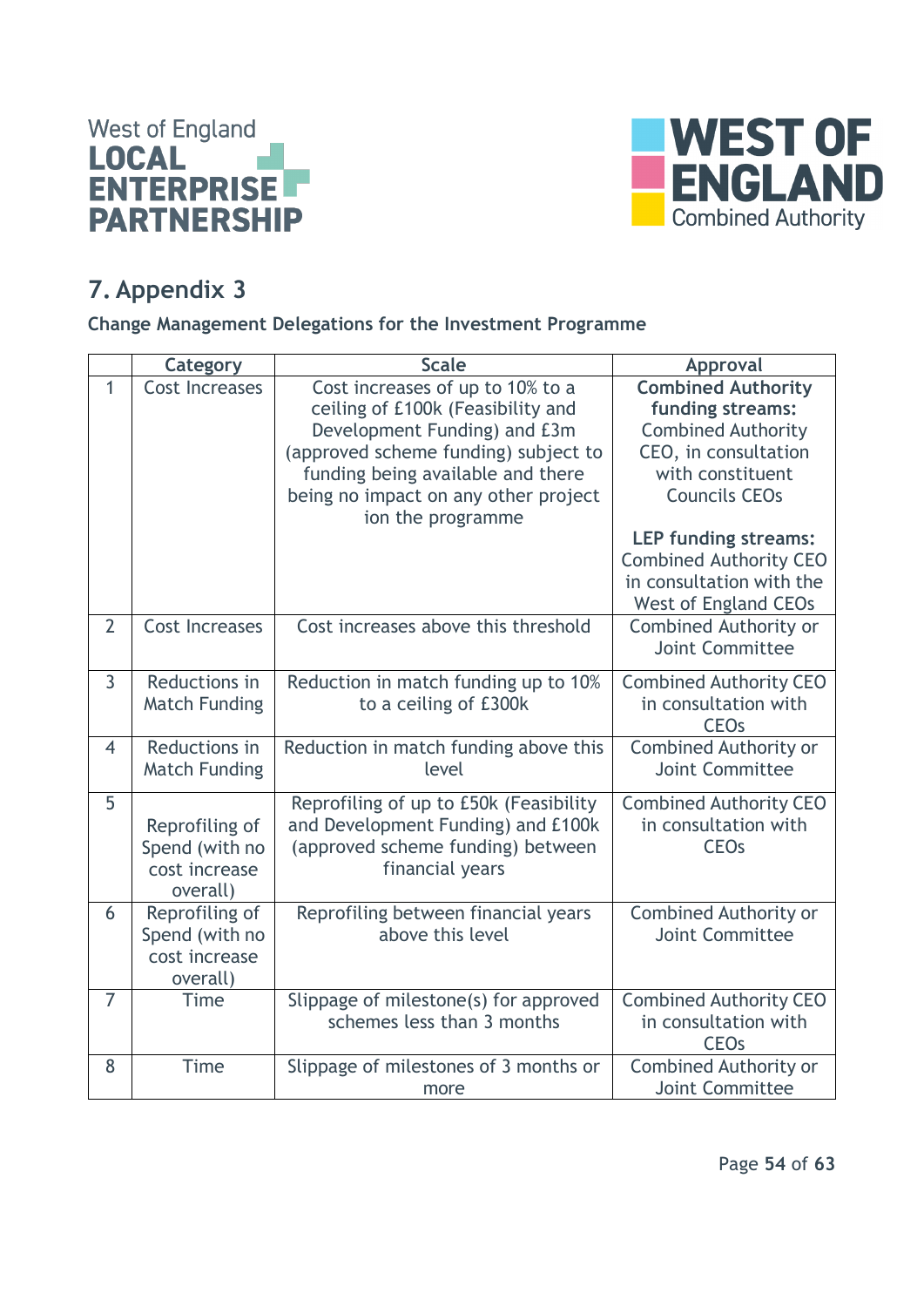# West of England<br> **LOCAL**<br> **ENTERPRISE PARTNERSHIP**



|    | Category                          | <b>Scale</b>                                                                                                                                                                             | <b>Approval</b>                                                                 |
|----|-----------------------------------|------------------------------------------------------------------------------------------------------------------------------------------------------------------------------------------|---------------------------------------------------------------------------------|
| 9  | Scope,<br>Benefits and<br>Quality | Up to 10% change in value of quality<br>as percentage of project value and/or<br>10% change in one or more metrics of<br>benefits and/or minor change to the<br>scope of the scheme      | <b>Combined Authority CEO</b><br>in consultation with<br><b>CEO<sub>s</sub></b> |
| 10 | Scope,<br>Benefits and<br>Quality | Over 10% change in value of quality as<br>percentage of project value and/or<br>over 10% change in one or more<br>metrics of benefits, or a fundamental<br>change to the scope of scheme | <b>Combined Authority or</b><br>Joint Committee                                 |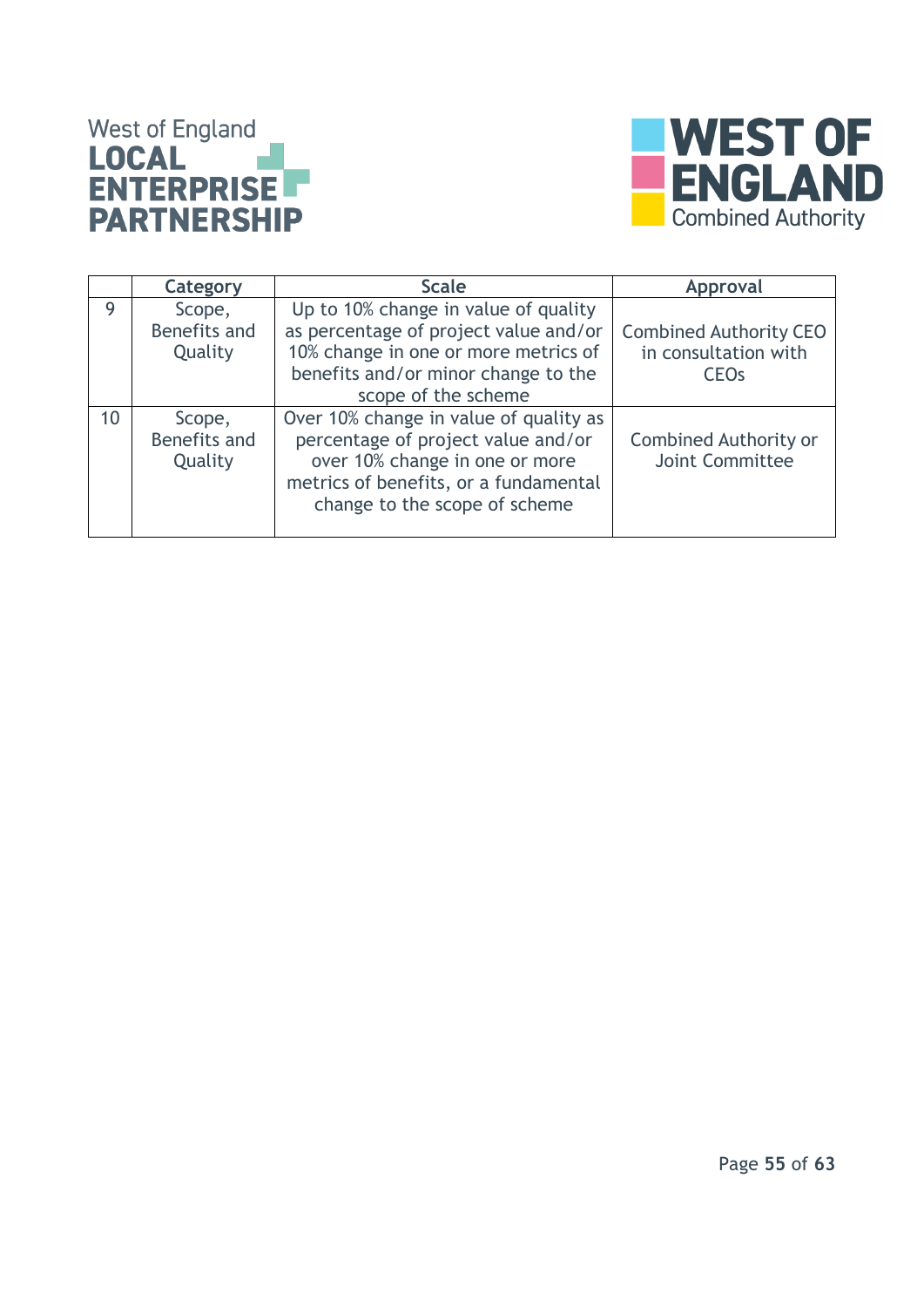



## <span id="page-55-0"></span>**8. Appendix 4**

#### <span id="page-55-1"></span>**Combined Authority and LEP Joint Statement**

#### **Advisory and challenge function:**

The West of England LEP provides a strategic advisory role at the heart of the regional governance structures. The Chair has a seat at the table (non-member) at both the West of England Combined Authority and West of England Joint Committee ensuring that the business view is at the centre of regional decision making. Business Board members bring together the voice of large business, significant employers and the SME sector to ensure that regional plans reflect the needs of the broader regional economy.

The role of the LEP Board as defined within it's Terms of Reference is:

- Shaping a compelling and ambitious strategic vision, strategy and brand for the region.
- Promoting, developing, supporting and championing the economic success of the region.
- Supporting the attraction of new inward investment and nurturing business development, innovation and creativity.
- Defining and articulating the LEP Boards view of regional infrastructure to support and reflect the region's continuing economic success and enabling a healthy and productive population to thrive.
- Shaping regional policy to ensure that the region has the higher-level skills it needs to deliver its ambitions for a high skills economy.
- Shaping regional policy to ensure all residents can compete for jobs and can benefit from the region's success.
- Promoting the regions' interests with Government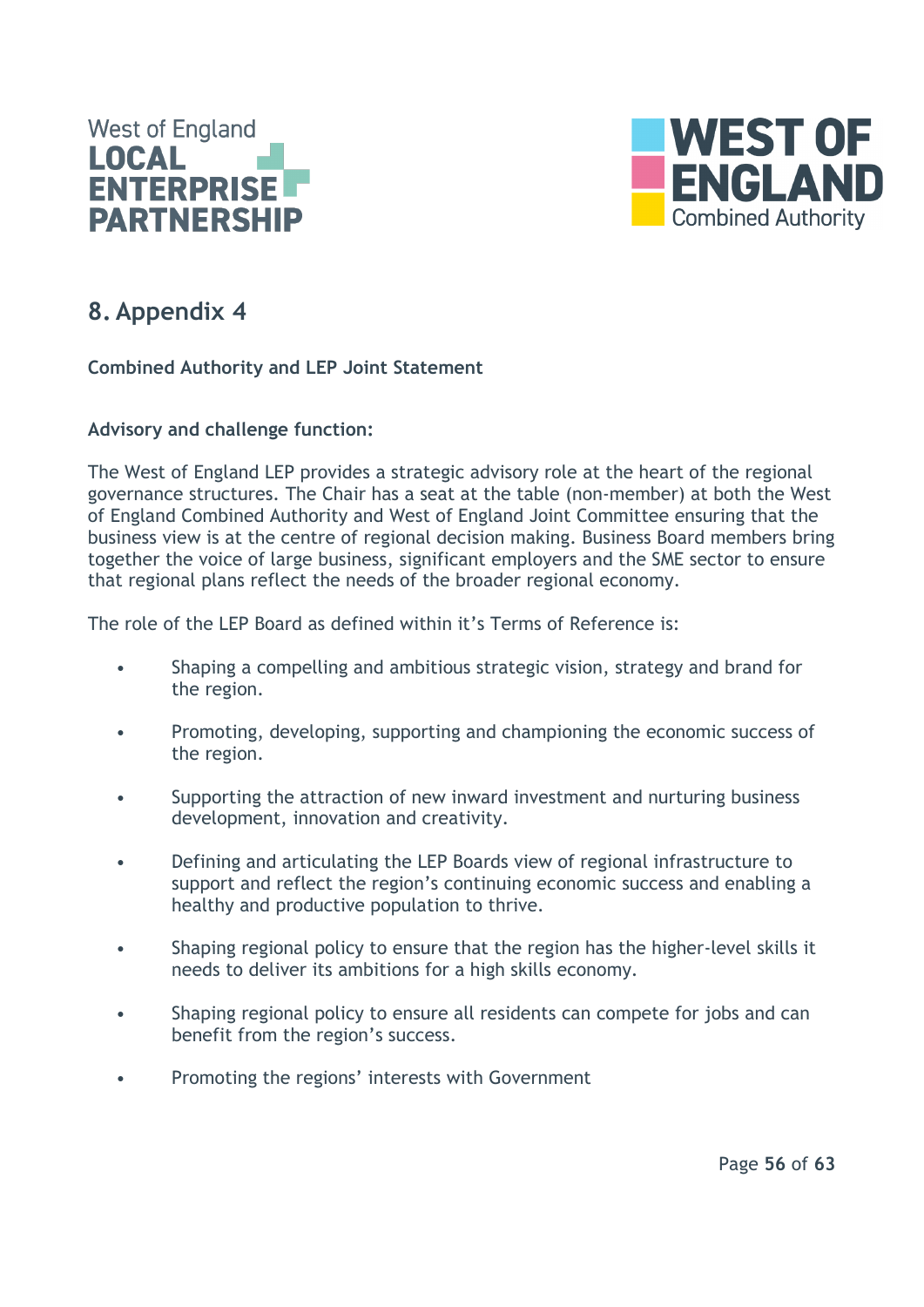## **West of England** LOCAL **ENTERPRISE PARTNERSHIP**



The membership of the Board ensures there is active and constructive debate at LEP Board meetings. Well evidenced, considered reports and presentations ensure that LEP Board members have the information and advice they need to engage effectively on all matters.

The LEP Board and Chair are able to draw directly on the expertise of the staff of the integrated Combined Authority and LEP officer team to ensure appropriate support is provided.

#### **Alignment of decision-making across a clear geography:**

The West of England Local Enterprise Partnership covers the unitary authority areas of Bath and North East Somerset, Bristol City Council, North Somerset and South Gloucestershire. There are no boundary overlaps with surrounding Local Enterprise Partnerships.

There is a strong history of joint working across the West of England Local Enterprise Partnership geography that includes work on Spatial Planning and Local Transport Plans. Bringing political and business leaders together enables integrated decision making and enables the longer-term strategic perspective offered by business to be front and centre of local debate. Business leaders bring a valuable perspective on decisions around skills, business support, innovation, infrastructure and more. They understand how decisions will impact on the ground, and where the gaps and challenges are.

The West of England Combined Authority was established in 2017, covering the unitary authority areas of Bath and North East Somerset, Bristol City Council and South Gloucestershire.

As part of the establishment of the West of England Combined Authority a new regional governance structure was introduced; this followed a full regional governance review. The structure aligns the Combined Authority and LEP decision-making to support close working and the delivery of economic growth projects across the West of England at a geographical scale that reflects the way local economies and businesses work. The governance structure was developed in partnership and agreed with the Local Enterprise Partnership.

This governance structure, alongside the integrated Combined Authority and LEP officer team, ensures that the relationship between the Combined Authority and Local Enterprise Partnership is strong and effective.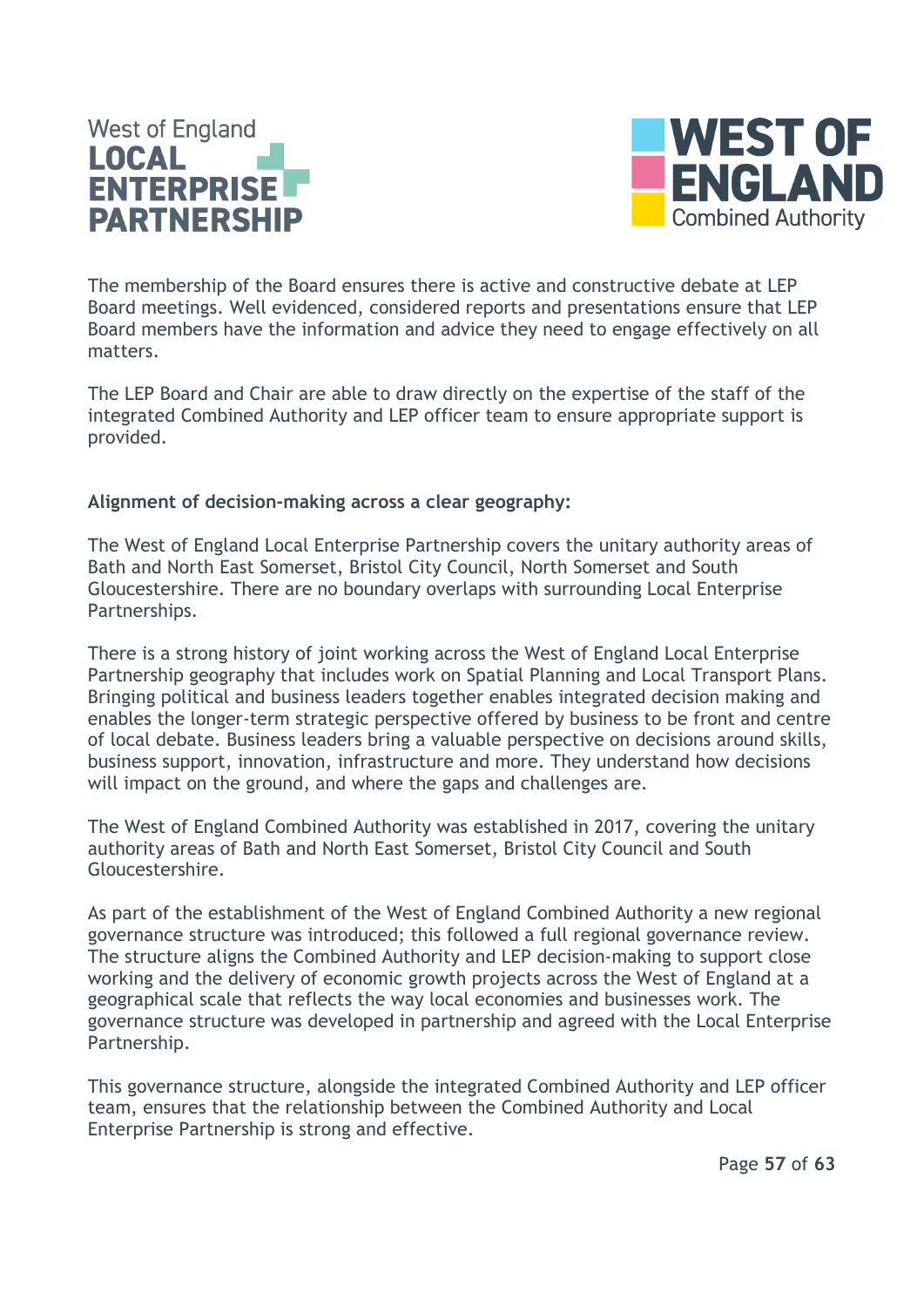



The LEP Board and Chair operate in an advisory capacity. All decisions related to funding are taken by the West of England Combined Authority or Joint Committee.

#### **Accountability:**

The accountable body for all LEP funding is the West of England Combined Authority which is responsible for the proper administration and financial probity of the funds received. The Combined Authority will ensure the effective use of public money and have responsibility for the proper administration of funding received and its expenditure.

#### **Efficiency and corporate identity:**

The Chief Executive of the Combined Authority is also the LEP Chief Executive. The Combined Authority and the LEP have a shared officer team which promotes effective and efficient operation.

The Combined Authority and the LEP have their own branding and identity recognising that some work of the LEP is separate from and extends beyond the Combined Authority.

#### **Overview and scrutiny:**

The role of the Combined Authority Overview and Scrutiny Committee is primarily to scrutinise the work and decisions made by the West of England Combined Authority or Joint Committee. In so far as the business of the LEP relates to the discharge of functions of the Combined Authority, the WECA Overview and Scrutiny Committee shall have the power to scrutinise the LEP.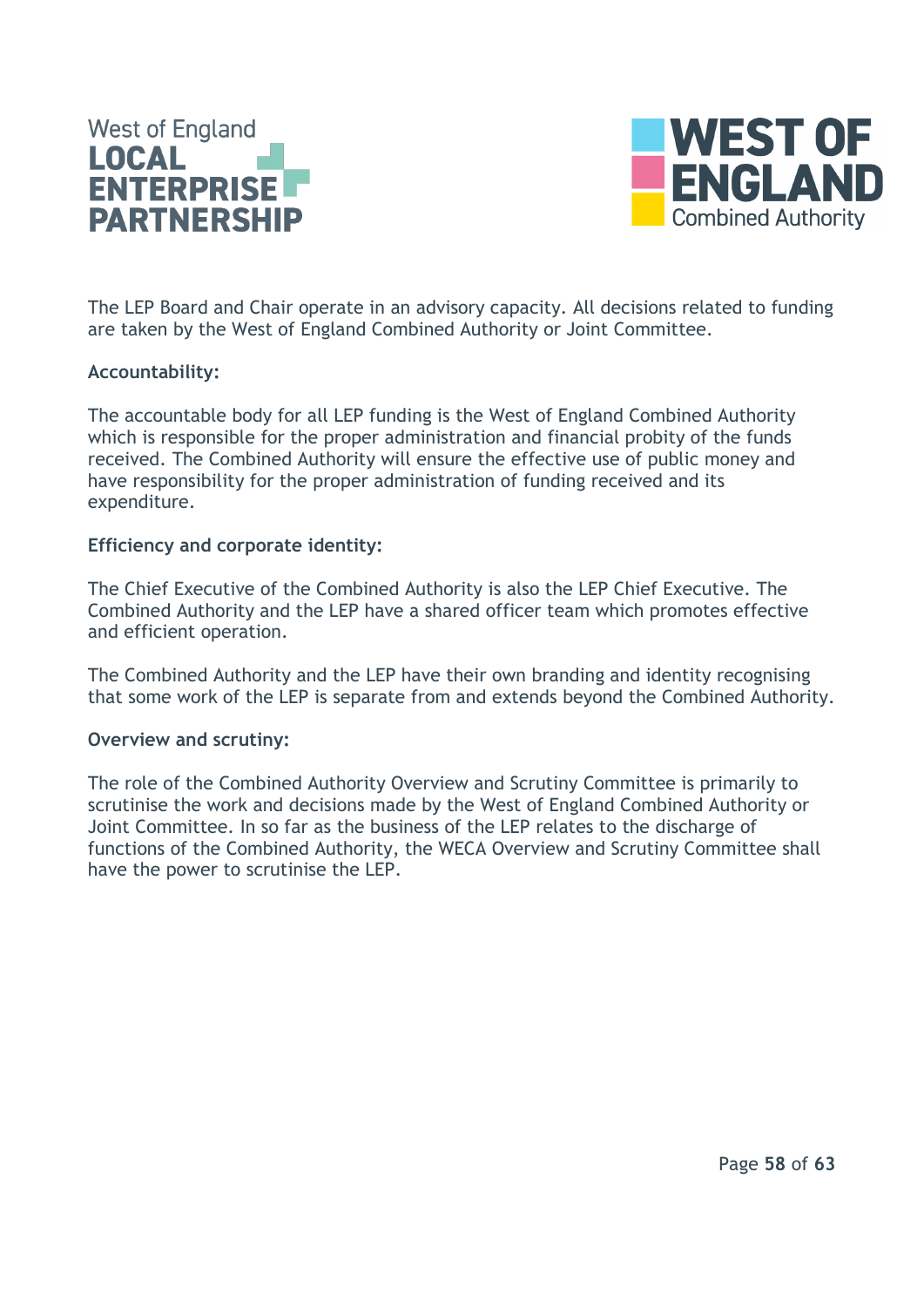



## <span id="page-58-0"></span>**9. Appendix 5**

#### <span id="page-58-1"></span>**LEP Publication Checklist**

| <b>Checklist</b>                                                                                    |
|-----------------------------------------------------------------------------------------------------|
| The Local Growth Assurance Framework                                                                |
| Annual Financial Statement [from 2019/20]                                                           |
| Annual Report and Delivery Plan 2021 2022                                                           |
| Statement on the publication of LEP Board meeting papers, minutes and agenda<br>items               |
| LEP Board meeting agendas, papers and minutes                                                       |
| LEP Board membership and Terms of Reference                                                         |
| Annual Assurance Statement from the leadership of the LEP                                           |
| The LEP's Code of Conduct and Conflict of Interest policy                                           |
| Board Members' registers of interest and the register of the Chief Executive Officer                |
| The LEP gifts and hospitality register                                                              |
| <b>Complaints policy</b>                                                                            |
| <b>Whistleblowing policy</b>                                                                        |
| The LEP funding programme with a description of the scheme, the promoter and the<br>funding awarded |
| Annual Funding Report detailing projects in receipt of funding and grant payments<br>made [2019/20] |
| <b>Strategic Economic Plan</b>                                                                      |
| <b>West of England Combined Authority Operating</b>                                                 |
| <b>Framework West of England Combined Authority</b>                                                 |
| <b>Business Plan</b>                                                                                |
| <b>Local Industrial Strategy</b>                                                                    |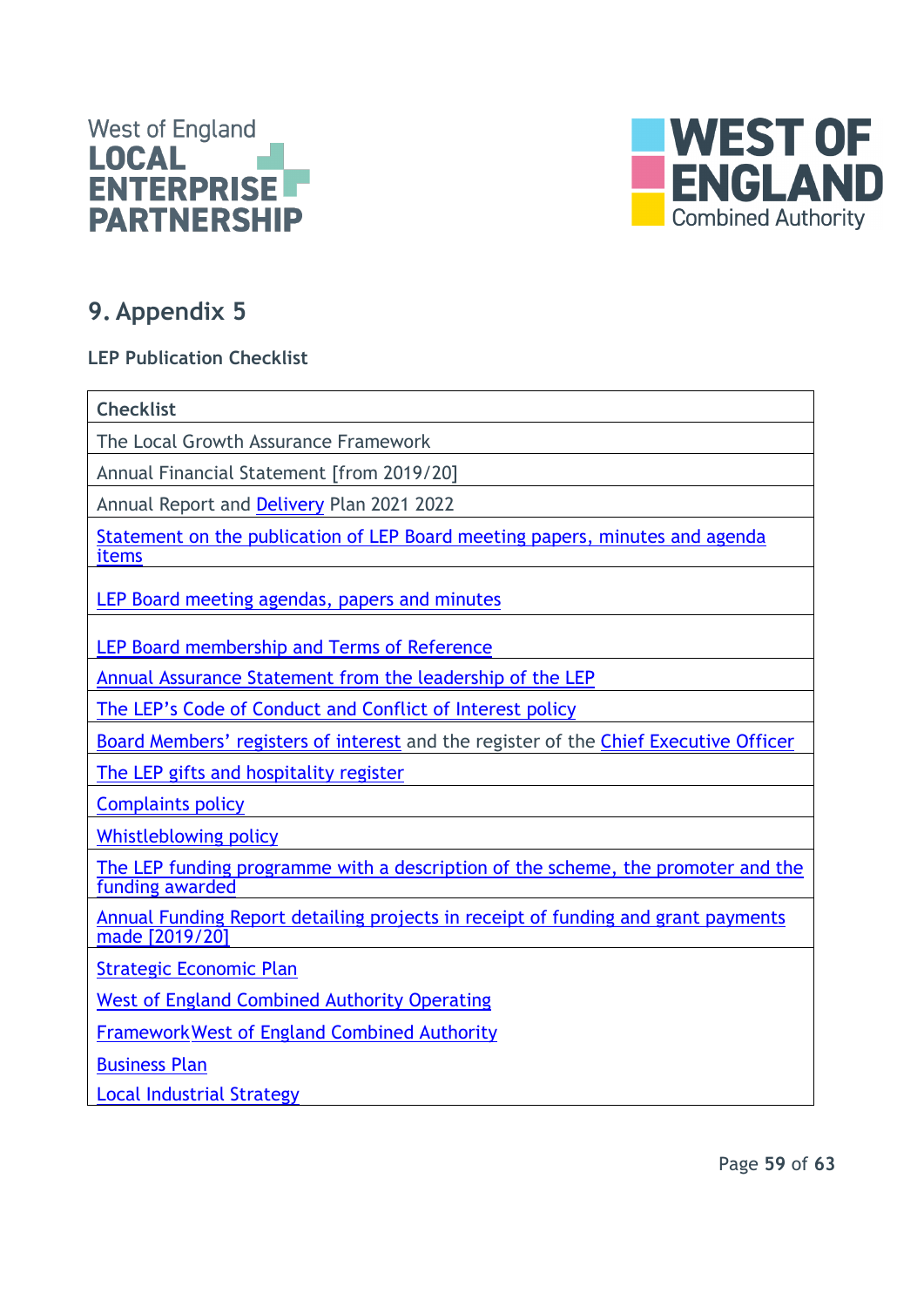



**Checklist**

Combined [Authority Committee Reports](https://westofengland-ca.moderngov.co.uk/ieListMeetings.aspx?CId=141&Year=0) and Joint [Committee](https://westofengland-ca.moderngov.co.uk/ieListMeetings.aspx?CId=142&Year=0) Reports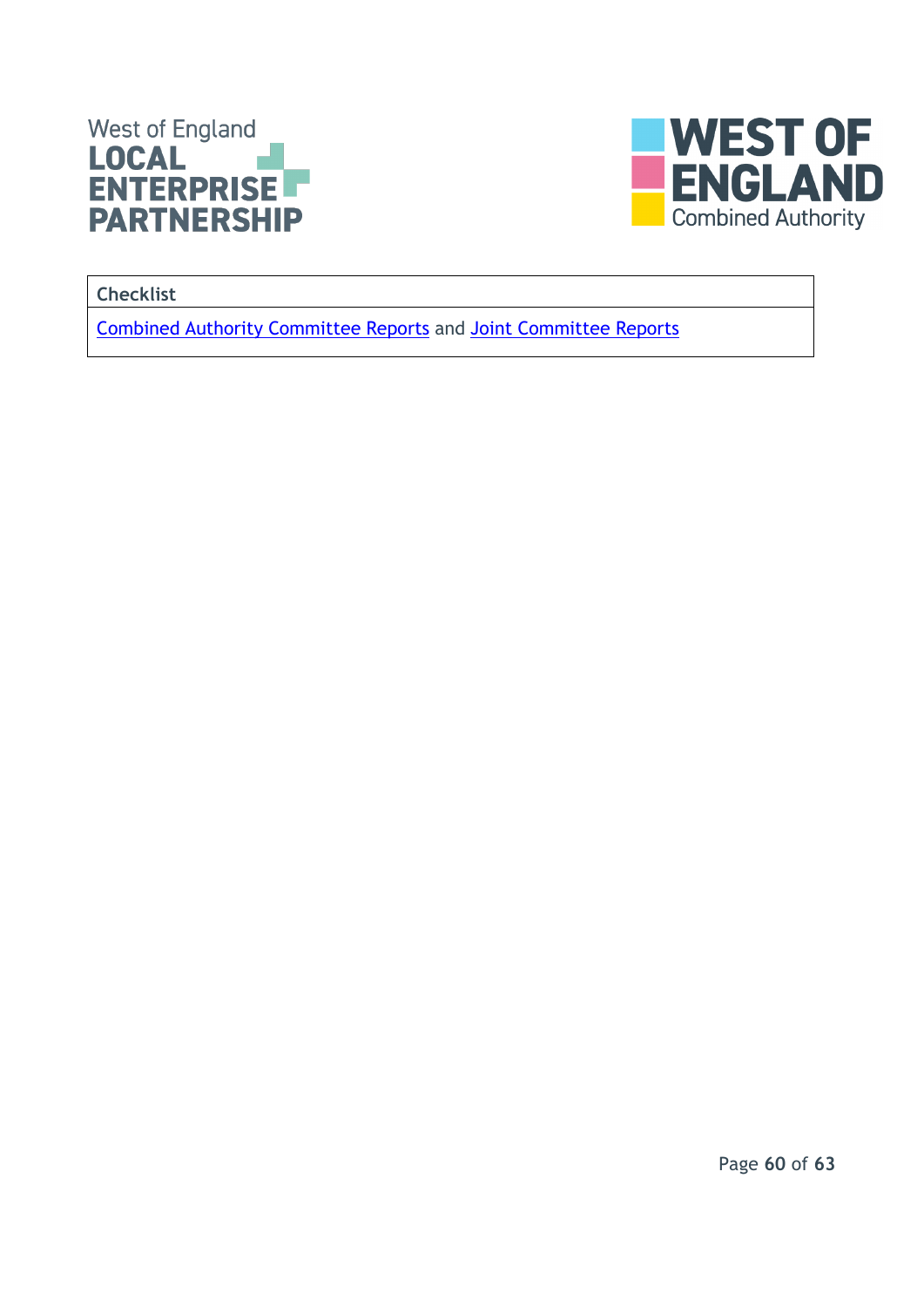



## <span id="page-60-0"></span>**10. Appendix 6**

#### <span id="page-60-1"></span>10.1. Methodology to Assess Value for Money for Various Scheme Types

## <span id="page-60-2"></span>**10.2. Transport**

- For these purposes, a transport scheme is defined as any scheme that significantly changes the transport network infrastructure, whatever its objectives. Such schemes will be subject to the minimum requirements on VfM assessment, assurance and evaluation of transport projects set out in Annex B of the National Local Growth Assurance Framework Guidelines. The minimum requirements are set out below. These will apply to all transport schemes aside from those in the LGF programme which are below £5m and have already secured Outline Business Case approval under the requirements of the previous LEP assurance framework.
	- The modelling and appraisal of schemes contained in business cases must be developed in accordance with the guidance published in WebTAG at the time the business case is submitted for approval.
	- Central case assessments must be based on forecasts which are consistent with the definitive version of NTEM (DfT's planning dataset). Alternative planning assumptions may be considered as sensitivity tests the results of which may be considered in coming to a decision about whether to approve a scheme.
	- The appraisal and modelling will be scrutinised to ensure it has been developed in accordance with WebTAG principles. This will be undertaken independent of the management unit or authority promoting the scheme.
	- A value for money statement for each scheme in line with published DfT [WebTAG guidance](https://www.gov.uk/guidance/transport-analysis-guidance-tag) and [DfT advice on assessing VfM](https://assets.publishing.service.gov.uk/government/uploads/system/uploads/attachment_data/file/918479/value-for-money-framework.pdf) will be presented for consideration at each approval stage.
	- The VfM assessment must be signed off as true and accurate by the Combined Authority s73 Officer.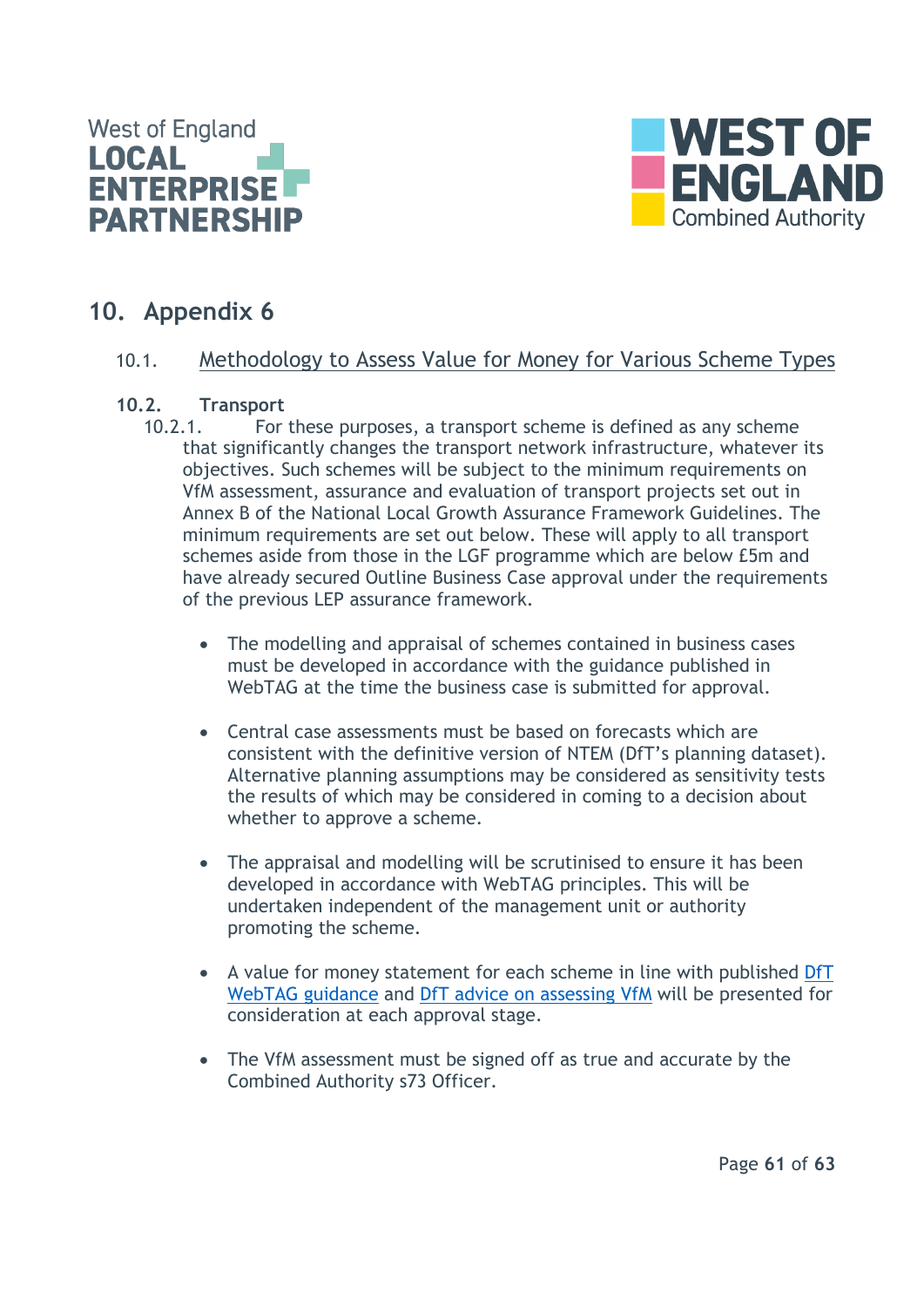



- Only schemes that offer at least "high" value for money, ie with a BCR above 2 and accounting for significant non-monetised impacts and key uncertainties have been considered, as assessed using DfT guidance will be approved aside from the circumstances outlined in section 3.3.3 of this framework. Schemes will be assessed against the relevant thresholds at each approval stage.
- Proposals will be assessed against achieving the specific intended strategic goal or objectives, and any appraisal should consider this in addition to value for money assessments.
- Business cases must be published (and publicised) before a decision to approve funding is made so that external comment is possible. Opinions expressed by the public and stakeholders must be available to decision makers when decisions are being taken (see section 2.2.8)
- Schemes will be monitored and evaluated in line with the latest DfT guidance on the evaluation of local major schemes.

#### <span id="page-61-0"></span>**10.3. Housing and Commercial Interventions**

10.3.1. Arrangements will be based on Homes England good practice, advice and guidance, alongside MHCLG's appraisal guide for residential and nonresidential development. For projects beyond housing and transport interventions, for example enabling works, land assembly, utilities and/or public realm projects, the HMCLG appraisal guide will be useful in helping to appraise the costs and benefits of these types of interventions.

#### <span id="page-61-1"></span>**10.4. Skills Capital**

10.4.1. ESFA Skills Funding Agency good practice, advice and guidance will provide a reference for skills capital projects. These projects will be expected to follow the same business case process and requirements as other schemes within the investment programme.

#### <span id="page-61-2"></span>**10.5. Growth Hubs**

10.5.1. The Growth Hub will comply with the 'principles of funding' which includes using robust monitoring and evaluation systems to exercise continuous service improvement, ensure excellence in quality delivery and deliver greater levels of impact on business.